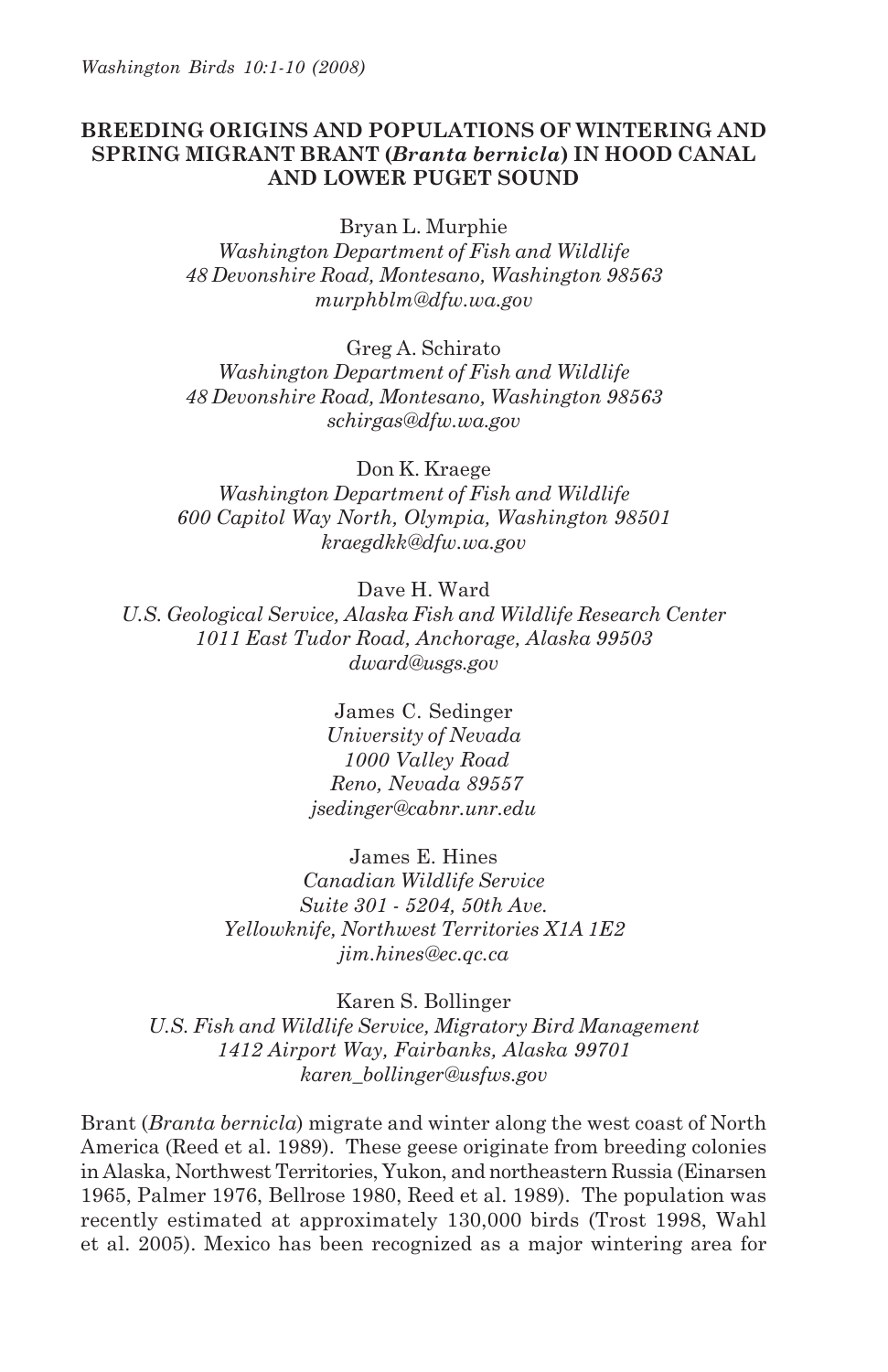Brant (Smith and Jensen 1970) and Washington, especially Puget Sound, supports the largest concentration of Brant north of Mexico in winter and >90% of the Brant during northward migration (Pacific Flyway Council 2002). The Washington winter population has averaged 12,827 from 1995 to 2005 with the majority in Padilla Bay (Washington Department of Fish and Wildlife 2004). Wintering Brant also reside in Willapa Bay, Grays Harbor and Dungeness Bay.

The population of Brant originating in the Canadian Western High Arctic has been identified as Grey-bellied Brant (intermediate between *B. bernicla hrota* and *B. bernicla nigricans*). The Parry Island breeding population of this Canadian Western High Arctic population has been isolated for about 400,000 years (Shields 1990). This intermediate race is comprised of less than 10,000 birds (Pacific Flyway Council 2002). These birds spend the winter in Padilla, Samish and Fidalgo bays in Washington (Reed et al. 1989) and Boundary Bay in British Columbia (Hagmeier 2002). This Brant has received different management and focus in the Pacific Flyway (including restricted hunting seasons) due to the small population size and the likelihood of breeding failures in the Canadian Western High Arctic.

In 1987 and 1988 Reed et al. (1989) examined the breeding origins of Brant in Puget Sound and found that the Grey-bellied Brant were the predominant birds wintering in northern Puget Sound. At that time there were only a small number of band returns  $(n = 31)$  for all Brant in lower Puget Sound and Hood Canal. The small number of returns made it difficult to determine the specific breeding origins of these wintering birds.

Knowledge of the breeding origins of this wintering population will allow wildlife resource managers to incorporate appropriate management strategies for conserving the Brant population in these areas. The Brant hunting season in lower Puget Sound, Dungeness Bay and Hood Canal has been closed since 1983, resulting in few band returns that could help clarify the breeding origin of these birds. In this study, we further examine the breeding origins as well as population status of migrating and wintering Brant of Hood Canal and the lower Puget Sound by observing Brant marked with color tarsal bands applied on the breeding and molting grounds.

## STUDY AREA AND METHODS

Brant and band observations were made at 18 sites in Hood Canal and Puget Sound where Brant had been consistently found through the winter and spring periods (Figure 1). These sites are typified by exposed tidal flats and are important foraging areas because of the presence of eelgrass (*Zostera marina*). Brant had been banded with individually coded plastic tarsus bands at ten breeding or molting locations in Alaska, Russia, and the Northwest Territories since 1985 (Sedinger and Derksen 1992, Sedinger et al. 1993, Ward et al. 1993, Bollinger and Derksen 1996, Reed et al. 1989) (Figure 2). Each band was color-coded specifically for each breeding or molting location.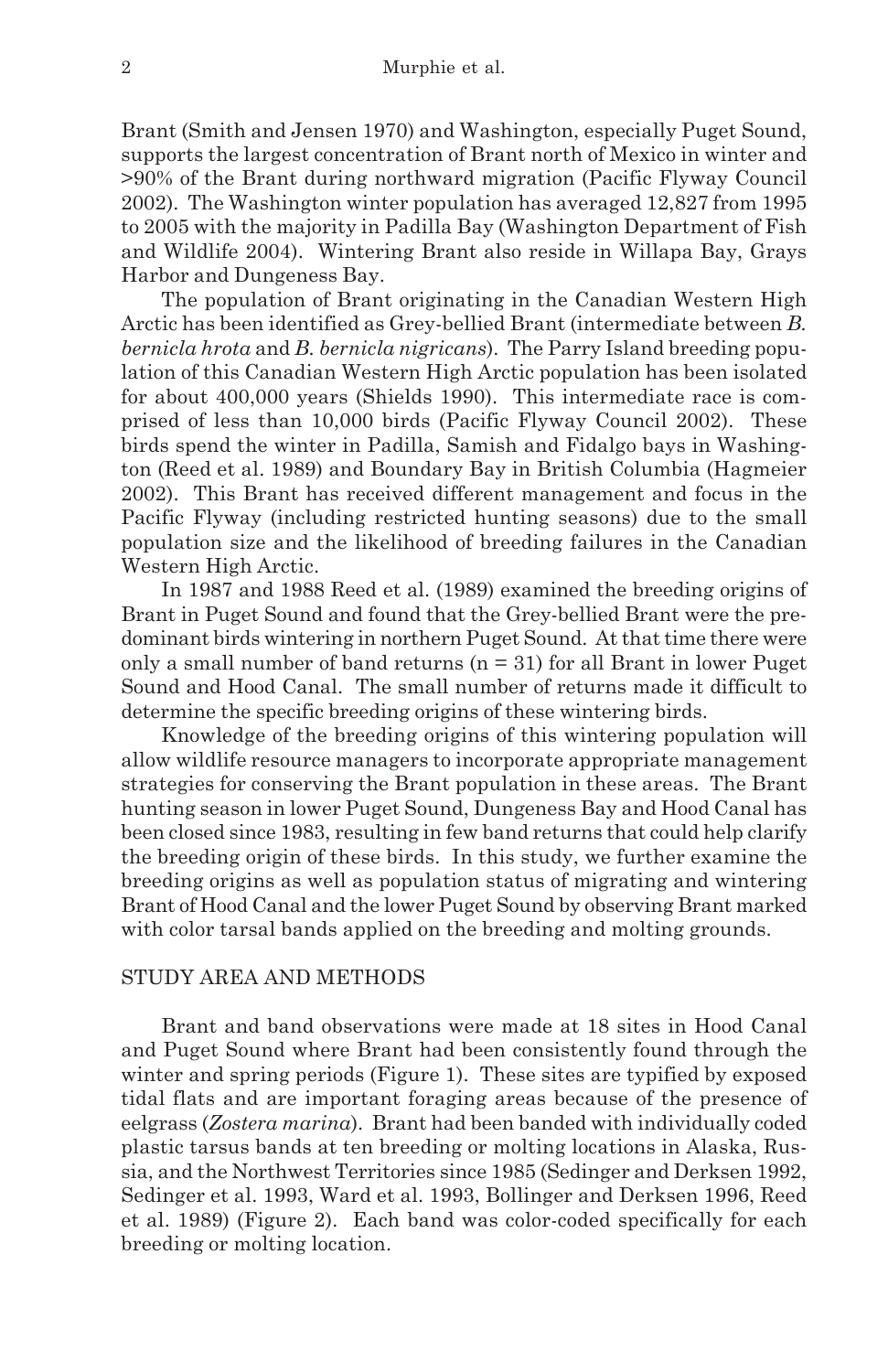Bands were read from shore based observation points. Surveys were conducted from November through March (winter). In most years birds did not arrive on winter grounds until January and observations of bands and bird numbers indicated stable numbers through March. Migration



Figure 1: Sites in Puget Sound and Hood Canal, Washington, where observations of banded Brant were made between 1992 and 2003.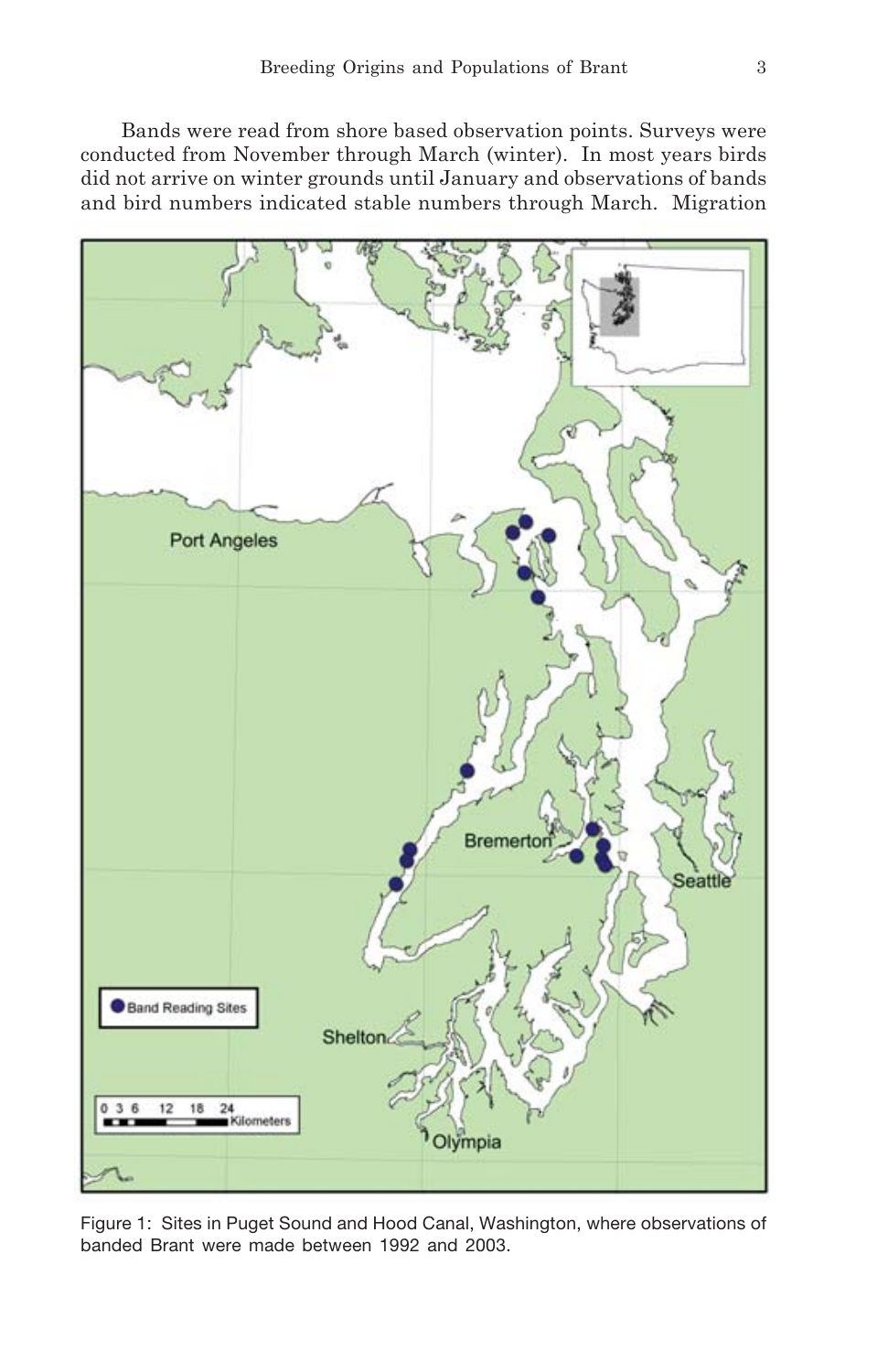

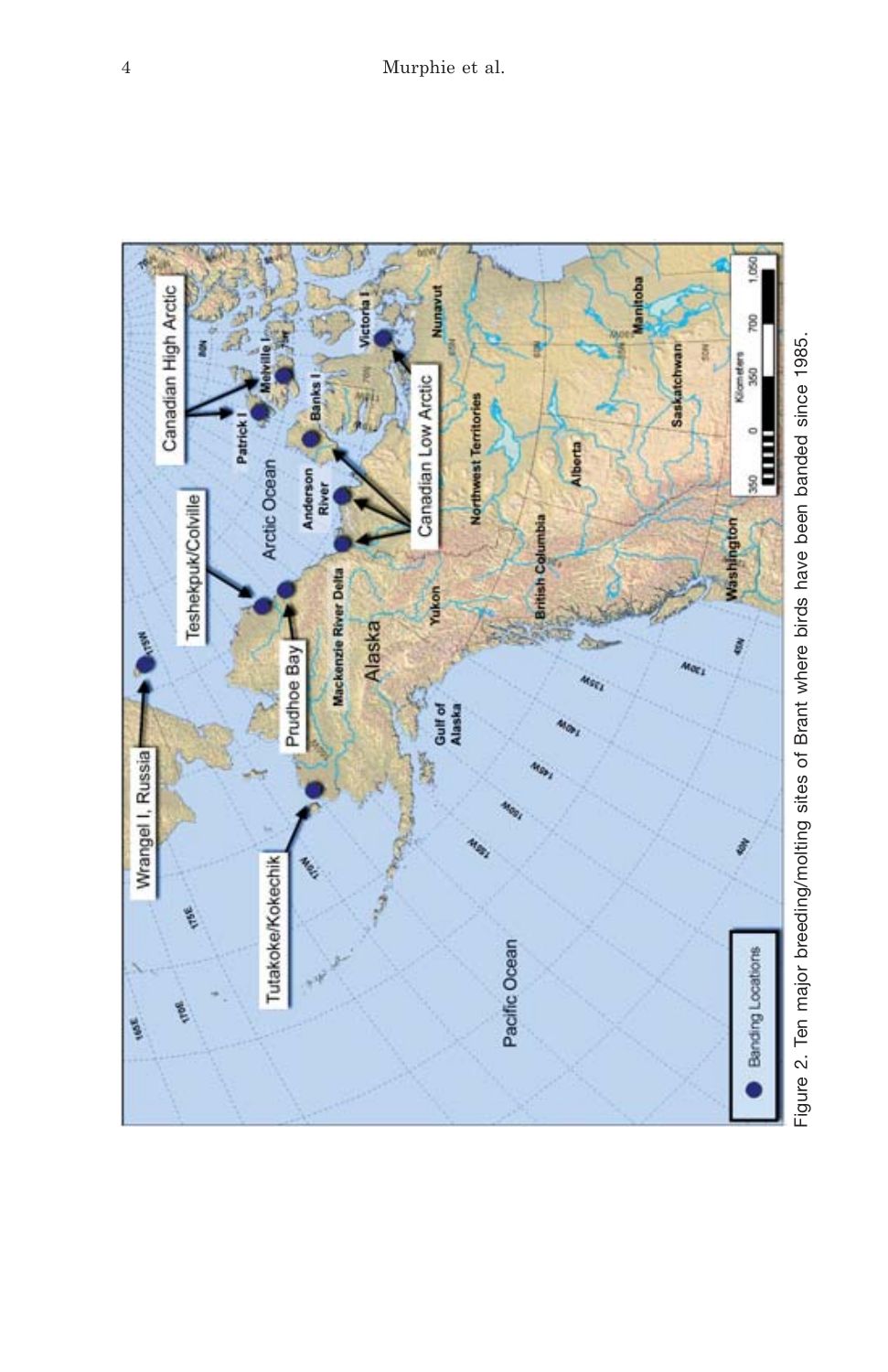surveys were done in April and May (spring staging). Surveys in both winter and spring time frames were conducted from 1992 through 2001. Sites were visited during low tide periods while Brant were walking or standing on shore. Binoculars and spotting scopes were used to determine band number and color. If multiple observations of the same individual were recorded, each individual was counted only once per year.

To estimate total number of wintering birds in the study area, ground based counts were made in mid-January, early February and mid-February between 1989 and 2003. In April 1992 and 1993, shoreline surveys were conducted by air and from the ground to determine migration staging areas and total number of birds. The survey flight was flown in a Cessna 185, at about 68 meters above ground level along the entire shoreline of Puget Sound excluding the Padilla and Samish bay areas.

Observations of bands from all 18 sites were combined and the relative proportion by breeding area, and band color, were summed for all years combined. Chi-square tests were used to test for deviations from the expected occurrence proportion (Zar 1984). The expected occurrence proportion was calculated by dividing the cumulative number banded in each colony by the total number banded in all colonies.

#### RESULTS

A total of 1,271 band observations was made from 1992 to 2001 (except 1996), resulting in observations of 749 individual birds. The earliest recorded observation in any given year was 4 December, and the latest recorded observation was 7 May.

#### Winter (December – March)

We observed 265 banded Brant during the winter period for all years combined. Of these, 212 (80.0%) were banded in Alaska, 44 (16.6%) in Canada, and 9 (3.4%) in Russia. Reed et al. (1989) suggested that equal contributions from the Canadian Low Arctic and Alaska were present in lower Puget Sound and Hood Canal. Based on this, we expected bands from each banding location to be observed at a rate proportional to the banding effort.

Observations of banded birds from Alaska can be separated into three banding locations. Of the 212 banded birds from Alaska, 134 (63.2%) came from the Tutakoke River / Kokechik Bay area, followed by 53 (25%) birds from the Teshekpuk / Colville area, and 25 (11.8%) from Prudhoe Bay. The number of band returns between the Alaskan areas, Canada and Russia was significantly different than expected based on banding effort at banding locations ( $x^2 = 13.6$ ,  $P < 0.01$ , df = 4). The Teshekpuk banded birds occurred in numbers greater than expected and represent molting birds rather than breeding birds. The Tutakoke banded birds were observed less frequently than expected. Only one band reading of 44 records of birds from Canada involved a bird from the Canadian High Arctic.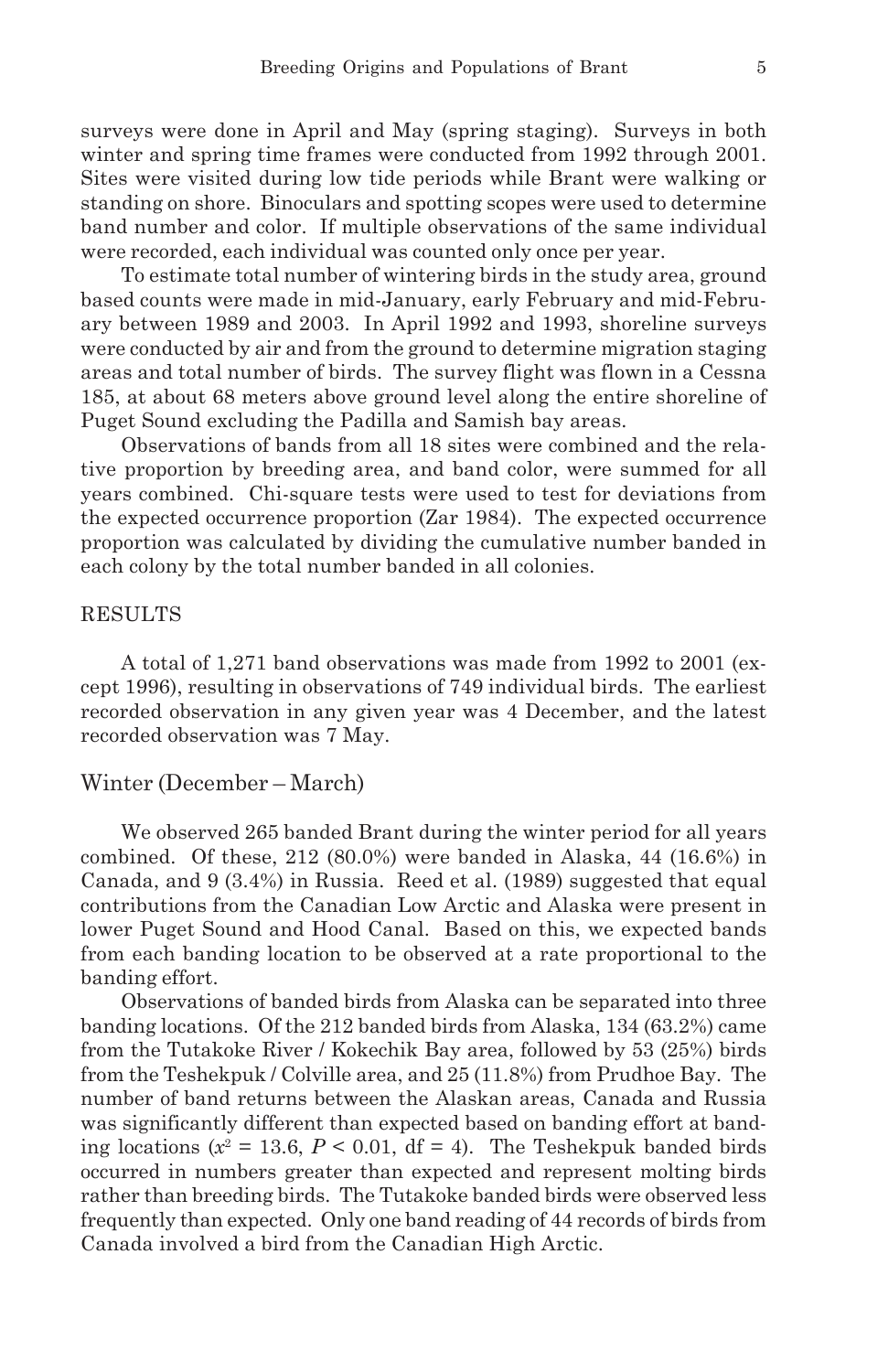# Spring (April – May)

We observed 484 banded birds during the spring period for all years combined. Of these, 398 (82.2%) were banded in Alaska, 56 (11.6%) in Canada, and 30 (6.2%) in Russia. The distribution of band origin observed during migration was significantly different than banding efforts at banding locations  $(x^2 = 40.3, P < 0.01, df = 4)$ . Further, observations of banded birds from Alaska can be separated into three banding locations. Of the 398 banded birds from Alaska, 257 (64.6%) came from the Tutakoke / Kokechik area, 104 (26.1%) came from the Teshekpuk / Colville area, and 37 (9.3%) came from Prudhoe Bay. Teshekpuk and Russian banded birds occurred more than expected. Canadian and Tutakoke banded birds occurred less than expected.

# Counts

Spring migration surveys identified 32 staging areas compared to only five wintering use areas. The known migration use areas are displayed in Figure 3. Total migrating Brant counted ranged from 214 in 1992 to 4,967 in 1993. Survey effort was greater in 1993, which likely accounts for the higher number of sites identified and the higher number of total birds counted. A summary of counts conducted on the wintering sites in mid-January is shown in Figure 4.

#### DISCUSSION

Based on our results, most Brant present during winter in Hood Canal were from Alaskan breeding areas. In particular, there were more birds than expected from the Teshekpuk Lake / Colville River wintering in Hood Canal. During spring there again were more birds observed from Teshekpuk Lake, Alaska, than expected. Only one banded bird from the Canadian Western High Arctic was observed during this study.

Although there has been a northward shift in use from areas near Belfair at the south end of Hood Canal towards Oak Bay and the Dosewallips estuary, the winter surveys in Hood Canal show no discernable trend in Brant numbers from 1989 to 1997. Populations have been relatively stable in Hood Canal for the past four decades (Washington Department of Fish and Wildlife 1999). However, during the 1950's over 2,000 birds had been documented in the same area (Washington Department of Fish and Wildlife 1999) suggesting there may have historically been greater winter habitat availability and perhaps a longer-term decline in numbers. The preference and dependence of Brant on eelgrass as a major food source has been well documented (Cottam et al 1944, Einarsen 1965, Charman 1977, Wilson and Atkinson 1995). Changes in Brant use may be related to the loss of eelgrass beds associated with oyster aquaculture (Wilson and Atkinson 1995). The spring staging observations indicate more Brant use and wider distribution than in winter. This may be due to birds during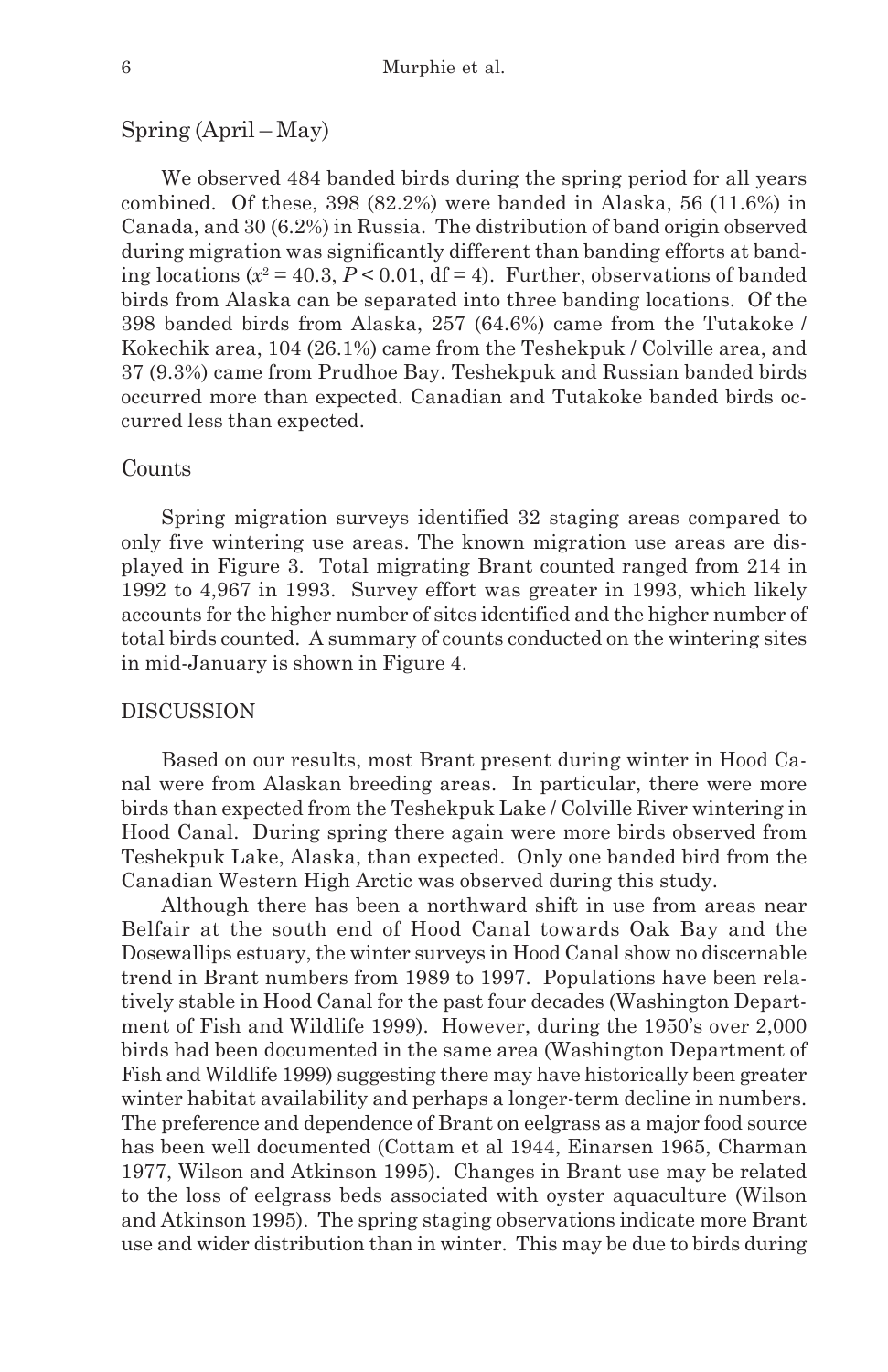spring utilizing *Ulva* spp. beds in addition to eelgrass areas, thereby increasing foraging areas.

Effective management of the Brant population requires an understanding of the migratory dynamics of this species. The Pacific Flyway



Figure 3: Brant spring staging areas in southern Puget Sound and Hood Canal, April 1992 and 1993.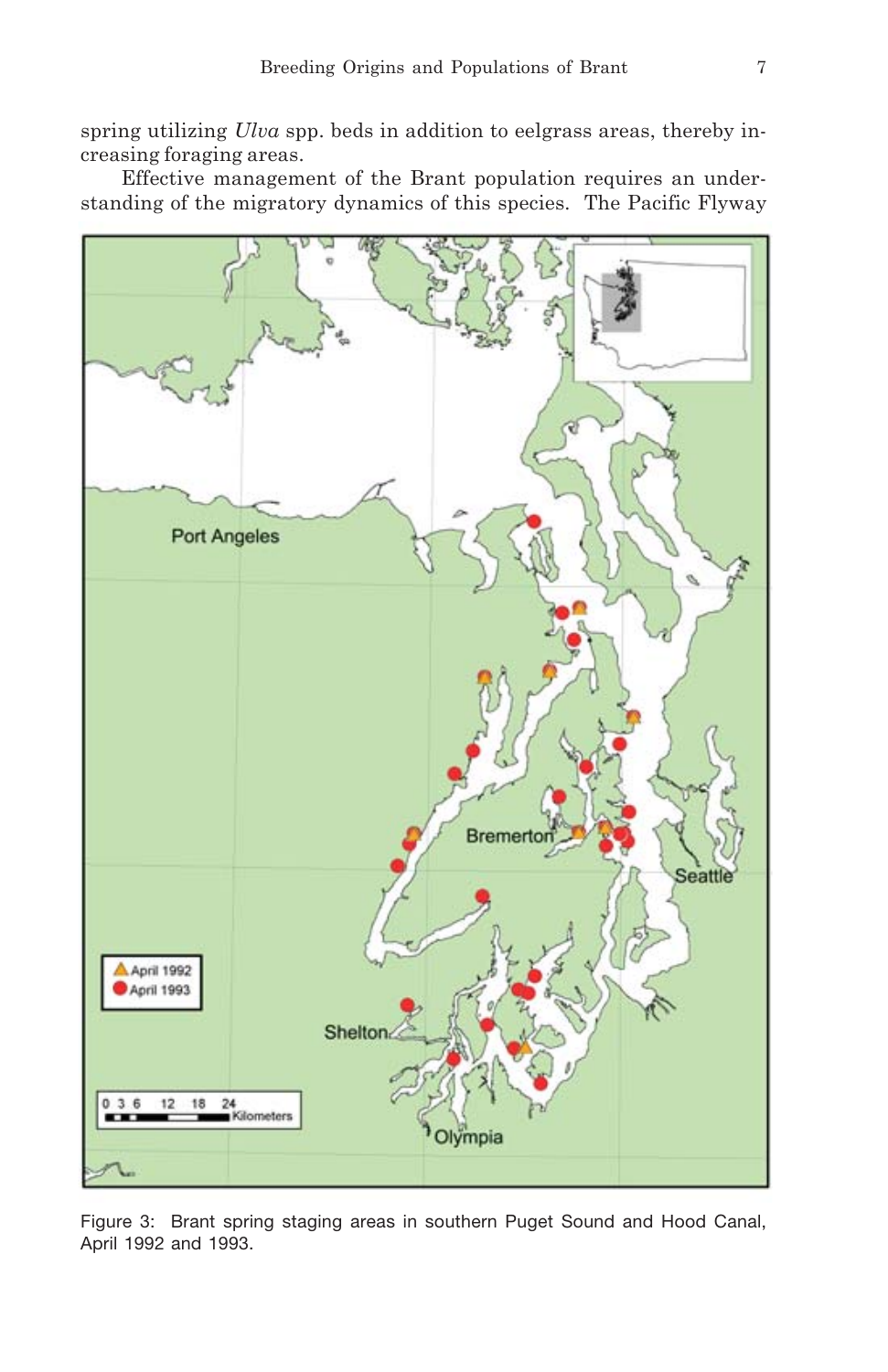

Figure 4. The number of Brant counted in mid-January in Hood Canal.

population of Brant (both Black and Western High Arctic) congregates in the Izembek Lagoon (Alaska) area during the fall staging period prior to en masse departures to wintering areas (Dau 1992). Wintering areas can be found from southern Alaska to coastal mainland Mexico. The Puget Sound region provides both wintering and spring staging areas for the Pacific Flyway Brant population. Management of this migratory species is often difficult due to the large extent of their winter range and the potential intermixing of the different breeding populations and differential productivity of these colonies. Because declines in abundance could be attributed to changes in migratory patterns rather than an actual population decline, understanding migratory behavior of Brant is critical in determining actual population trends. By monitoring selected sites within lower Puget Sound and Hood Canal, we examined the natal origins of wintering and spring migrating Brant based on color tarsal band observations. Reed et al. (1989) reported that band recovery data suggested equal contributions of Brant from the Canadian Low Arctic and Alaska; however, they observed only 31 banded birds in Puget Sound and Hood Canal. Our more extensive sampling effort modifies this conclusion, with a greater percentage of Alaskan breeding birds than expected in the wintering/spring population. In addition, we found no occurrences of interchange between the Grey-bellied Brant wintering in northern Puget Sound and our study area. The results of this study suggest that lower Puget Sound and Hood Canal can be managed as part of the larger Pacific population rather than with the special emphasis and restrictions imposed upon the Northern Puget Sound Grey-bellied (Canadian High Arctic) Brant population.

# ACKNOWLEDGMENTS

We would like to thank Tom Powell, Matt Nixon and Janet Hardin for their survey efforts and Joe Evenson for his assistance in completing fig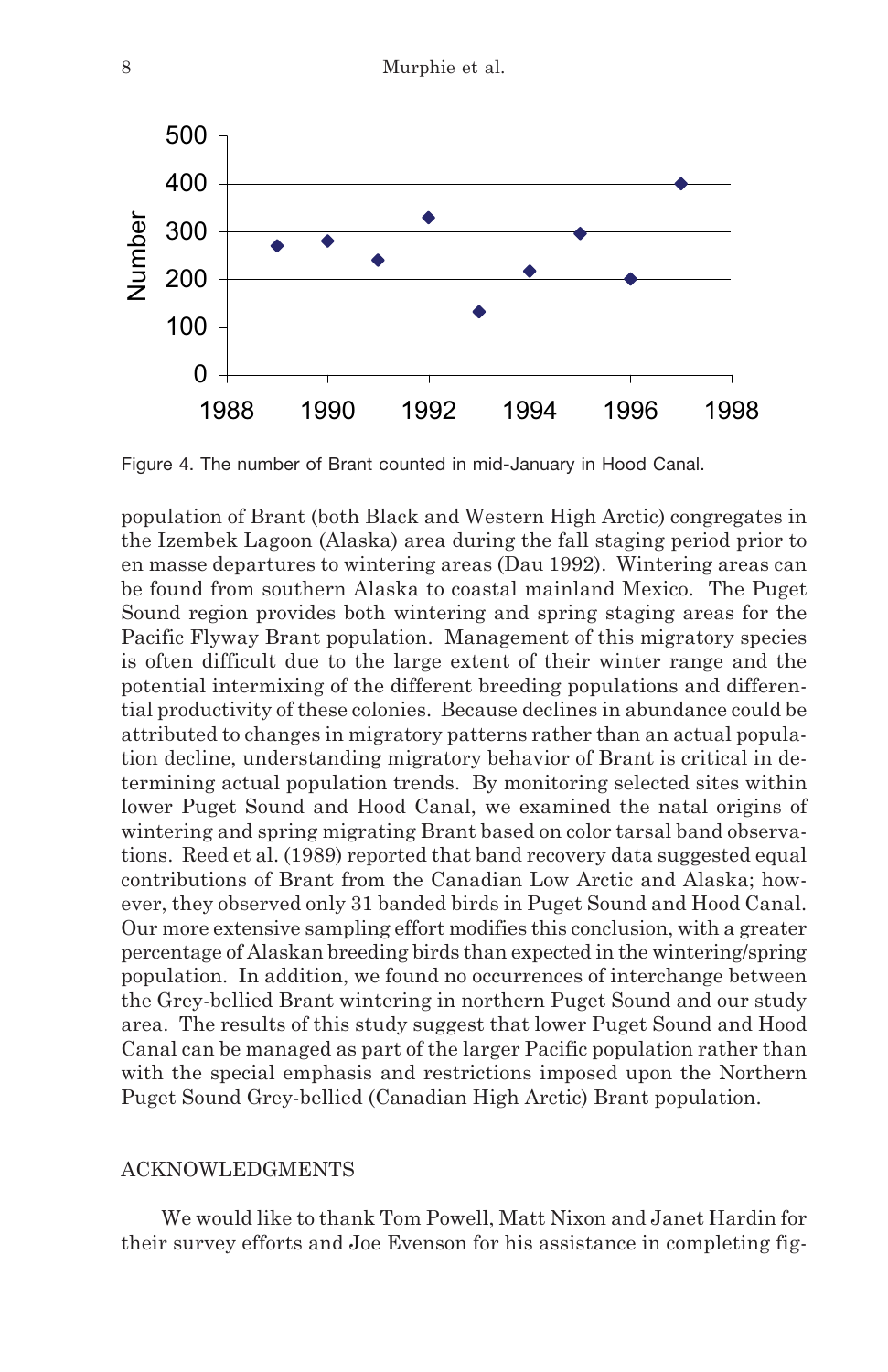ures for this report. The manuscript was improved by comments provided by Tom Rothe and an anonymous reviewer.

## LITERATURE CITED

- Bellrose, F.C. 1980. Ducks, geese and swans of North America (third edition). Stackpole Books, Harrisburg, Pennsylvania.
- Bollinger, K.S. and D.V. Derksen. 1996. Demographic characteristics of molting Black Brant near Teshekpuk Lake, Alaska. Journal of Field Ornithology 67:141-158.
- Charman, K. 1977. The grazing of Zostera by wildfowl in Britain. Aquaculture 12:229-233.
- Cottam, C., J.J. Lynch, and A.L. Nelson. 1944. Food habits and management of American sea brant. Journal of Wildlife Management 8:36-55.
- Dau, C.P. 1992. The fall migration of Pacific Flyway Brant *Branta bernicla* in relation to climatic conditions. Wildfowl 43:80-95.
- Einarsen, A.S. 1965. Black Brant: sea goose of the Pacific coast. University of Washington Press, Seattle, Washington.
- Hagmeier, K. 2002. Winter and spring migration ecology of Black Brant (*Branta bernicla nigricans*) in the Strait of Georgia, British Columbia. M.S. thesis, Simon Fraser University, Vancouver, British Columbia.
- Pacific Flyway Council. 2002. Pacific Flyway management plan for Pacific Brant. Pacific Flyway Study Committee. Portland, Oregon.
- Palmer, R.S. 1976. Handbook of North American birds. Volume 2. Yale University Press, New Haven, Connecticut.
- Reed, A., M.A. Davison, and D.K. Kraege. 1989. Segregation of Brent geese *Branta bernicla* wintering and staging in Puget Sound and the Strait of Georgia. Wildfowl 40:22-31.
- Sedinger, J., C.J. Lensink, D.H. Ward, R.M. Anthony, M.L. Wege, and G.V. Byrd. 1993. Current status and recent dynamics of the Black Brant *Branta bernicla* breeding population. Wildfowl 44:49-59.
- Sedinger, J. and D.V. Derksen. 1992. Considerations for effective management of Brant in the Pacific Flyway. Alaska Fish and Wildlife Research Center. Anchorage, Alaska.
- Shields, G.F. 1990. Analysis of mitochondrial DNA of Pacific Black Brant (*Branta bernicla nigricans*). Auk 107:620-623.
- Smith, R.H. and G.H. Jensen. 1970. Black Brant on the mainland coast of Mexico. Transactions of the North American Wildlife and Natural Resources Conference 35:227-241.
- Trost, R.E. 1998. 1998 Pacific Flyway data book. Unpublished report. U.S.Fish and Wildlife Service, Office of Migratory Bird Management, Portland, Oregon.
- Wahl, T.R., B. Tweit, and S. G. Mlodinow. 2005. Birds of Washington: status and distribution. Oregon State University Press, Corvallis, Oregon.
- Ward, D.H.S., D.V. Derksen, S.P. Kharitonov, M. Stishov, and V.V. Baranyuk. 1993. Status of Pacific Black Brant *Branta bernicla nigricans* on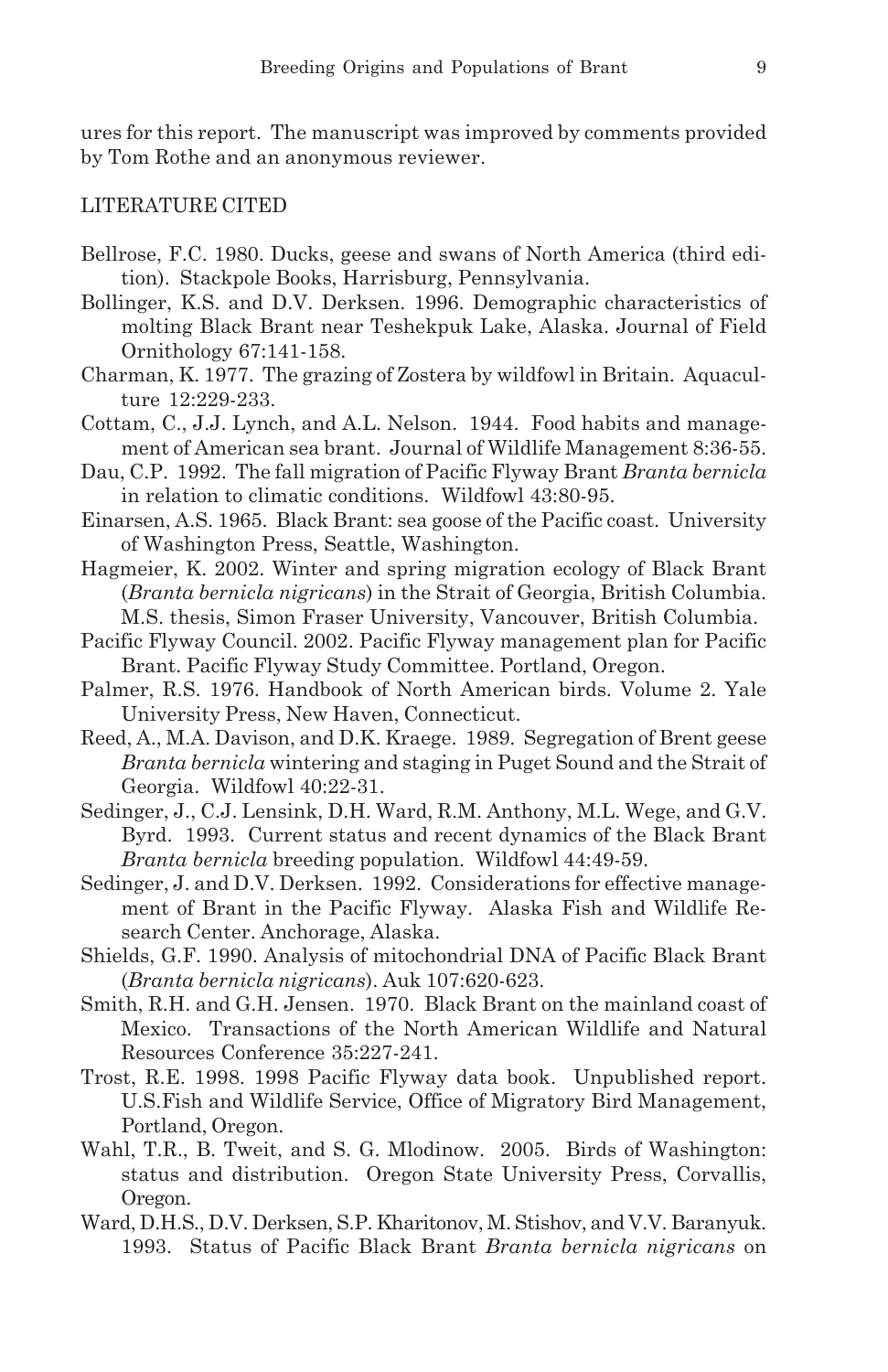Wrangel Island, Russian Federation. Wildfowl 44:39-48.

- Washington Department of Fish and Wildlife. 1999. Washington Brant management plan. Washington Department of Fish and Wildlife, Olympia, Washington.
- Washington Department of Fish and Wildlife. 2004. 2004 Game status and trend report. Washington Department of Fish and Wildlife, Olympia, Washington.
- Wilson, U.W. and J.B. Atkinson. 1995. Black Brant winter and springstaging use at two Washington coastal areas in relation to eelgrass abundance. Condor 97:91-98.
- Zar, J. H. 1984. Biostatistical analysis (second edition). Prentice Hall, Inc., Englewood Cliffs, New Jersey.

*Manuscript accepted June 2007*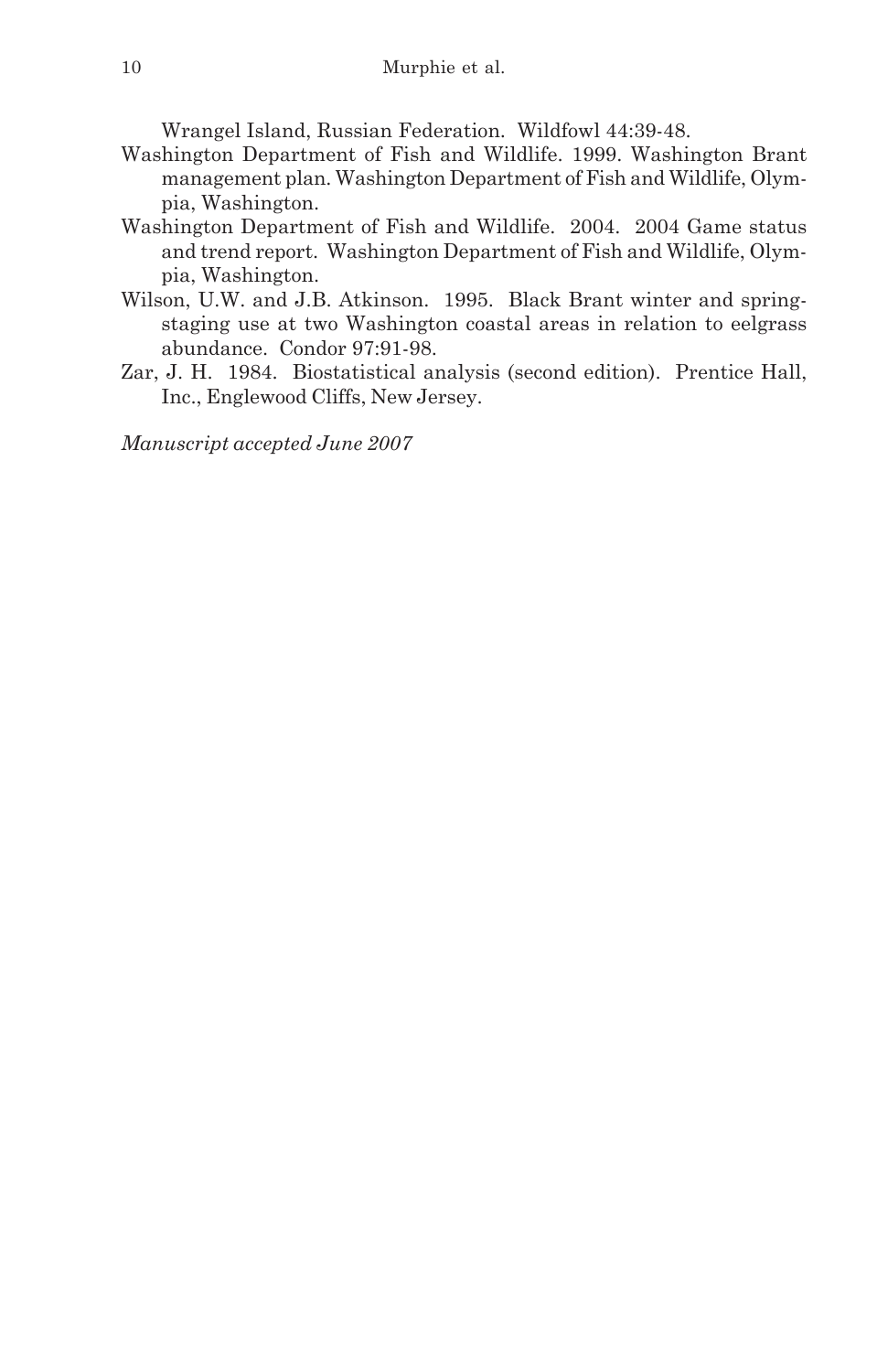# **OBSERVATIONS OF PEREGRINE FALCON HUNTING FLIGHTS AND INCIDENTS OF PREDATION ON LANDBIRDS DURING AUTUMN MIGRATION IN COASTAL WASHINGTON**

Joseph B. Buchanan *Cascadia Research Collective, Waterstreet Building 218 ½ West Fourth Avenue, Suite 201 Olympia, Washington 98501 buchajbb@dfw.wa.gov*

> Tracy L. Fleming *2516 N.E. 148th Street Vancouver, Washington 98686 Tlfleming@aol.com*

Peregrine Falcons (*Falco peregrinus*) prey on a wide range of bird species throughout their nearly global distribution (Ratcliffe 1993, White et al. 2002), including very small to moderately large species (Ratcliffe 1993, White et al. 2002). Although passerines and other landbirds are taken as prey, the manner and location of capture are seldom reported (White et al. 2002, Ward and Laybourne 1985). We describe successful and unsuccessful hunting flights directed at landbirds in coastal Washington during autumn migration.

## OBSERVATIONS

Our observations were made during autumn migration at Long Beach on the coast of Washington during a Peregrine Falcon banding project. All observations occurred along the outer sand beach and were made with the aid of binoculars or spotting scopes. Four of five observations occurred on 18 October 2005. All Peregrine Falcons observed were of the *pealei* subspecies and all were in immature plumage unless indicated otherwise.

### Observation No. 1

At 08:17 (all times are PST) on 24 September 2003, we observed a male Peregrine Falcon about 10.5 kilometers from the south end of Long Beach. We watched it there until 08:42 when it flew directly west over the ocean in rapid flight. At about 600 meters offshore, it circled to a height at which we could no longer maintain visual contact. At about 08:45, we saw what we believed was the same bird at  $300 - 400$  meters above the ocean and approaching the beach chasing a Northern Flicker (*Colaptes auratus*). The falcon stooped twice at the flicker, then on the third stoop the flicker folded its wings and dived vertically to cover on the dunes. The falcon broke off the attack at that point.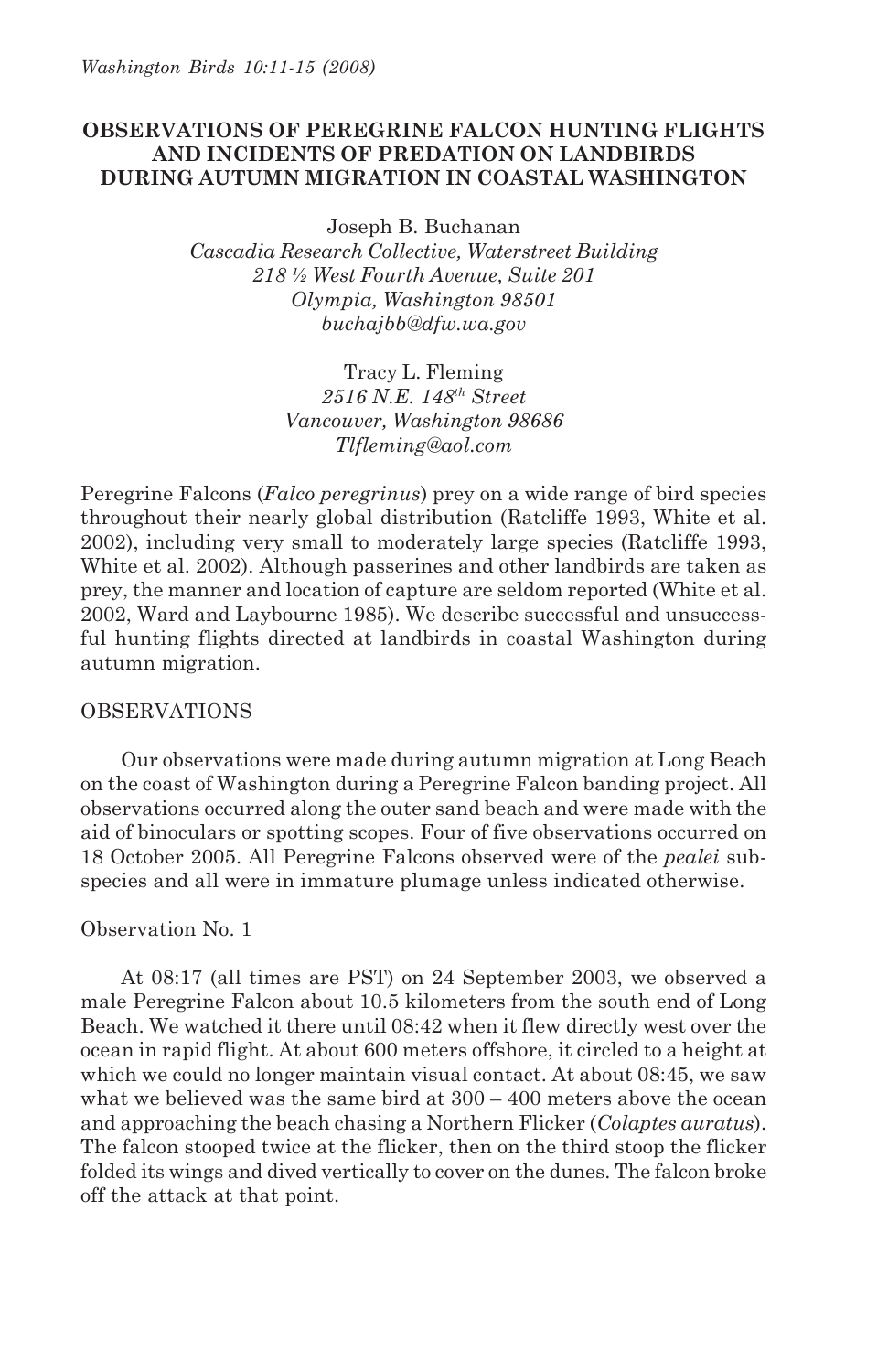### Observation No. 2

At 07:42 on 18 October 2005, we observed a male Peregrine Falcon perched on a tall driftwood post at the edge of dunes about 3.2 kilometers from the south end of the beach. Within a few seconds the falcon flew, heading north above the dunes. We followed the bird by vehicle and at 07:56 found it on the beach about 4.1 kilometers farther north (we believed this was the same bird observed at 07:42 based on its size and plumage features). Within less than one minute the falcon flew, circled our position, and again headed north and west over the ocean. It almost immediately began pursuit of unidentified prey, making several stoops at a bird so small we had trouble seeing it from  $200 - 300$  meters away with a  $25x$ spotting scope. On about the fourth stoop, the falcon caught its prey and landed on the beach about 150 meters to the north. The falcon then flew north and was lost from view. We quickly moved to where it had been on the beach and found a dead Winter Wren (*Troglodytes troglodytes*) on the sand. The wren was still warm and we saw no outward signs of wounds or feather loss.

## Observation No. 3

We continued north on the beach and at 08:10 stopped 0.5 kilometers farther to inspect the carcass of a Band-tailed Pigeon (*Columba fasciata*) that was being scavenged by a Common Raven (*Corvus corax*). The pigeon had been mostly consumed. On inspection of the fresh carcass, we noted prominent notches in its sternum, indicating that a falcon had probably fed on the pigeon. The falcon that captured the wren was observed well enough to note it did not have a full crop, so it seems unlikely that it had killed or partly consumed the pigeon.

### Observation No. 4

At 08:17 and about 2.4 kilometers north of where the Peregrine Falcon had landed with the Winter Wren, we observed a different (based on plumage) male Peregrine Falcon on the beach eating a small bird. The falcon flew a moment later and we inspected the site of its meal and found the remains of a Fox Sparrow (*Passerella iliaca*).

#### Observation No. 5

At 09:23, we were about 1.6 kilometers north of the Oysterville beach access on Long Beach when we saw a Peregrine Falcon soaring above the beach. A second Peregrine Falcon, the fifth out of eight different birds (based on age, sex and plumage characteristics) we saw that day, flew in from the north and these two birds – both females – were joined by two adult Bald Eagles (*Haliaeetus leucocephalus*). The falcons chased the eagles from the area and then one falcon flew east out of view. The remaining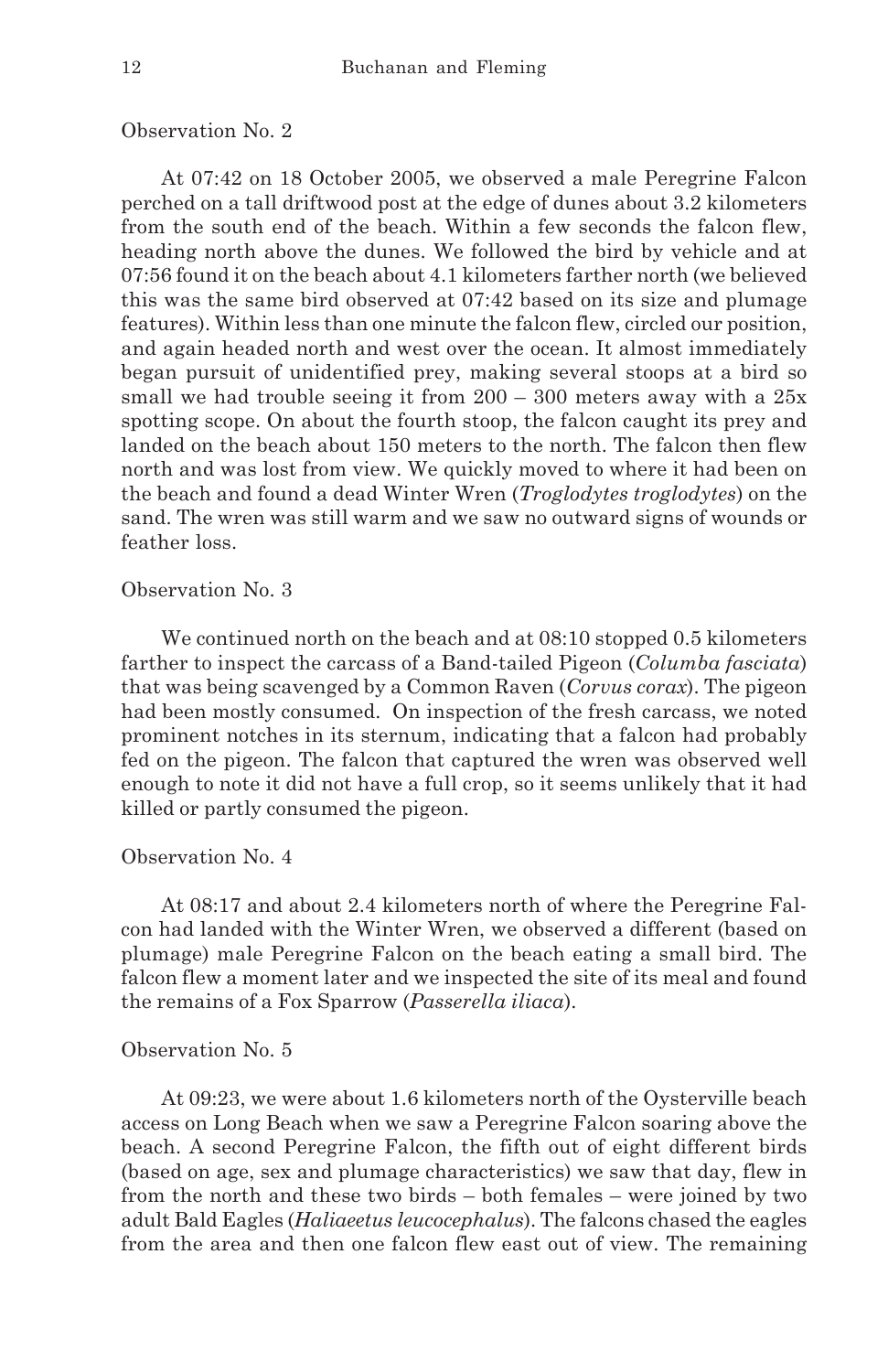falcon flew west over the ocean where it made 10 stoops at a small bird. The first four stoops were from about 50 meters and subsequent stoops were from lower heights as the target bird flew lower with each attack. At this point we were able to identify the target bird as a Dark-eyed Junco (*Junco hyemalis*). The final two stoops terminated in troughs between incoming waves where we were briefly unable to see the falcon or the junco. About ten seconds after losing sight of the junco, we relocated it over the breakers. It flew directly east away from the surf and quickly covered 50 meters of open sand and flew under our vehicle, landing on the chassis. It remained there for about 3 minutes then flew farther east, never more than 0.5 meters above sand, and disappeared from view in the cover of vegetated dunes about 30 meters away.

Meanwhile, after landing on the beach the falcon flew directly west over the breaker zone and attacked another small passerine over the ocean. The falcon captured the small bird on the fourth stoop but the bird escaped or was dropped, after which the falcon resumed attacks on its lost prey. The falcon caught the bird again on the seventh additional stoop. As during the other 18 October flights, most of the capture attempts were made on the upward swoop after the stoop. The falcon landed briefly on the beach then flew east over the dunes and out of view. We were unable to identify the small bird captured by this falcon.

### **DISCUSSION**

Our observations of landbirds being attacked, captured or consumed by Peregrine Falcons on the Washington coast occurred during autumn migration. Northern Flickers often engage in conspicuous high flights far from cover (Moore 1995) and are commonly taken by Peregrine Falcons (Ward and Laybourne 1985, White et al. 2002). Dark-eyed Juncos and Fox Sparrows are taken as prey by falcons in arctic or near-arctic breeding areas (Cade 1960, Cade et al. 1968, White and Cade 1971) but we found no records of them as prey in migration or wintering areas. We found only one previous record of a Winter Wren taken by a Peregrine Falcon, this occurring during migration along the Maryland/Virginia coast (Ward and Laybourne 1985). It is generally only during migration that Winter Wrens, Fox Sparrows and Dark-eyed Juncos are available to Peregrine Falcons because at other times the species occupy habitats not used by hunting Peregrine Falcons (Hejl et al. 2002, Nolan et al. 2002, Weckstein et al. 2002).

Most of our observations were recorded on 18 October 2005. A dense fog occurred on the night of 17 October and we suspect the landbirds, which probably were migrants (Moore 1995, Hejl et al. 2002, Nolan et al. 2002, Weckstein et al. 2002), became disoriented at night and veered offshore where they were intercepted by the falcons after daybreak. Such disorientation by autumn migrant landbirds has been documented at Southeast Farallon Island, off the central coast of California, where all species we observed, including Peregrine Falcons, have been documented as autumn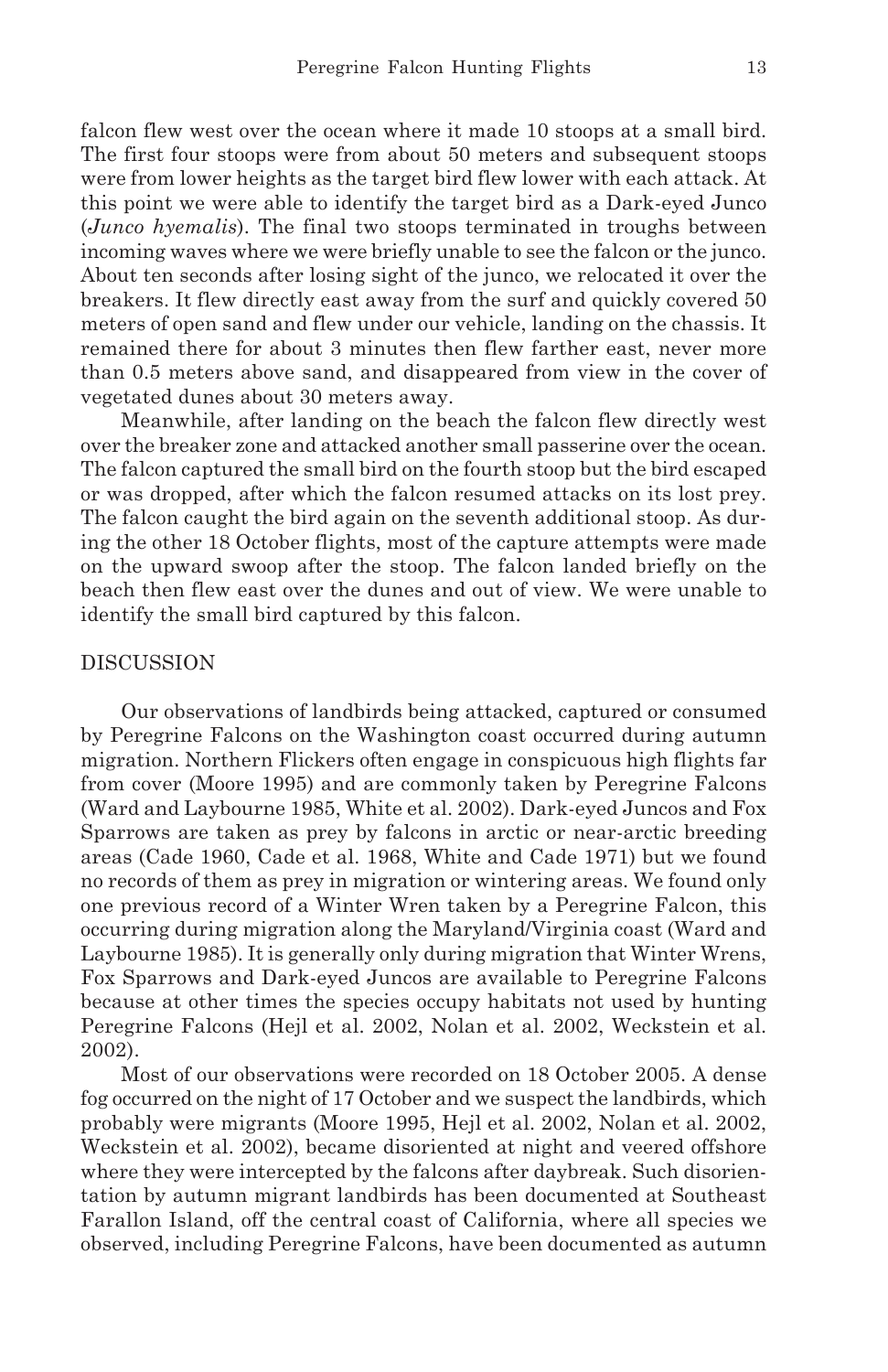migrants (DeSante and Ainley 1980, Earnheart-Gold and Pyle 2001). We have no explanation for the number of hunting flights observed on 18 October 2005, given that several of 22 other visits to coastal beaches in September or October since 2000 occurred on foggy days and we have seen no other hunting flights directed at landbirds there.

As is true for certain other falcon species (e.g. Rosen et al. 1999), Peregrine Falcons are known to fly offshore to intercept prey (White et al. 2002). On 18 October, in addition to the hunting flights described above, we saw an adult female Peregrine Falcon fly over the breakers at 08:35 and eventually out of view to the west; we suspect this falcon was also hunting wayward migrants but failed to confirm this. Our observations were similar to those reported by Ward and Laybourne (1985) who found that most hunting flights along the Atlantic coast during autumn migration occurred before mid-morning and involved immature falcons. Although not commonly observed, migrant landbirds in coastal Washington, as elsewhere (White et al. 2002), probably are regularly taken by Peregrine Falcons, particularly when they fly offshore and are far from protective cover.

## ACKNOWLEDGMENTS

This manuscript was improved by comments provided by three anonymous reviewers. Jim Watson served as editor for manuscript review.

## LITERATURE CITED

- Cade, T.J. 1960. Ecology of the peregrine and Gyrfalcon populations in Alaska. University of California Publications in Zoology 63:151-290.
- Cade, T.J., C.M. White, and J.R. Haugh. 1968. Peregrines and pesticides in Alaska. Condor 70:170-178.
- DeSante, D.F. and D.G. Ainley. 1980. The avifauna of the South Farallon Islands, California. Studies in Avian Biology 4:1-104.
- Earnheart-Gold, S. and P. Pyle. 2001. Occurrence patterns of Peregrine Falcons on Southeast Farallon Island, California, by subspecies, age, and sex. Western Birds 32:119-126.
- Hejl, S.J., J.A. Holmes, and D.E. Kroodsma. 2002. Winter Wren (*Troglodytes troglodytes*). The Birds of North America 623:1-32.
- Moore, W.S. 1995. Northern Flicker (*Colaptes auratus*). The Birds of North America 166:1-28.
- Nolan, V., Jr., E.D. Ketterson, D.A. Cristol, C.M. Rogers, E.D. Clotfelter, R.C. Titus, S.J. Schoech, and E. Snajdr. 2002. Dark-eyed Junco (*Junco hyemalis*). The Birds of North America 716:1-44.
- Ratcliffe, D. 1993. The Peregrine Falcon (second edition). T and AD Poyser, London, United Kingdom.
- Rosen, M., A. Hedenstrom, A. Badami, F. Spina, and S. Akesson. 1999. Hunting flight behaviour of the Eleonora's Falcon *Falco eleonorae*. Journal of Avian Biology 30:342-350.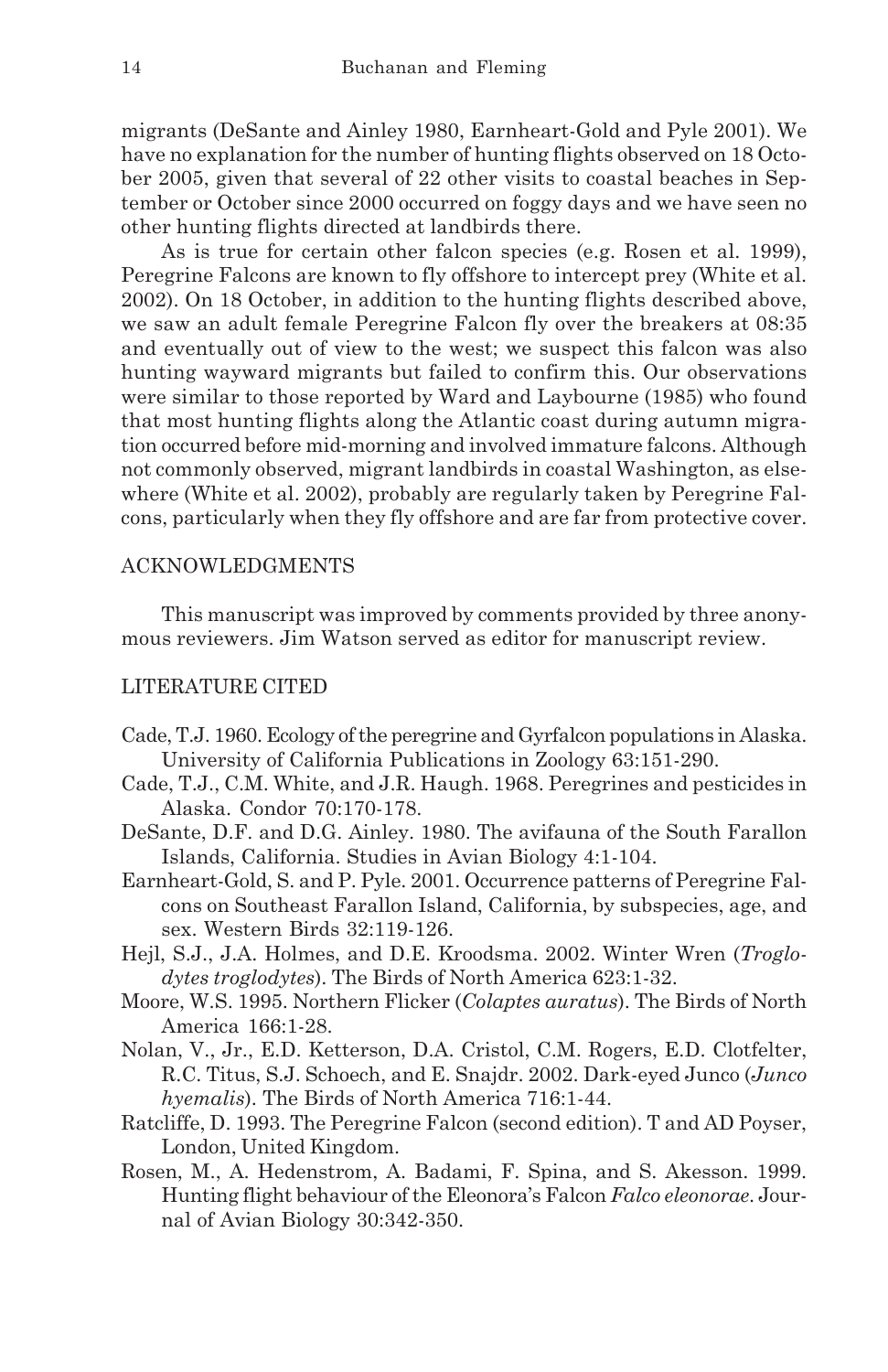- Ward, F.P. and R.C. Laybourne. 1985. A difference in prey selection by adult and immature Peregrine Falcons during autumn migration. Pages 303- 309 *in* Newton, I. and R.D. Chancellor (editors). Conservation studies on Raptors. ICBP Technical Publication No. 5, Cambridge, United Kingdom.
- Weckstein, J.D., D.E. Kroodsma, and R.C. Faucett. 2002. Fox Sparrow (*Passerella iliaca*). The Birds of North America 715:1-28.
- White, C.M. and T.J. Cade. 1971. Cliff-nesting raptors and ravens along the Colville River in arctic Alaska. Living Bird 10:107-150.
- White, C.M., N.J. Clum, T.J. Cade, and W.G. Hunt. 2002. Peregrine Falcon (*Falco peregrinus*). The Birds of North America 660:1-48.

*Manuscript accepted April 2007*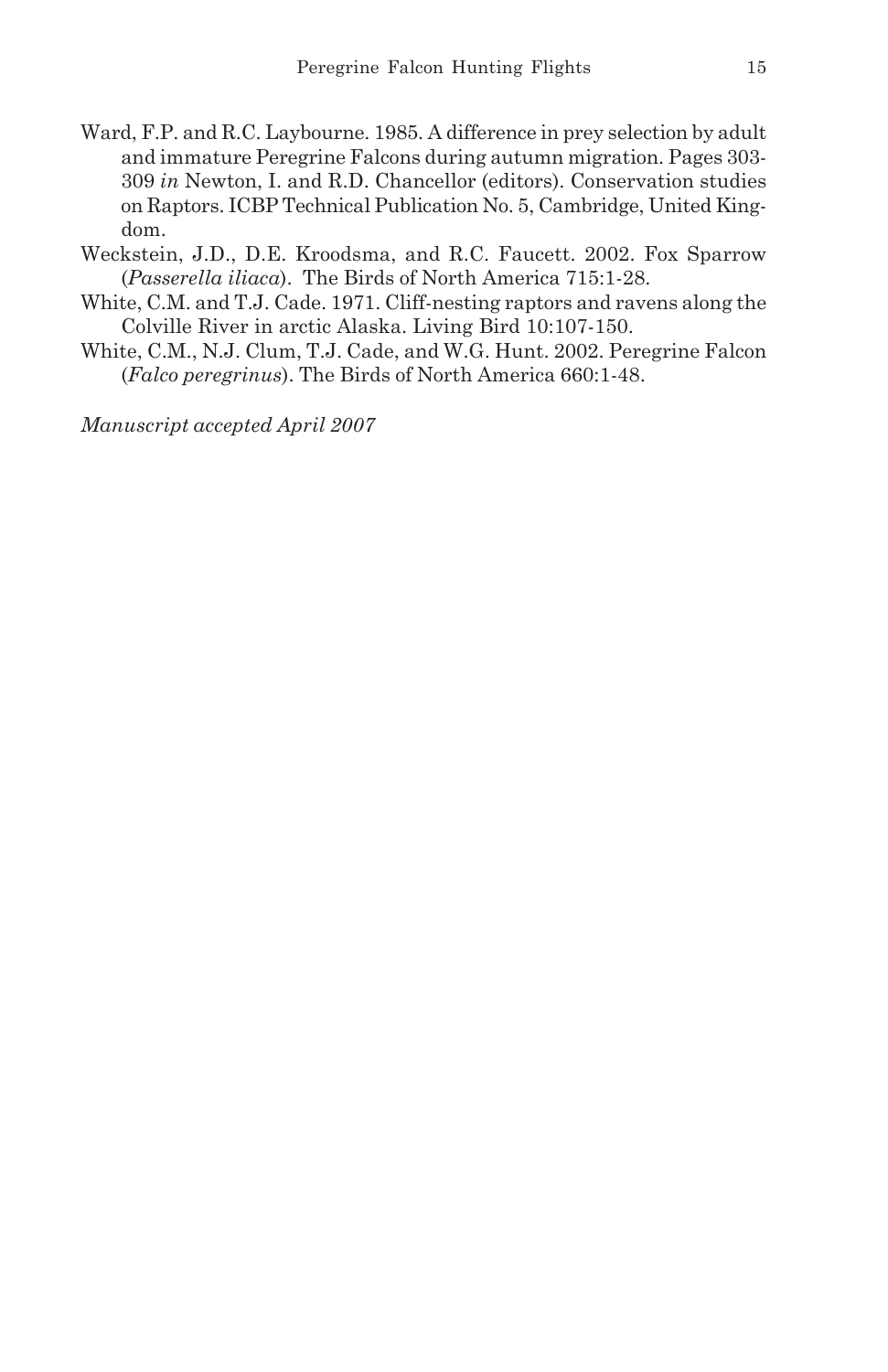# **COMMON POORWILL NEST IN EASTERN KITTITAS COUNTY: DESCRIPTION AND NESTING PHENOLOGY**

Scott Downes *210 North 18th Avenue Yakima, Washington 98902 downess@charter.net*

The core of the Common Poorwill's (*Phalaenoptilus nuttallii*) range in Washington State is the east slope of the Cascade Mountains, primarily along the lower treeline, in the Oak, Ponderosa Pine and Three-tip Sage zones (Smith et al. 1997). The range extends out into the arid steppe zones of the Columbia Basin where poorwills are fairly common, usually occurring in canyons and areas with rocky outcroppings (Smith et al. 1997). While poorwills are regularly encountered, nests are not commonly found. The lack of nest records, combined with the opportunity to monitor a poorwill nest through incubation and chick development provides an opportunity to learn about Common Poorwill nesting and development in Washington. To my knowledge, this record represents the only published description of nesting chronology at a Common Poorwill nest in Washington.

I located a male poorwill incubating a single egg on 28 May 2003 (Figure 1) off the Vantage Highway in eastern Kittitas County, Washington. The nest was located when the incubating male flushed from the nest when I was about one meter away. Others have noted that incubating birds are reluctant to flush and usually allowed approach to within three meters (Swisher 1978, Orr 1948). This behavior is likely due to the bird's highly cryptic plumage. Despite knowing the location of the nest scrape its exact location was often difficult to determine, and when I closed to less than two meters before seeing the nest the incubating bird would fly from the nest scrape. The bird appeared wary and was slow to return to the nest, and I never witnessed the bird flying back to the nest area, despite backing off and viewing the nest location at a distance for over 30 minutes on two occasions.

The nest area was in shrub-steppe habitat with a draw containing *Artemisia tridentata* (big sage) and ridgelines in the lithosol zone. Lithosol areas are rocky in nature and contain sparse vegetation and the main shrub is *Artemisia rigida* (stiff sage). The nest was located towards the top of the draw in the edge of the lithosol area. There were no rocky outcroppings (Figure 1) and nest elevation was 910 meters. The nest was a dirt scrape under a 29 cm *A. rigidia* (Figure 2) situated on a 10° slope and oriented at 60° relative to the stiff sage. This was also the direction the slope of the ridge faced so nest orientation may have been influenced by local landscape conditions. The nest received early morning solar radiation, but was sheltered from the afternoon sun by sagebrush shrub. Sage thrasher (*Oreoscoptes montanus*) nests in the same area (n = 37) were also oriented in an easterly direction (Downes 2004). The poorwill nest was near a small clump of *Agropyron spicatum* (bluebunch wheatgrass)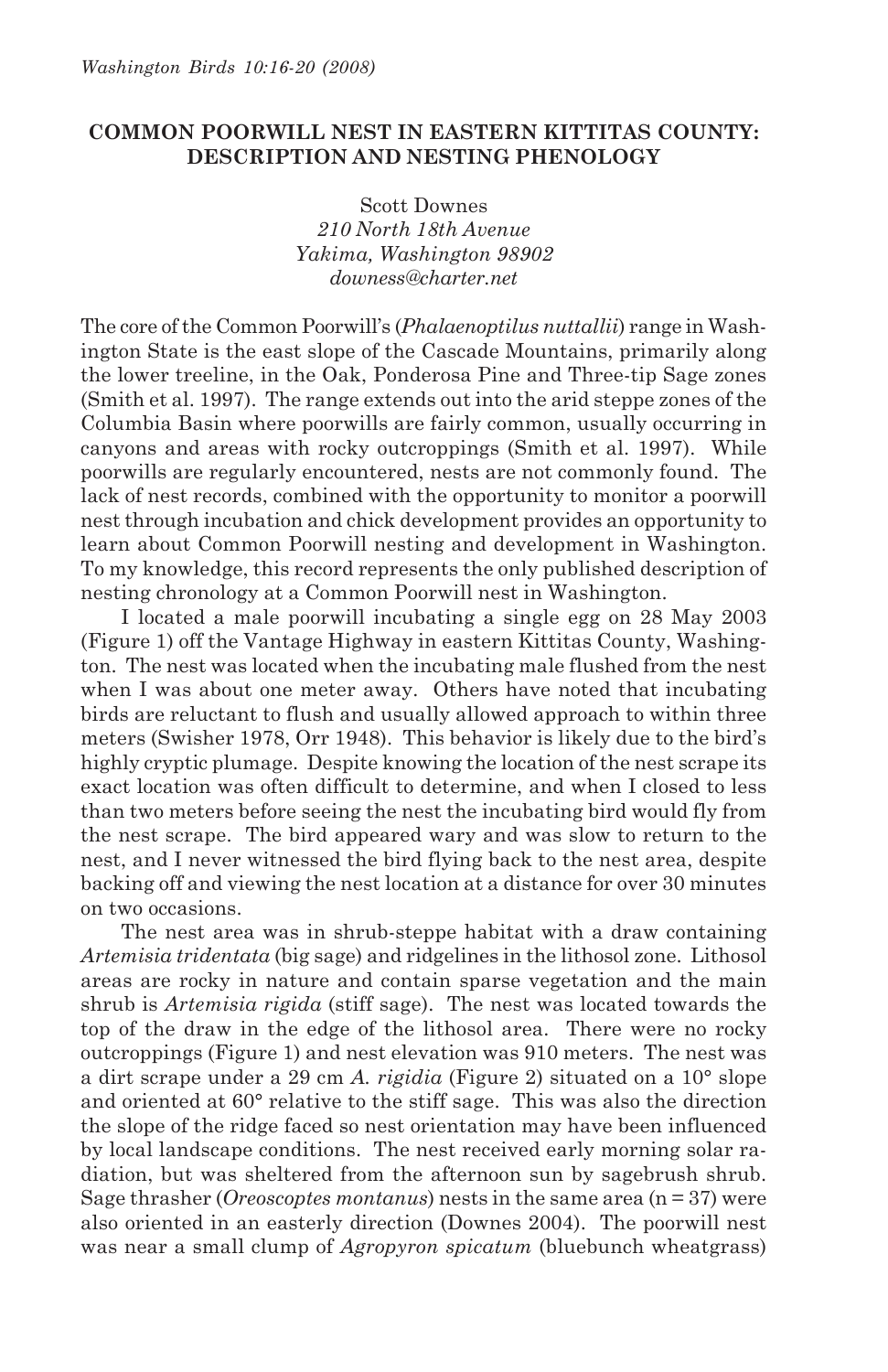

Figure 1. Incubating male on the nest. Photograph by Scott Downes.

and some rocks (Figure 3). Aldrich (1935) found that a nest site with cover protected the eggs.

I made a number of observations of behavior at the nest and development of the young. Only the male was positively identified incubating eggs or brooding the young, although it was not always possible to identify the sex of the attending adult. I visited the nest mostly in the morning, but on 20 June at 16:50 also observed the male brooding the young. Sex of the adult was determined by plumage differences as described by Pyle (1997). Rectrice corners are white and broad in males, while these feathers have more buff color and are not as broad in females (Pyle 1997). Both sexes are known to incubate and brood (Csada and Brigham 1994), although only



Figure 2. Nest scrape containing two eggs. Photograph by Scott Downes.

the male was observed at a nest in California (Aldrich 1935). The amount of time spent brooding usually varies among individual pairs and exchanges of incubation often start at dusk and dawn (Csada and Brigham 1994). I checked the nest every three or four days until the young had moved far enough away that I could no longer find the nest. The first egg had been laid prior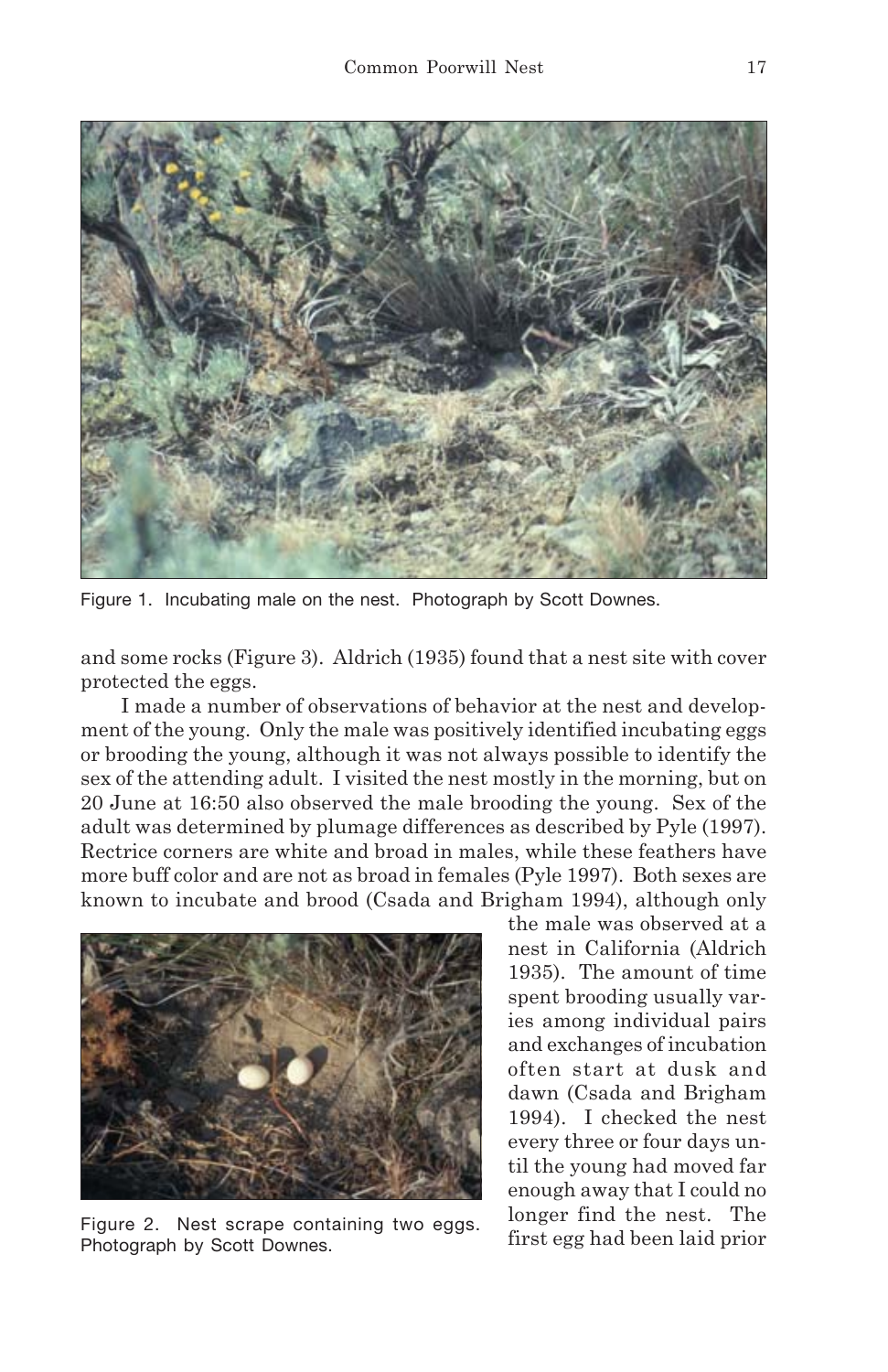

Figure 3. Vicinity of Common Poorwill nest in Kittitas County, Washington. The arrow shows the location of the nest scrape under the stiff sage. Photograph by Scott Downes.

to finding the nest on 28 May, a second egg was laid on 1 June, and both eggs hatched between 14 and 16 June (eggs were present at 07:15 on 14 June, and young were present at 08:20 on 16 June). Young appeared newly hatched (within a day) when observed on the morning of 16 June. Incubation usually lasts 20 to 21 days (Csada and Brigham 1994) and eggs are usually laid on consecutive days (Woods et al. 2005), but at this nest there was at least a four-day gap between eggs. For the second egg, incubation time was between 14 and 16 days, much shorter than the documented incubation period.

At birth the young were precocial. Both were alert (and had open eyes), were covered in yellow down and were capable of moving short distances. Young are capable of short distance movement (up to one meter), which they presumably do for concealment or thermoregulatory reasons (Swisher 1978). The young left the nest scrape at two or three days of age but remained within five meters of the scrape. At six to eight days of age the young had pinfeathers on the body (Figure 4), and at nine to 11 days broken pinfeathers were on 10% of the feather tracts on the body. At 10 to 12 days neither the parents nor nestlings could be located within a 15-meter search radius of the nest scrape. In British Columbia, young typically make their first flight at 20 to 23 days of age (Woods et al. 2005).

Observations at this Common Poorwill nest demonstrate both similarities and differences to published accounts of poorwill nests and behavior. For example, the location of the nest scrape below vegetation cover is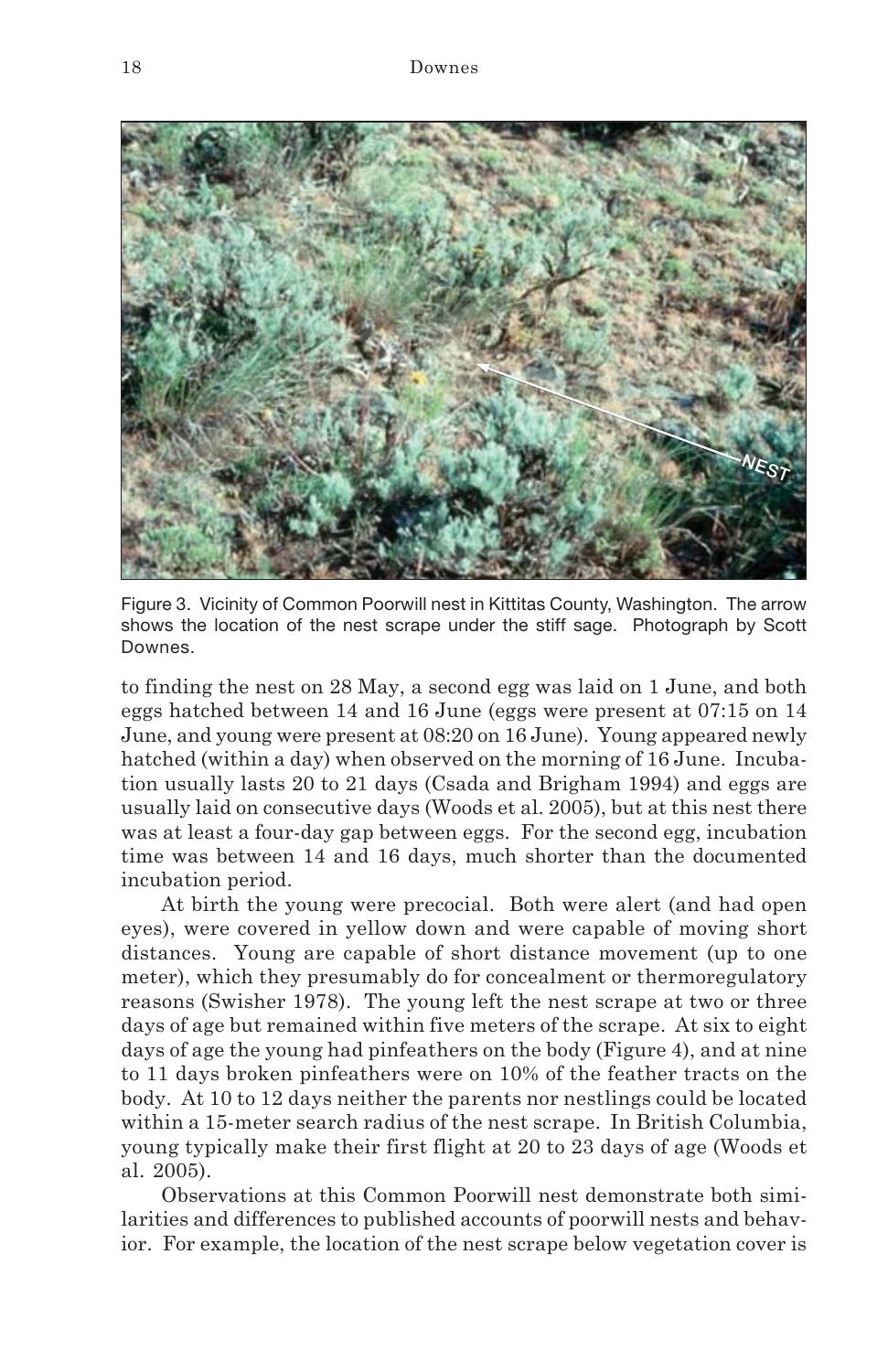

Figure 4. Common Poorwill nestlings at 6 to 8 days of age. Photograph by Scott Downes.

consistent with other reports (Woods et al. 2005). I observed only the male poorwill during daylight hours, suggesting that this pair of poorwills used an incubation schedule with changes at dawn and dusk, as previously documented (Csada and Brigham 1994).

My observations differed from published accounts in at least two ways. First, I noted a delay of several days before the laying of the second egg in the clutch rather than the standard practice of laying on consecutive days (Woods et al. 2005). Second, the resulting short incubation period of the second egg was much shorter than previously documented (Woods et al. 2005). The delayed laying of a second egg and its subsequent short incubation period is notable but should be viewed as an anomaly until other studies find similar results.

# ACKNOWLEDGMENTS

I wish to thank Mark Brigham and Dave MacDonald for their helpful comments in improving this manuscript.

# LITERATURE CITED

Aldrich, E.C. 1935. Nesting of the Dusky Poor-will. Condor 37:49-55.

Csada, R.D. and R.M. Brigham. 1994.Breeding biology of the Common Poorwill at the northern edge of its distribution. Journal of Field Ornithology 65:186-193.

Downes, S. 2004. Reproductive ecology of Sage Thrasher (*Oreoscoptes*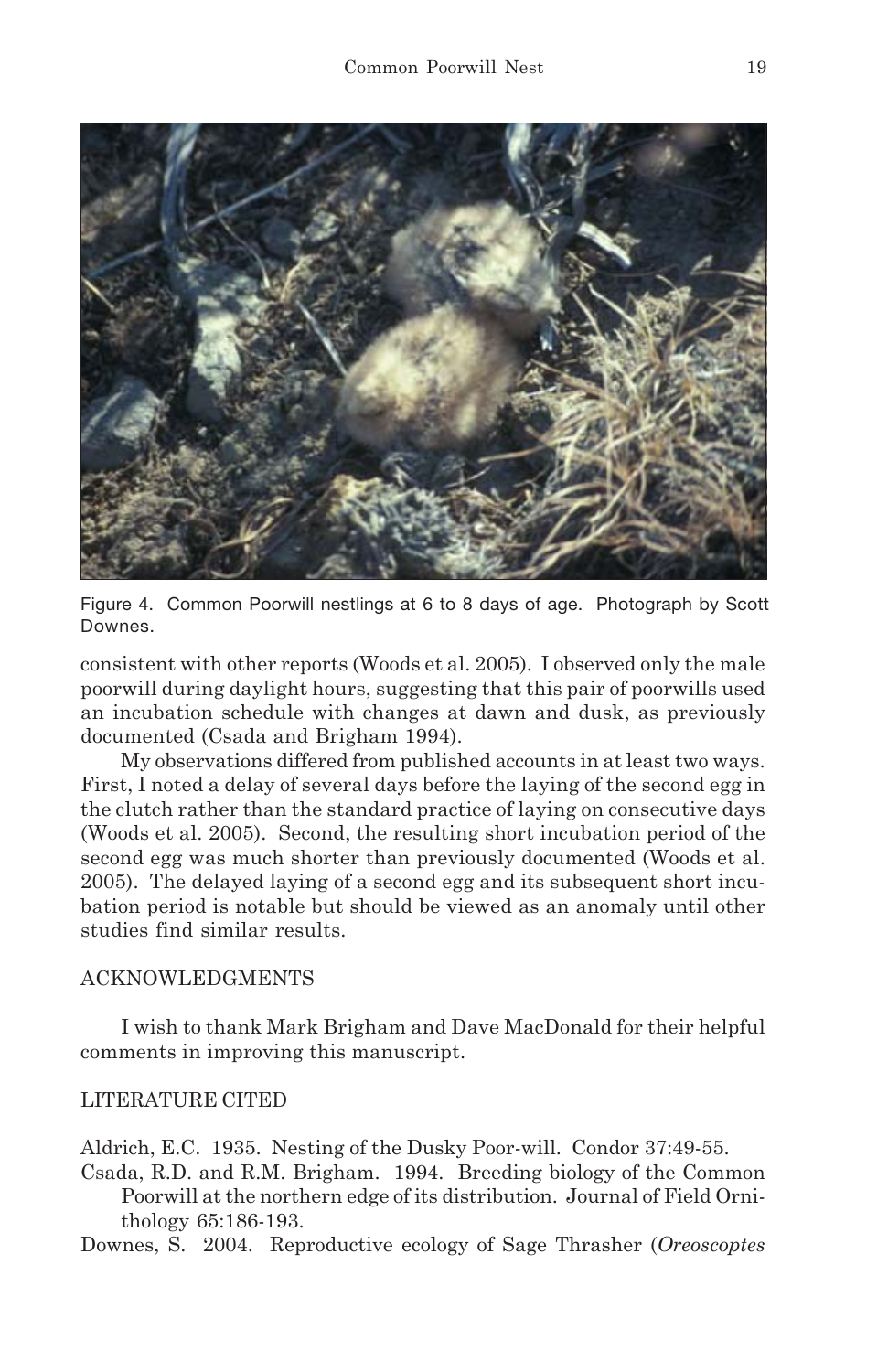*montanus*) in a disturbed landscape. Master's thesis. Central Washington University, Ellensburg, Washington.

- Orr, R.T. 1948. Nesting behavior of the Poor-will. Auk 65:46-54.
- Pyle, P. 1997. Identification guide to North American birds. Part I. Slate Creek Press, Bolinas, California.
- Smith, M.R., P.W. Mattocks, and K.M. Cassidy. 1997. Breeding birds of Washington State, Volume 4. Washington State GAP analysis-final report. Seattle Audubon Society Publications in Zoology No.1. Seattle, Washington.
- Swisher, O.D. 1978. Poor-wills nesting in southwestern Oregon. North American Bird Bander 3:152-155.
- Woods, C.P., R.D. Csada, and R.M. Brigham. 2005. Common Poorwill (*Phalaenoptilus nuttallii*). The Birds of North America Online (A. Poole, Ed.). The Birds of North American Online: http://bna.birds.cornell.edu/ BNA/account/Common\_Poorwill/.

*Manuscript accepted April 2007*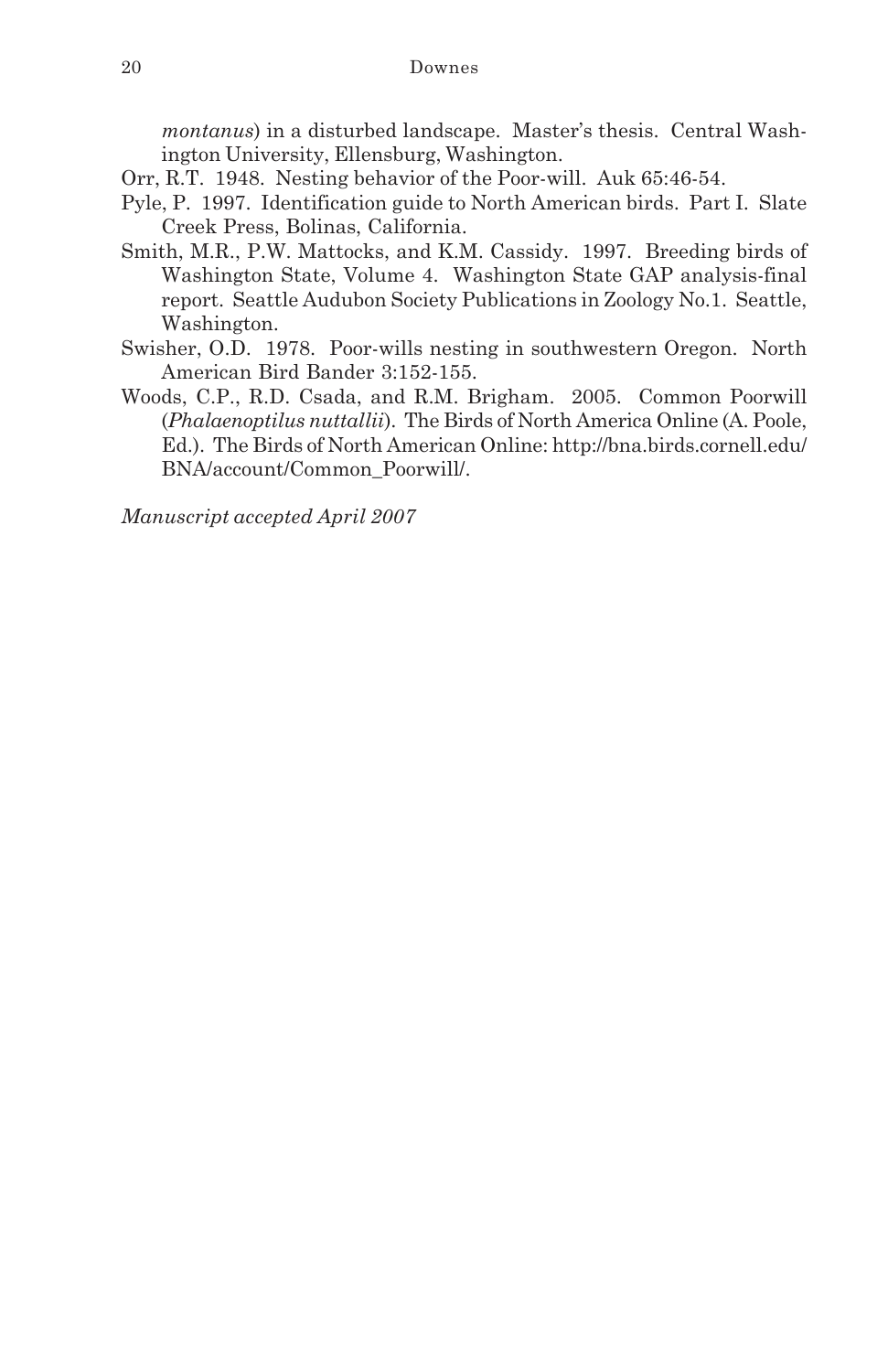# **SEVENTH REPORT OF THE WASHINGTON BIRD RECORDS COMMITTEE**

Steven G. Mlodinow *4819 Gardner Avenue, Everett, Washington 98203 SGMlod@aol.com*

Kevin Aanerud

*1731 Northeast 92nd Street, Seattle, Washington 98115 K\_Aanerud@comcast.net*

The contents of this report are based on deliberations of the Washington Bird Records Committee (hereafter, Committee) that occurred between November 2004 and October 2005. The Committee examined 215 reports involving 82 species. A total of 175 reports was accepted as valid records, an acceptance rate of 82%. An impressive total of ten new species was added to the check-list of Washington birds: Baikal Teal, Common Eider, Glossy Ibis, Crested Caracara, Little Stint, Black-tailed Gull, Great Blackbacked Gull, Alder Flycatcher, Northern Wheatear, and Redwing. The species qualifying for review by the Committee can be found in the checklist of Washington birds (see http://www.wos.org/WAList01.htm).

The Committee recently decided to review subspecies and morphs that are sufficiently rare to meet the same standards as full species and are reliably identifiable in the field. The list of review subspecies/forms includes Blue Goose, Bewick's Swan, Krider's Red-tailed Hawk (*Buteo jamaicensis kriderii*), Prairie Merlin (*Falco columbarius richardsonii*), Eurasian Whimbrel (*Numenius phaeopus variegatus*), nominate Rock Sandpiper (*Calidris p. ptilocnemis*), Kamchatka Gull (*Larus canus kamchatkensis*), Vega Herring Gull (*Larus argentatus vegae*), Woodhouse's Scrub-Jay (*Aphelocoma californica woodhouseii* group*)*, Eurasian Barn Swallow (*Hirundo r. rustica* group), Interior Bushtit (*Parus minimus plumbeous* group), *Japonicus* American Pipit (*Anthus rubescens japonicus*), Timberline Sparrow (*Spizella breweri taverni*), Red Fox Sparrow, and Pink-sided Junco (*Junco hyemalis mearnsi*). It is likely that in time other subspecies will be added to this list.

For purposes of the Committee's work, and for use in this document, information submitted to the Committee to support an observation is considered a "report." A "record" is a report that has been accepted by the Committee. The taxonomy and nomenclature used in this text are those of the American Ornithologists' Union (1998) checklist and subsequent updates. The records are presented in taxonomic order and generally include the following information: the number of individuals sighted, location and date span for the report, names of the observers who submitted documenting evidence, and additional supporting comments from the authors of this article. Records supported by photographs, videotape, or recorded vocalizations are indicated in the text next to the initials of the relevant contributor. Committee members who voted on these reports were Kevin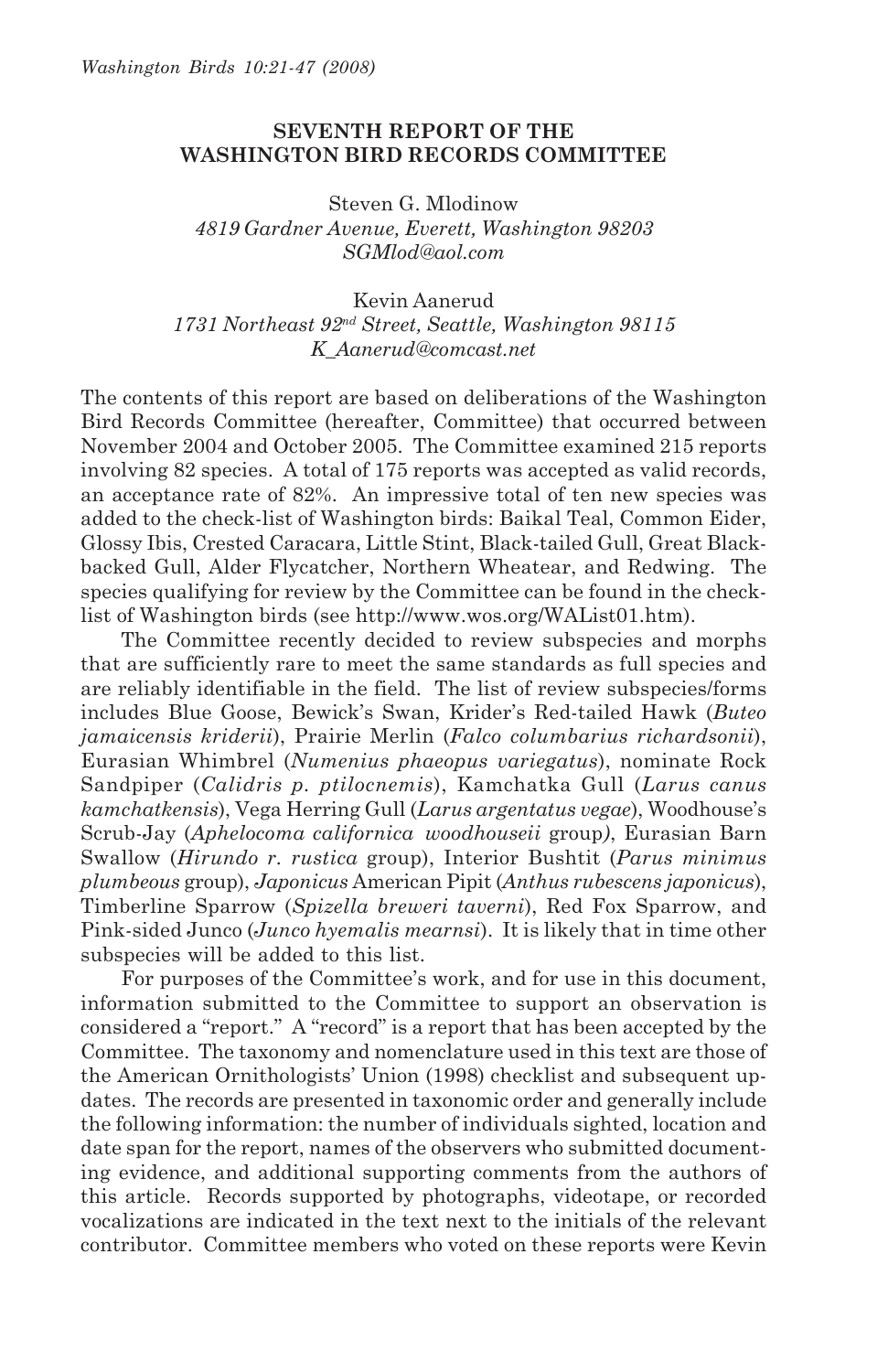Aanerud, Tom Aversa, Jessie Barry (since 2005), Bob Boekelheide (November 2004 only), Phil Mattocks, Steven Mlodinow, Dennis Paulson, Bob Sundstrom, and Bill Tweit.

### THE RECORDS

Bean Goose (*Anser fabalis*). The Committee reviewed and accepted a Bean Goose report from Hoquiam, Grays Harbor County, that was present between 7 and 17 December 2002 (Mlodinow and Aanerud 2006). An earlier report had not been accepted because the details provided were insufficient for adding this species to the state list (Tweit and Skriletz 1996). Initially, the Committee voted conservatively, wanting more evidence than what was provided in a single-person sight record without the support of a photograph or reports from additional observers. The Committee decided that the earlier report was worthy of reassessment. This bird was at Hoquiam, Grays Harbor County, on 26 April 1993, and upon further review, the Committee decided that the documentation was indeed adequate to establish it as Washington's first record, though insufficient to establish the subspecies likely involved. For a review of this species' occurrence in North America, see Mlodinow (2004a).

Blue Goose (*Chen caerulescens*). Two adults were seen in the Stillaguamish River Delta, near Stanwood, Snohomish County, on 27 February 2005 (S. Mlodinow), and a different adult was there on 5 March 2005 (J. Barry).Prior to 2003, Washington had about 20 records (Wahl et al. 2005). Many of the records during the last five years have been from the Stillaguamish River Delta and nearby Fir Island, Skagit County, in flocks of wintering Snow Geese that originate largely from Wrangel Island, Siberia.

The Blue Goose breeding range is centered around northern Hudson Bay and southwestern Baffin Island, with a maximum proportion of 85- 90% on the southwest coast of Baffin Island (Quinn 1992, Cooke et al. 1995). The blue morph constitutes a steadily decreasing percentage of Snow Geese in nesting colonies as one moves west from Hudson Bay, making up only 12% of the geese at the Perry River, Northwest Territories, and 1% at Banks Island, Northwest Territories (Johnsgard 1975). Nonetheless, Blue Goose numbers appear to be increasing in the western portion of their range (Mowbray et al. 2000), and several have been recently found at the western edge of the Snow Goose's range on Wrangel Island (K. Litvin, in litt). Thus, the birds recently found in Snohomish and Skagit counties may well be birds from Wrangel Island. This morph's "regular" migration route approaches Washington as closely as southeastern Oregon (Marshall et al. 2003).

Bewick's Swan (*Cygnus columbianus bewickii*). Washington's second Bewick's Swan inhabited Fir Island, Skagit County, from 10 January to 10 March 2004 (photos: J. Barry, S. Mlodinow), and what was likely the same bird was again there from 13 to 16 January 2005 (S. Mlodinow). Although a Bewick's Swan found near Allen, Skagit County, on 5 February 2005 (photos: J. Barry, S. Mlodinow), may have been the Fir Island bird, subtle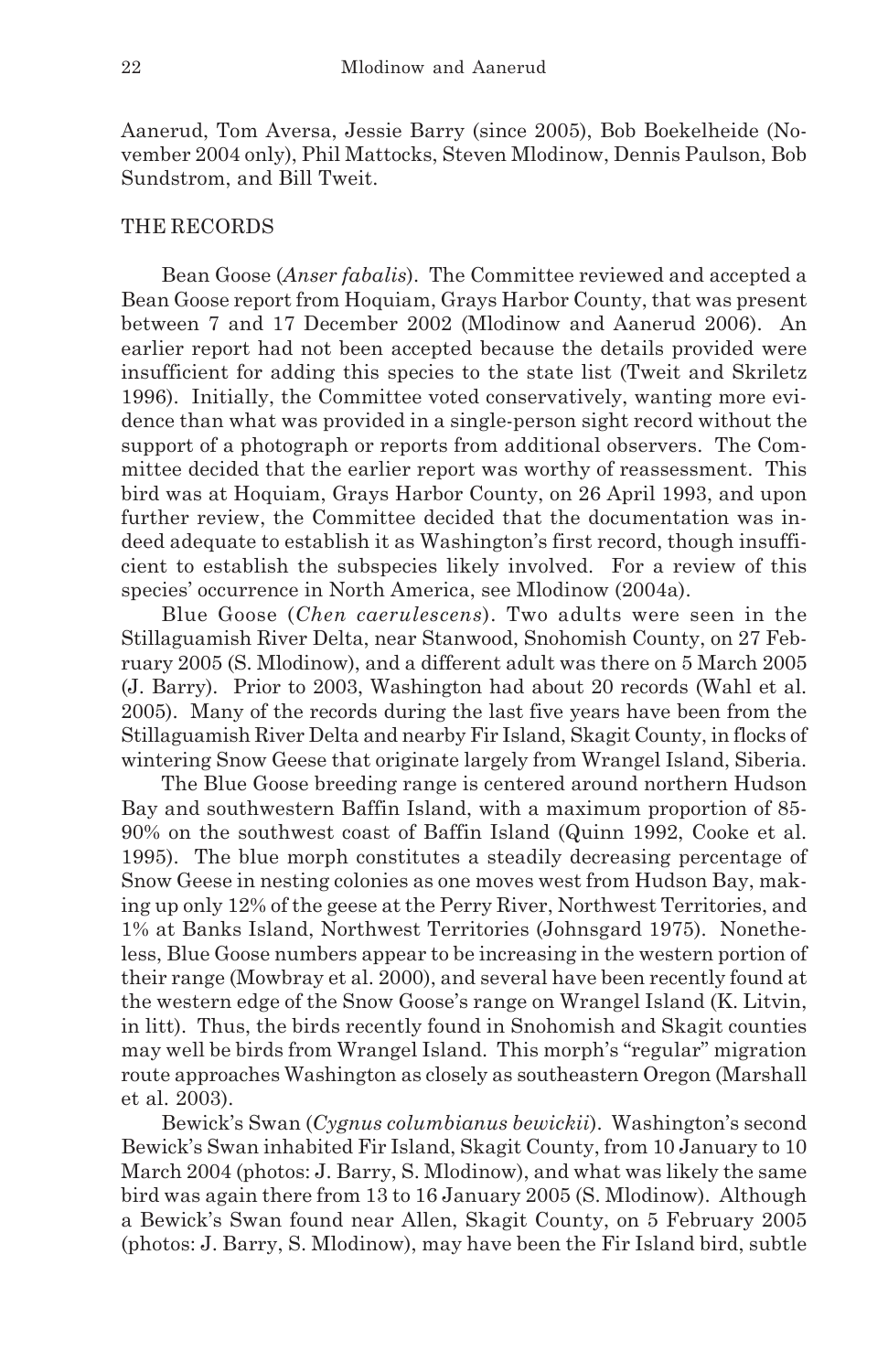differences in size and bill suggested it was not, and the Committee decided to accept this as Washington's third record. For a review of this species' status and distribution in the Pacific Northwest, see Mlodinow and Aanerud (2006). For a discussion of Bewick's Swan identification, see Evans and Sladen (1980).

Baikal Teal (*Anas formosa*). A Baikal Teal was seen intermittently in Kent, King County, from 12 December 2004 to 19 April 2005 (C. Wright; photo: K. Brady). The identification of this bird was obvious, but there was a dissenting vote based on provenance. Though not rare in captivity, this teal is not common and is fairly expensive (M. Axelson, in litt). More importantly, this species' world population is rapidly rebounding (Delaney and Scott 2002), and there has been a surge in Alaskan records starting in 2002 (D. Gibson, in litt). Notably, there are two antecedent Washington reports, neither of which has been reviewed by the Committee: one at Dungeness, Clallam County, in January 1920 (Jewett et al 1953), and one at Anacortes, Skagit County, in June 1979 (Mlodinow et al. 2005).

Tufted Duck (*Aythya fuligula*). Three new records included an adult male at Perch Point, Potholes Reservoir, Grant County, on 13 February 2005 (photo: D. Schonewald), an adult male near Vantage, Kittitas County, from 20 February to 7 March 2005 (photos: D. Granstrand, B. Tweit), and an adult male at Phantom Lake, King County, between 5 and 15 January 2005 (G. McWethy; photo: H. Jennings). There are now eight Tufted Duck records since the committee started reviewing this species in 1999. Prior to 1999, there were about forty published reports, with approximately 75% from the westside, and all between 10 October and 14 May (Wahl et al. 2005).

Common Eider (*Somateria mollissima*). A male Common Eider, molting into eclipse, graced Port Angeles, Clallam County, from 3 to 13 August 2004 (K. Brady; photo: M. Shephard), furnishing Washington's first record. A Common Eider had visited Crescent City, Del Norte County, California, during July 2004 (Rogers et al. 2004), and it is possible that both records involved the same bird. A second sighting of a male Common Eider came



Common Eider, August 2004. Photograph by Keith Brady.

from Tatoosh Island, Clallam County, from 26 to 28 April 2005 (B. Paine; photo: T. Wootton). The Committee endorsed this bird as a second record, though it conceivably could have been the same bird seen at Port Angeles. Though Washington lacked antecedent documented records, Bowles (1906) and Dawson (1906) reported Common Eiders from the Nisqually area during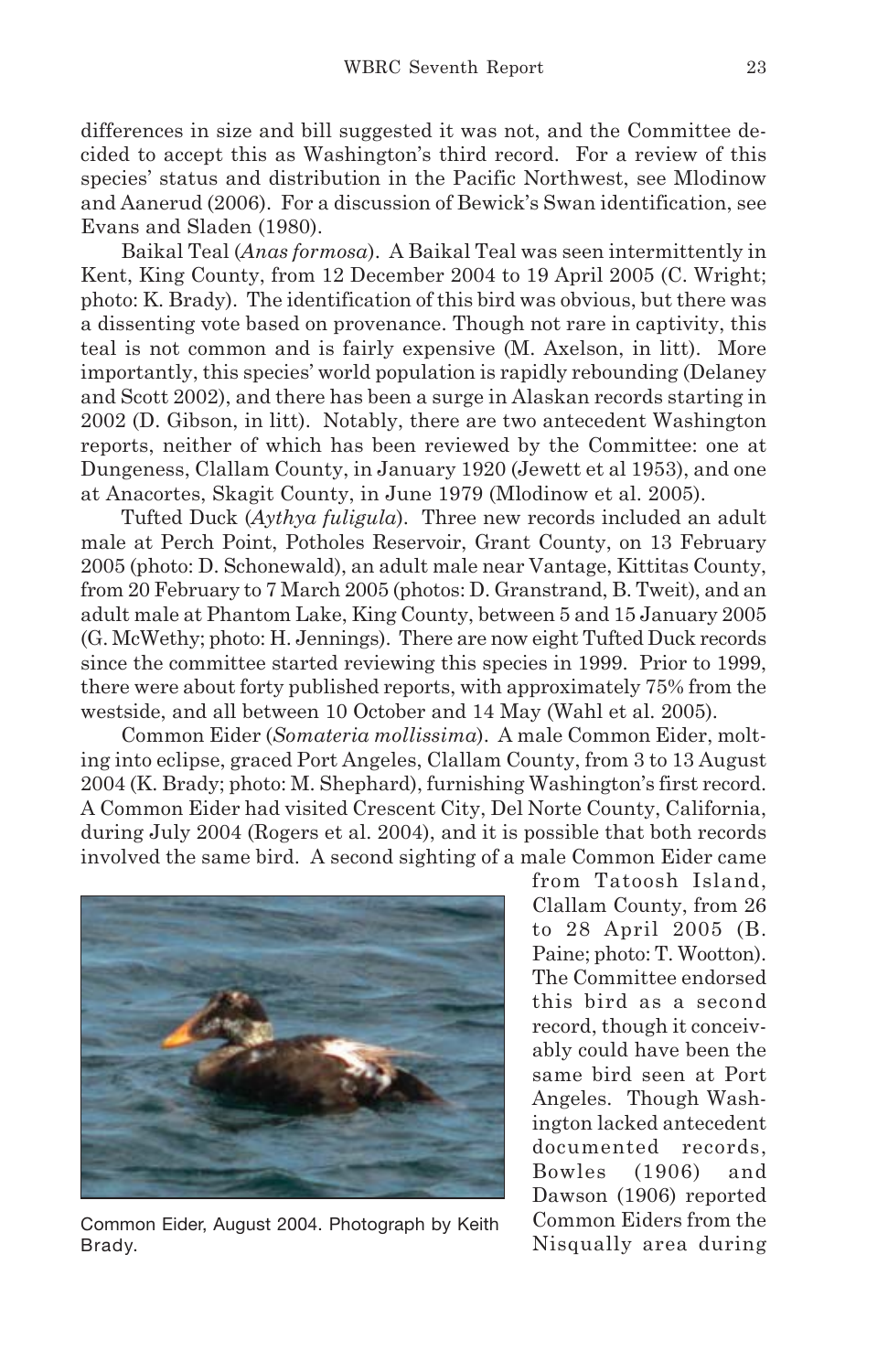January and February 1906. Apparently at least ten birds were involved, including both males and females. However, no specimens were secured, and no written details exist. Common Eider has also been recorded from Vancouver, British Columbia (Toochin 1997). For a review of Common Eider vagrancy in western North America, see Mlodinow (1999).

Short-tailed Albatross (*Phoebastria albatrus*). Washington's seventh accepted Short-tailed Albatross was off Westport, Grays Harbor County, on 26 June 2004 (photo: M. Donahue). The last summer report from Washington was in 1889 (not yet reviewed by the Committee); before its population was decimated by feather-hunters in the early 1900s, this species

was likely a normal part of the state's avifauna, occurring even in inland marine waters (Jewett et al. 1953, McDermond and Morgan 1993). Also worthy of note, though not reviewed by the Committee, a Short-tailed Albatross was banded in Japan during spring 2003, radio-tagged in the Aleutians that August, and apparently flew south past



Short-tailed Albatross, June 2004. Photograph by Michael Donahue.

Washington and Oregon during late November 2003, ranging from 20 to 100 km offshore (R. Suryan, in litt).

Manx Shearwater (*Puffinus puffinus*). Seven Manx Shearwater records added to the 22 for the state. These include an individual off Westport, Grays Harbor County, on 19 July 2003 (B. Tweit), 2 seen from Leadbetter Point, Pacific County, on 10 August 2003 (C. Wright), 2 near Matia Island, San Juan County, on 11 June 2004 (M. Donahue), one at Fort Canby State Park, Pacific County, on 28 July 2004 (T. Guy), one from Fort Canby State Park, Pacific County, on 1 September 2004 (T. Guy), and single Manx Shearwaters approximately 18 and 40 miles off Westport, Grays Harbor County, on 19 February 2005 (S. Mlodinow). Antecedent records were from 22 March to 10 October, ten of which were during June and July, and the recent February observations thus provided the state's first winter records. The Matia Island birds were at a locale where breeding is conceivable. For details on this species apparent colonization of the northeast Pacific Ocean, see Mlodinow (2004b).

Wilson's Storm-Petrel (*Oceanites oceanicus*). Washington's third Wilson's Storm-Petrel was at 46°44N and 124°44W off Cape Shoalwater, Pacific County, on 12 July 2003 (B. Tweit, B. Labar, R. Shaw). Prior records were off Westport, Grays Harbor County, on 23 July 1984 and 6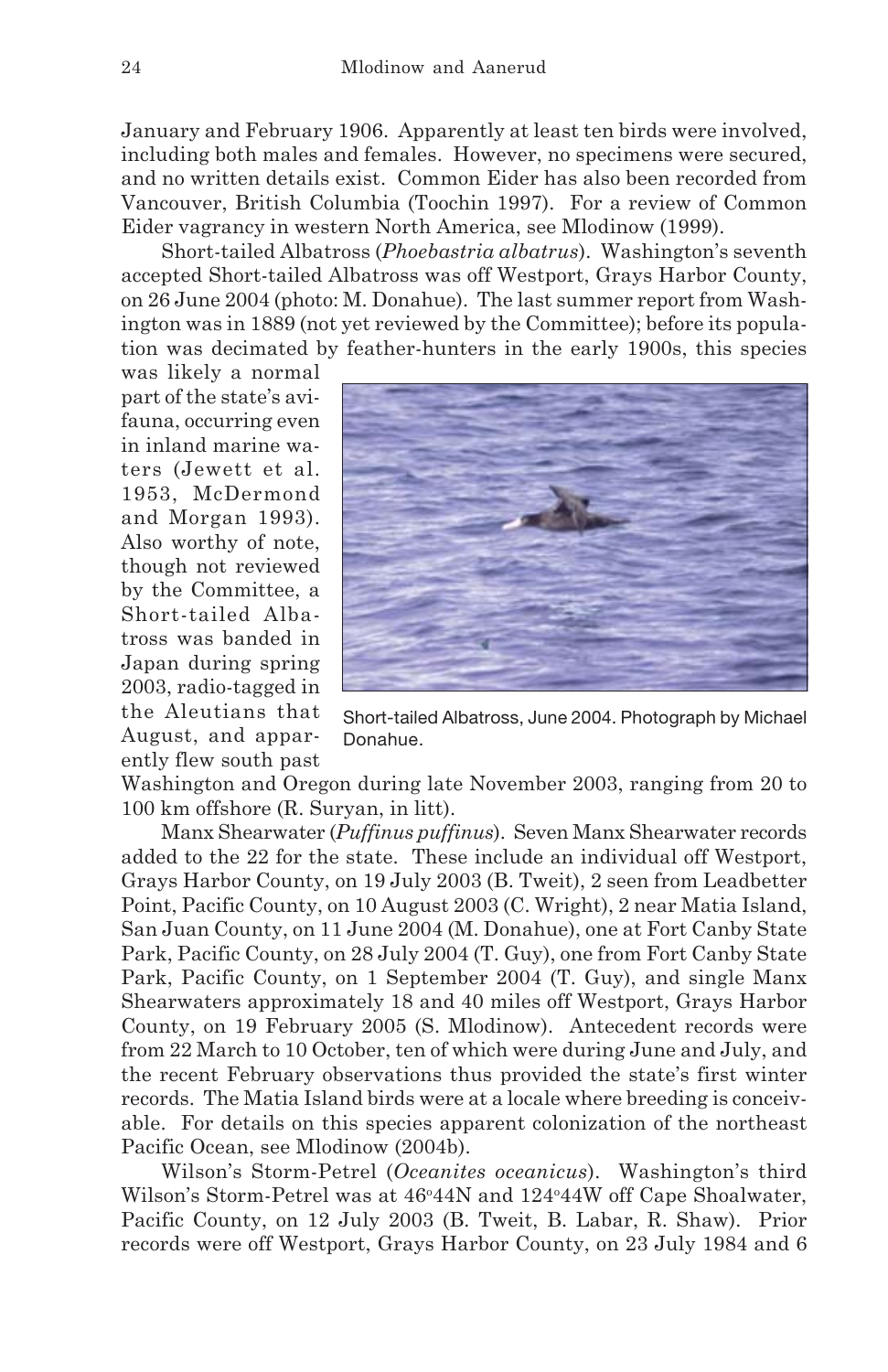September 2001. In California, where this species is regular in small numbers, peak occurrence is in September and October (Small 1994).

Frigatebird, unidentified (*Fregata* species). An adult male frigatebird of unknown species was over the Pacific approximately 80 km southwest of Westport, Grays Harbor County, on 7 September 2004 (H. Beecher). Washington has two records of Magnificent Frigatebird. One was well inland along the Columbia River at Umatilla National Wildlife Refuge, Benton County, on 1 July 1975 (McCabe 1976). The other record apparently involved a single bird that was first detected over Commencement Bay, King County, on 7 and 8 October 1988, then noted at three other locations before finally seen leaving Washington at the Astoria Bridge, Pacific County, on 31 October (Tweit and Skriletz 1996). The 2004 frigatebird fits the pattern of Magnificent Frigatebird vagrancy along the United States Pacific coast (Mlodinow 1998), but the possibility of other frigatebirds is evidenced by the occurrence of Great Frigatebird (*Fregata minor*) in California and Lesser Frigatebird (*Fregata ariel*) in Oklahoma (Snyder 1961, Howell 1994, American Ornithologists' Union 1998, McCaskie and San Miguel 1999).

Snowy Egret (*Egretta thula*). There was but one Snowy Egret record in Washington from 2003 through 2005 after 13 between 1999 and 2002: two at Ridgefield National Wildlife Refuge, Clark County, between 6 August and 5 September 2004 (B. Clemons; photo: T. Aversa). The state currently has 30 records, mostly from late April through early June.

Glossy Ibis (*Plegadis falcinellus*). Washington's first Glossy Ibis was detected on 30 May 2005, among a flock of 7 *Plegadis* ibis that had been present at Nisqually National Wildlife Refuge, Thurston County, since 27 May (J. Paulios, B. Shelmerdine; photo: K. Brady). This species' range has been expanding recently. As of the mid-1980s, it was known to breed no closer than Arkansas and, perhaps, Texas (American Ornithologists' Union 1998). By 2005, Glossy Ibis were found breeding in Wyoming, including a bird mated with a White-faced Ibis, *P. chihi* (Faulkner 2005). As of spring 2005, there were six records from California, including two from northern California during late May (G. McCaskie, in litt).

Red-shouldered Hawk (*Buteo lineatus*). Four reports of Red-shouldered Hawk were accepted from fall 2003, including one at Ridgefield National Wildlife Refuge, Clark County, on 13 to 16 August (T. Aversa), a presumably different bird there on 2 November (B. Tweit), two at Conboy National Wildlife Refuge, Klickitat County, on 4 September (J. Engler), and one at Julia Butler Hansen National Wildlife Refuge, Wahkiakum County, on 21 September (D. Rockwell). During 2004, two more reports were accepted, with singles at Hoquiam, Grays Harbor County, between 26 November 2004 and 26 January 2005 (T. Aversa; photo: Robert Lockett), and at Monroe, Snohomish County, on 10 October (S. Mlodinow). Two other reports, likely correct, have not been submitted. Only one Red-shouldered Hawk report was accepted from 2005: a bird on Puget Island, Wahkiakum County, on 5 February 2005 (M. Bartels). The state now has 32 records, and as this species' occurrence has increased in frequency, the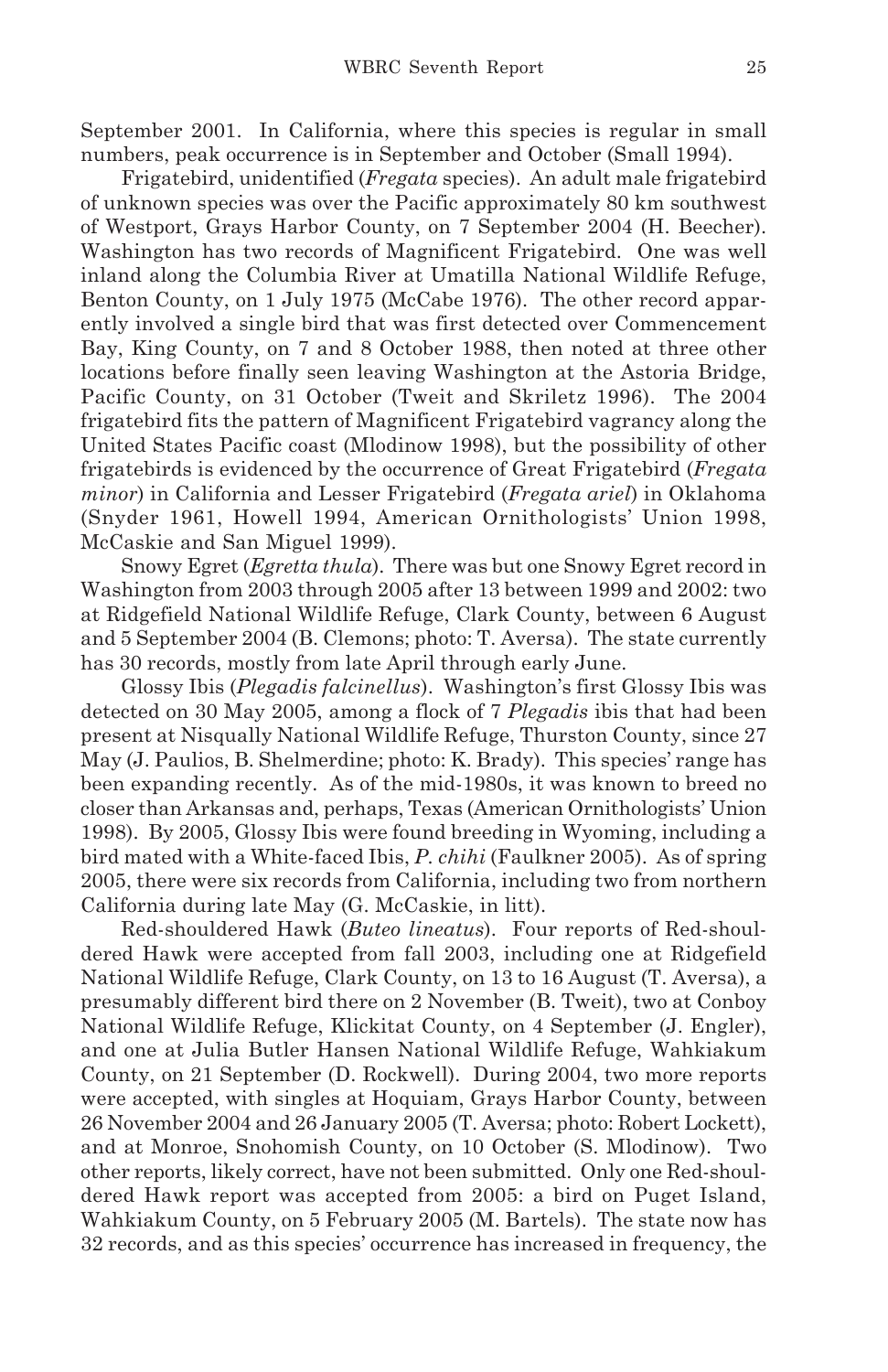number of likely correct reports that are not submitted to the Committee has regrettably increased as well. Most records have been from September through November in southwestern Washington, especially in Clark County. The Monroe bird was among the northernmost ever recorded and the Conboy National Wildlife Refuge reports furnished only the second accepted from eastern Washington, the first record coming from the same location on 17 September 2001 (Mlodinow and Aanerud 2006). There are two additional generally accepted reports from eastern Washington (Wahl et al. 2005).

Crested Caracara (*Caracara cheriway*). Crested Caracaras have been reported three times from Washington, but none had been accepted due to questions regarding origin (Tweit and Skriletz 1996, Aanerud and Mattocks 2000): Westport, Grays Harbor County, on 21 June 1936 (Jewett et al 1953), Ocean Shores, Grays Harbor County, on 13 August 1983 (Hoge and Hoge 1991), and an adult at Neah Bay, Clallam County, from 4 January to 26 February 1998 (WOSNews 53). Presumably the same bird was subsequently recorded near Port Hardy on northern Vancouver Island from 4 May to 3 June 1998 (Campbell et al. 2001). The committee was concerned that, even though the species is reported to be very rare in captivity, there were too few records to the south to demonstrate a pattern of natural vagrancy.

Subsequently, however, there have been increasing numbers of records from California, many of them in coastal areas, and two records from coastal Oregon. In Oregon, one appeared in Curry County during late April 2005 not far from the site of Oregon's first, which lingered from February into April 1990 (Mlodinow and Irons 2005). The rapidly increasing number of reports from California recently prompted the California Committee to elevate this species from their supplemental list to the main list (San Miguel and McGrath 2005). The California Committee noted that the species is little known in captivity and has shown an increasing pattern of vagrancy continent-wide. Greg Toffic (personal communication) noted that the International Species Information System Bird Abstract as of 30 June 1997 listed 30 caracaras in 16 institutions, the closest in Palm Desert, California, fairly near the species current regular range. Thus, an escapee from a known collection would have traveled almost as far as a natural vagrant to reach coastal Washington. The Committee discussed the probability of an escapee from an unregistered collection or from illegal sources, and concluded that the only source of escapees consistent with the coastal pattern of occurrence in all three states would be shipboard assisted, and this seemed an unlikely explanation for the reports in Washington. With this new evidence in hand, the Committee voted to accept the latter two reports as the first and second Washington records: Ocean Shores in 1983 and Neah Bay in 1998.

Mountain Plover (*Charadrius montanus*). Washington's fourth Mountain Plover was near Oysterville, Pacific County, between 24 and 27 February 2005 (J. Buchanan; photos: K. Brennan, A. Martin). Washington's previous records include two from Pacific County during November and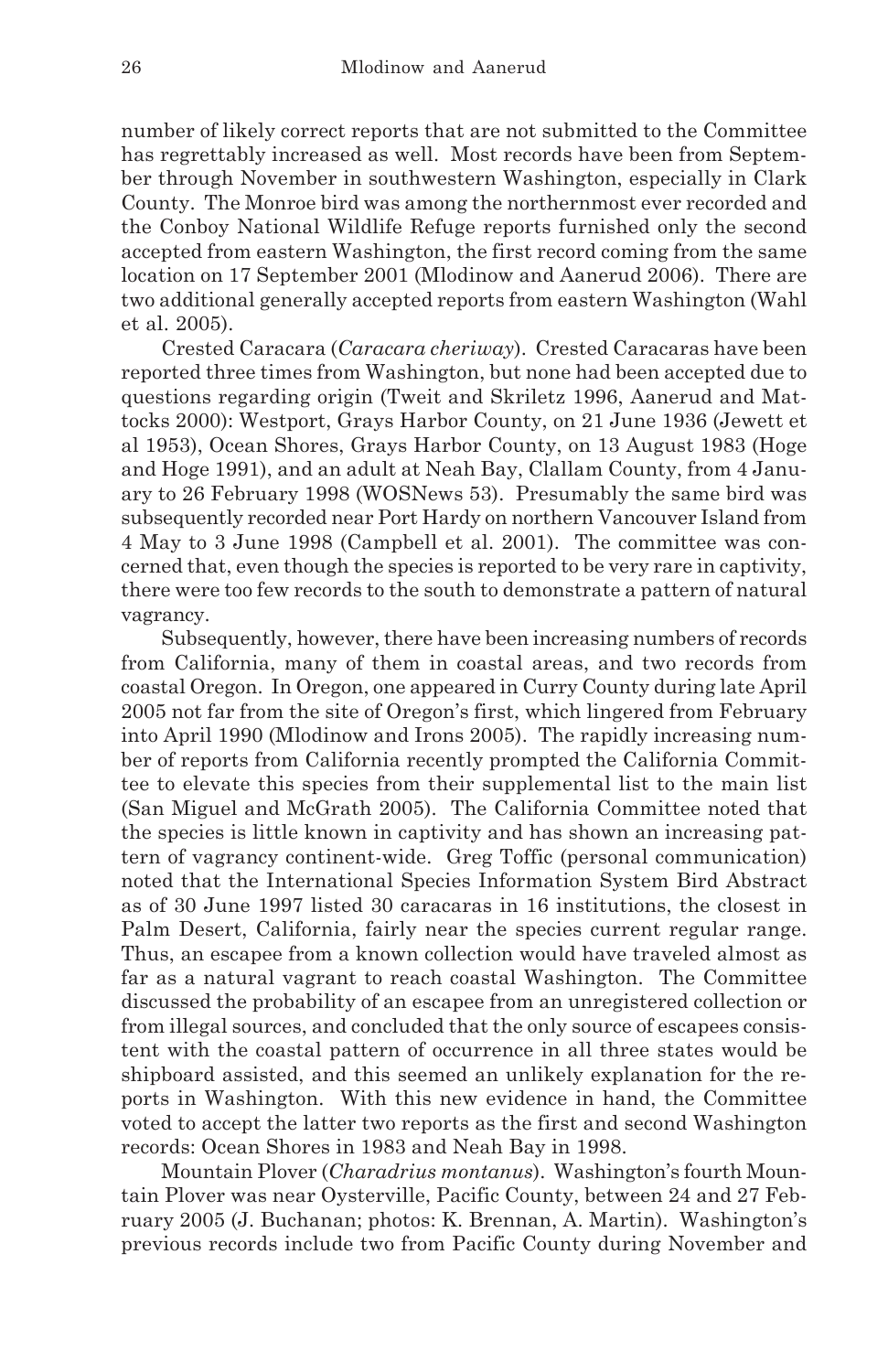December, and one from Spokane County in May (Tweit and Skriletz 1996, Aanerud and Mattocks 1997, Aanerud 2002).

Hudsonian Godwit (*Limosa haemastica*). Eight well-documented Hudsonian Godwits brought the number of records in Washington to 25: an adult at Texas Lake, Whitman County, on 11 May 2002 (photo: M. Denny), a juvenile at Bottle Beach, Grays Harbor County, on 20 September 2003 (J. Bryant), a juvenile at Port Susan Bay, Snohomish County, on 23 September 2003 (photo: K. and J. Wiggers), a juvenile at Tokeland, Pacific County, between 26 October and 16 November 2003 (R. Lawson, R. Robinson, B. Tweit; photo: R. Sullivan), a juvenile at Port Susan Bay, Snohomish County, on 29 August 2004 (photo: S. Mlodinow), and a juvenile at Tokeland, Pacific County, from 29 August to 5 September 2004 (H. Flores; photo: R. Sullivan). The Tokeland bird from fall 2003, which lingered to 16 November, set a record late date for Washington, and the Texas Lake record is one of only six involving northbound birds (Wahl et al. 2005). Most records have been from late August to mid-October. There are at least eight additional published reports that are likely correct.

Bar-tailed Godwit (*Limosa lapponica*). The following Bar-tailed Godwit records added to the 29 extant for the state: a single juvenile at Tokeland, Pacific County, on 26 August 2000 (photo: R. Sullivan), 24 September 2000 (photo: R. Sullivan), and 1 September 2001 (photo: R. Sullivan); single adults at Ocean Shores, Grays Harbor County, between 14 and 16 July 2002 (P. Sullivan; photo: R. Sullivan), and from 21 to 23 July 2002 (photo: R. Sullivan), an adult at Tokeland, Pacific County, from 18 to 26 August 2002 (photo: R. Sullivan), two juveniles at Ocean Shores, Grays Harbor County, on 29 August 2002 (photo: R. Sullivan), an adult at Dungeness, Clallam County, between 6 and 8 August 2004 (P. Sullivan; photo: D. Granstrand), a juvenile at Blaine, Whatcom County, on 6 September 2004 (B. Kuntz, B. Ulman), an adult at Tokeland, Pacific County, between 11 and 16 August 2004 (photo: S. Mlodinow), and two juveniles there on 25 September 2004 (photo: R. Sullivan).

Prior to 1980, the state had only three records of Bar-tailed Godwits. The rate of occurrence seems to be still increasing. Part of the precipitous rise in records appears due to accessibility of the Tokeland godwit roost site and increased observer effort. However, these factors seem insufficient to explain the magnitude of the increase. Most adults have been observed from early July to mid-August and most juveniles from mid-August onwards.

Little Stint (*Calidris minuta*). Washington's first Little Stint, an alternate-plumaged adult, adorned the Yakima River delta, Benton County, from 5 until 13 August 2004 (N. LaFramboise; photos: T. Munson, D. Schonewald, R. Hill). As of August 2004, North America had approximately 91 records of Little Stint, including 34 from Alaska and about 20 along the Pacific Coast south of Alaska, and the Benton County bird was only the fifth from North America's interior (Iliff and Sullivan 2004).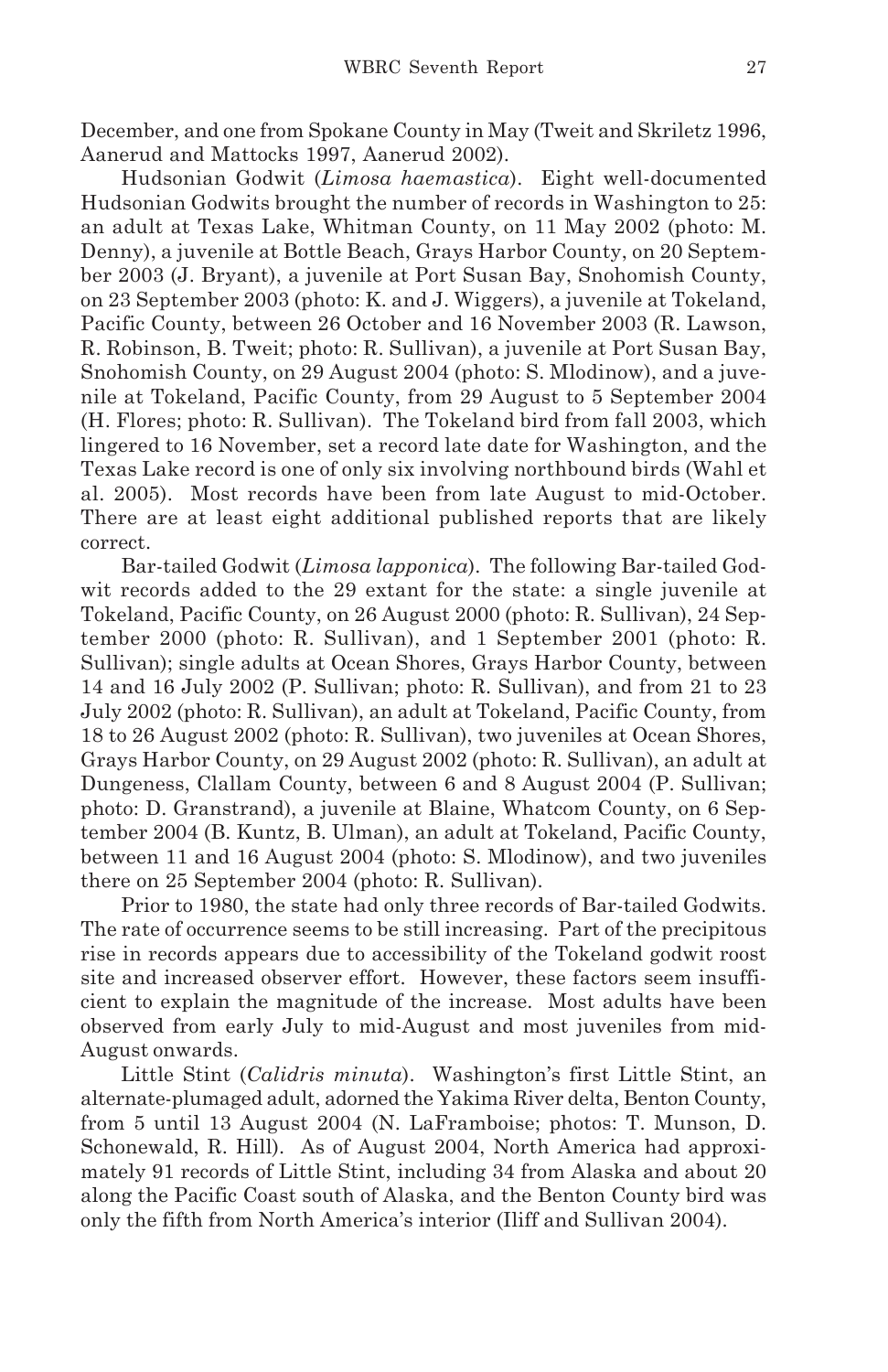White-rumped Sandpiper (*Calidris fuscicollis*). Washington's fourth White-rumped Sandpiper was at Iowa Beef, Walla Walla County, on 18 and 19 June 2005 (S. Mlodinow, P. Sullivan). Previous records, the most recent of which was in 1992, include two from Reardan, Lincoln County, in May, and one from Clallam County in July.

Curlew Sandpiper (*Calidris ferruginea*). An adult Curlew Sandpiper in alternate plumage near Oysterville, Pacific County, between 5 and 11 August 2000 (photo: R. Sullivan) brought the state total to eight records. All but one of Washington's records have been of adults, probably secondary to the ease of identification, and implying that a number of juveniles may be passing through unnoticed. For discussions of Curlew Sandpiper vagrancy in North America, see Mlodinow and O'Brien (1994) and Wilson (2001).

Buff-breasted Sandpiper (*Tryngites subruficollis*). Buff-breasted Sandpiper was added to the review list in 1999, despite there being 185 total recorded prior to that year. The reason for its addition was that many of these birds were in flocks, and for 1988 through 1998 this species averaged fewer than two records per year. Subsequently, its abundance seems to have increased dramatically, though this is no doubt in part due to greater field effort. New records, all of juveniles, are as follows: 4 at Ocean Shores, Grays Harbor County, on 31 August 2000 (photo: R. Sullivan), Ocean Shores, Grays Harbor County, on 26 August 2003 (P. Sullivan), Port Townsend, Jefferson County, on 1 September 2003 (photos: G. Gerdts, R. Sullivan), 6 at Crockett Lake, Island County, on 28 August 2004 (photo: S. Mlodinow), 2 at Ocean Shores, Grays Harbor County, on 29 August 2004 (photo: P. Sullivan), and one at Leadbetter Point, Pacific County, on 30 August 2004 (R. Merrill). Worthy of note, a maximum of 10 Buff-breasted Sandpipers was credibly reported, but not documented (and not evaluated by the Committee), from Ocean Shores, Grays Harbor, between 4 and 11 September 2004 (Mlodinow et al. 2004a). Interestingly, 90% of published accounts prior to 1999 were from the outer coast (Wahl et al. 2005), whereas only nine of the 22 Buff-breasted Sandpiper reports accepted subsequently have been from the outer coast, the remaining coming from the Puget Trough.

Ruff (*Philomachus pugnax*). The Committee accepted 12 Ruff reports, the most notable records including: a juvenile first detected at Elma, Grays Harbor County, on 17 November 2002, that remained in the vicinity (including nearby Satsop) until 12 April 2003 (photo: R. Sullivan), furnishing the State's first winter record; an adult along Brady Loop Road, Grays Harbor County, on 4 and 5 April 2005 (photo: R. Sullivan), furnishing only the State's second spring record (Wahl et al. 2005); two adults at Port Susan Bay, Snohomish County, on 5 September 2004 (T. Aversa), one of but a few fall adult records and the first after August (Paulson 1993, Wahl et al. 2005); and one at Iowa Beef, Walla Walla County, on 11 September 2003 (T. Aversa), about the twelfth record for eastern Washington (Wahl et al. 2005). Other new records include: a juvenile at Sequim, Clallam County, from 30 August to 7 September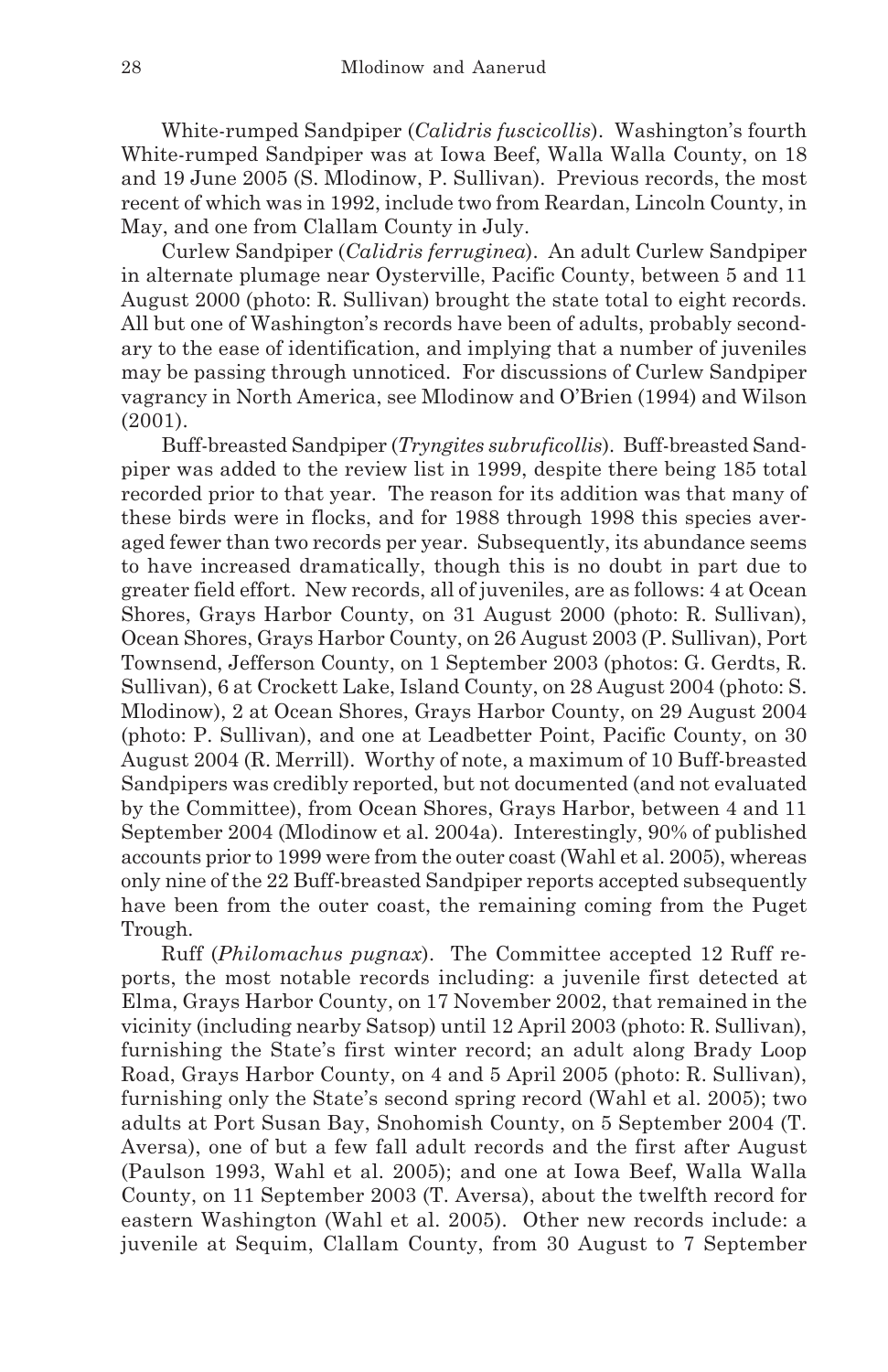2003 (G. Gerdts), single juveniles at Ocean Shores, Grays Harbor County, on 25 September 2003 (P. Sullivan) and 29 November 2003 (photo: R. Sullivan), a juvenile at Johns River, Grays Harbor County, on 5 September 2004 (photo: R. Sullivan), a juvenile at Port Susan Bay, Snohomish County, on 12 September 2004 (S. Mlodinow), a juvenile at the Lewis Unit, Willapa Bay, Pacific County, on 5 September 2004 (J. Gilligan), two juveniles at Ocean Shores, Grays Harbor County, on 29 August 2004, with one remaining on 30 August 2004 (photo: R. Sullivan); four juveniles at Ocean Shores, Grays Harbor County, on 17 and 18 September 2004 (photo: R. Sullivan), and one there on 29 September 2004 (photo: T. Aversa). This species was added back to the review list in 1999. Prior to that, there were about forty records, mostly from late August to late September (Wahl et al. 2005), but the flurry of records since has spanned a greater time period.

Laughing Gull (*Larus atricilla*). An adult Laughing Gull in alternate plumage at Kalaloch, Jefferson County, on 17 July 2004 (B. Norton), was Washington's fourth record. Two of Washington's three antecedent records were from the outer coast on 1 September 1975 and 14 August 1982 (Tweit and Skriletz 1996).

Black-tailed Gull (*Larus crassirostris*). Washington's first Black-tailed Gull, an adult, graced North Cove, Pacific County, from 3 August to 20 October 2004 (photos: C. Wright, K. Brady, S. Mlodinow, D. Granstrand,

R. Sullivan), mostly associating with Heermann's Gulls (*Larus heermanni*). This northeast Asian species has been recorded over thirty times in North America at widely scattered localities ranging from Newfoundland to Belize to Sonora; oddly, there have been relatively few Alaskan records and only one from British Columbia and one from California (Lethaby and Bangma 1998, American Birding Association 2002). Iceland Gull (*Larus*



Black-tailed Gull, September 2004. Photograph by Denny Granstrand.

*glaucoides*). An adult Iceland Gull was photographed at Renton, King County, on 8 Dec 2004 (D. Duffy, J. Flynn; photo: S. Pink), and a first-cycle bird was photographed near Wallula, Walla Walla County, on 31 December 2004 (photo: S. Mlodinow). Two additional reports from the winter of 2004-05 are still under review. The winter of 2004-05 brought more Iceland Gulls than normal to the Pacific Northwest, with five in British Columbia (Cecile 2005), and one in northern California (Cole et al. 2005).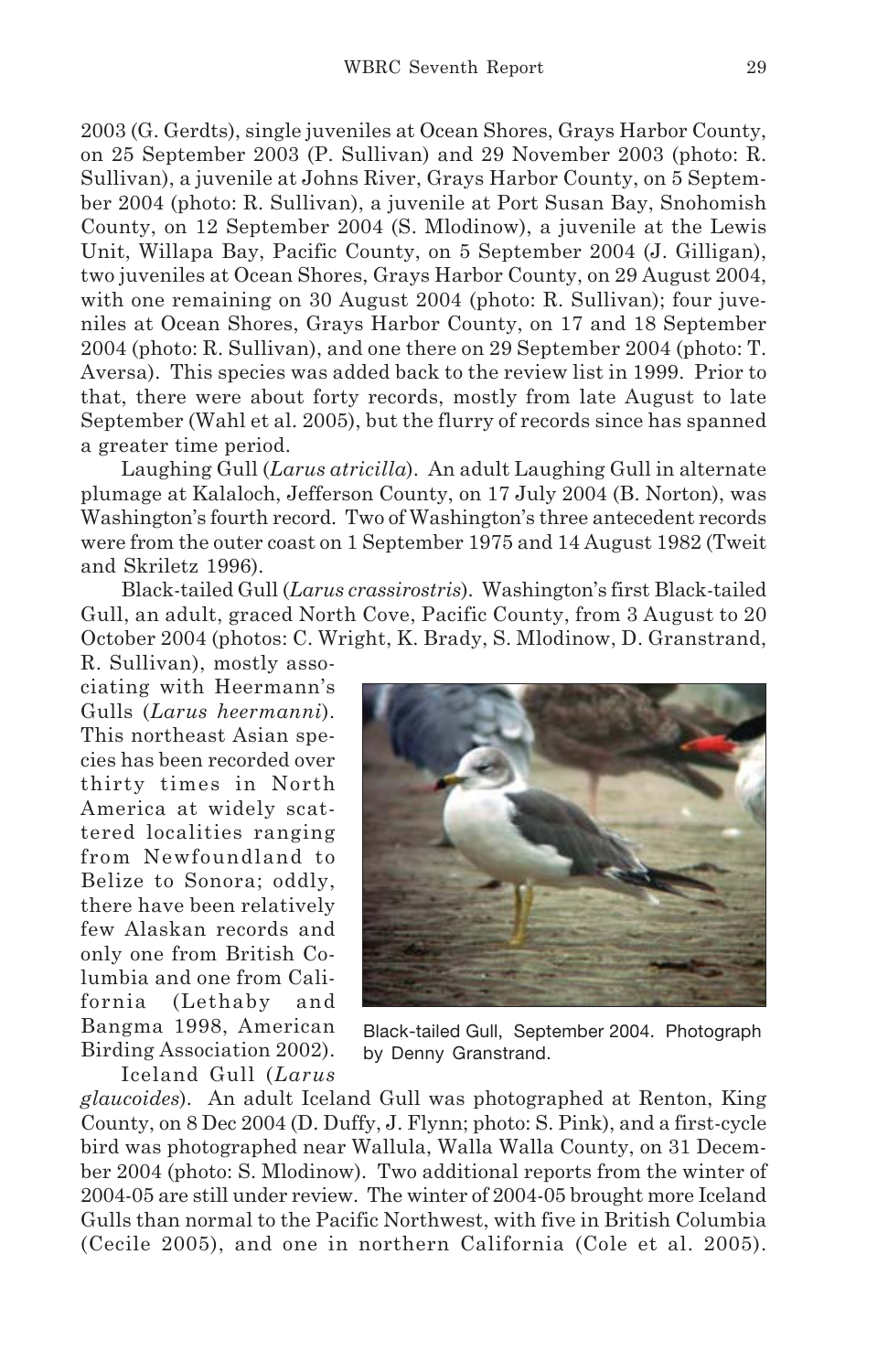Washington's eight previous records span the period from 25 November to 16 April.

Lesser Black-backed Gull (*Larus fuscus*). A second-year Lesser Blackbacked Gull visited Sun Lakes, Grant County, from 8 to 14 October 2005 (photos: D. Schonewald, T. Munson), and a third- (or fourth-) year bird

inhabited Clarkston, Asotin County, from 16 to 24 March 2002 (D. Beaudette; photo: B. Flores). This brings the state total to four records, all of which have been since 1999. This species continues to increase in numbers across North America.

Slaty-backed Gull (*Larus schistisagus*). An adult Slaty-backed Gull inhabited Renton, King County, between 20 January and 4 February 2004 (photos: M.



Lesser Black-backed Gull, October 2004. Photograph by Tom Munson.

Denny, S. Mlodinow), a first-winter Slaty-backed Gull was at Renton, King County, on 11 December 2004 (J. Barry, K. Aanerud; photo: S. Mlodinow), and an adult was in Port Gardner Bay, Snohomish County, on 18 December 2004 (D. Duffy). Washington has six previous records, all of adults, between 7 November and 11 March. The winter of 2004-05 was remarkable for this species; for instance, California had its first three records that winter, all from the northern half of the state (Cole et al. 2005).

Great Black-backed Gull (*Larus marinus*). Washington's first Great Black-backed Gull, apparently a second-year bird, graced Renton, King County, from 12 January until 16 February 2004 (E. Hunn; photos: C. Wright, D. Granstrand, S. Mlodinow). The only other Pacific Coast records come from Kamloops, British Columbia, in December 1988 (Campbell et al. 1990), and Kodiak Island, Alaska, from February to April 1995 (Gibson and Kessel 1997).

Red-legged Kittiwake (*Rissa brevirostris*). An adult Red-legged Kittiwake was off Westport, Pacific County, on the unseasonable date of 19 August 2000 (C. Wright; photo: R. Shaw), and another flew past Fort Canby State Park, Pacific County, on 10 January 2005 (T. Guy). There are 6 previous Washington records, all between 1 December and 21 March, excepting a bird at Neah Bay, Clallam County, during summer 1999 (Aanerud 2002).

Least Tern (*Sterna antillarum*). Washington's second Least Tern made an appearance at Ocean Shores, Grays Harbor County, on 8 May 2004 (J. Wingfield). The state's first record was also at Ocean Shores, from 26 to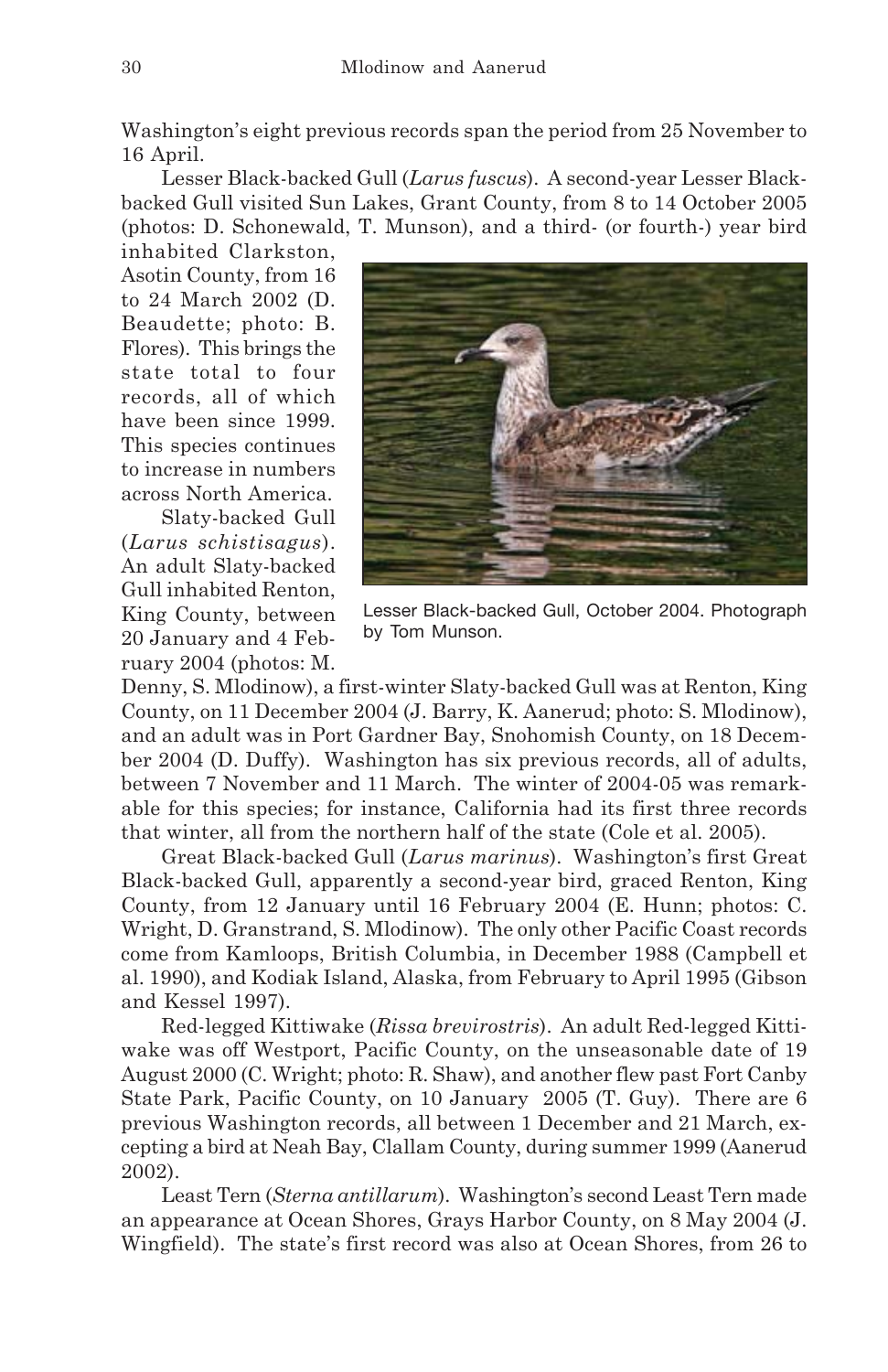31 August 1978 (Tweit and Skriletz 1996). The Committee notes that Washington's Least Tern records have not eliminated the highly unlikely, but not totally impossible, Little Tern (*Sterna albifrons*). Most of Oregon's 12 records have been from late May to mid-August, and all but one have been from west of the Cascade Mountains.

Thick-billed Murre (*Uria lomvia*). Washington's tenth Thick-billed Murre was swimming off Lime Kiln State Park, San Juan County, on 19 October 2004 (W.B. Tyler), followed shortly by one at Point Wilson, Jefferson County, on 23 December 2004 (S. Mills). Previous records have been almost entirely from mid-December to mid-February, but one was recorded off Grays Harbor, Grays Harbor County, on 22 September 1976 (Tweit and Paulson 1994).

Xantus's Murrelet (*Synthliboramphus hypoleucus*). Two *hypoleucus* Xantus's Murrelets were off Westport, Grays Harbor County, on 19 July 2003 (B. LaBar), providing the first report of this taxon accepted by the Committee. There are at least three other reports off the Washington coast that are likely valid; information from research cruises far offshore suggest that nominate Xantus's Murrelets may be more regular off our state than previously believed (Mlodinow et al. 2002a, Wahl et al. 2005). Single *Synthliboramphus* murrelets off Westport, Grays Harbor County, on 9 August 2003 (S. Mills) and 28 Aug 2004 (S. Mills), were accepted as a Xantus's/Craveri's Murrelets; another *Synthliboramphus* murrelet was reported from a Westport pelagic trip on 21 August 2004 (Mlodinow et al. 2005a). *Synthliboramphus* murrelets, the vast majority of which are likely Xantus's, are now seen annually off Washington.

Parakeet Auklet (*Aethia psittacula*). Washington's twelfth Parakeet Auklet appeared off La Push, Clallam County, on 25 May 2003 (B. Tweit). Most sightings from the contiguous United States have been between late November and late April, but there are a few mid-summer records (Mlodinow and O'Brien 1996).

Horned Puffin (*Fratercula corniculata*). An adult Horned Puffin in basic plumage was found dead on the beach on the Long Beach Peninsula, Pacific County, on 24 January 2005 (photos: L. Bierma, S. Clark). This brings the number of records to 18; a number of older reports are undocumented and have not been reviewed. Notably, during January and February 2005, dozens of Horned Puffins were found dead – of unknown cause – along the Oregon coast (Mlodinow et al. 2005b).

Eurasian Collared-Dove (*Streptopelia decaocto*). Washington added four more Eurasian Collared-Dove records, bringing the total to six. Singles were at Stanwood, Snohomish County, on 9 October 2003 (D. Duffy), Diamond Point, Jefferson County on 3 and 4 August 2004 (photo: G. Richardson), Long Beach, Pacific County, from 3 to 7 May 2005 (photo: R. Schuver), and Washtucna, Adams County, from 29 May into fall 2005 (photo: S. Mlodinow). Many reports occurred later in 2005 and will soon be reviewed by the Committee. This species' sudden appearance in Washington is part of a continent-wide colonization that started in the Bahamas in the 1970s (Romagosa and McEneaney 1999), and observations have be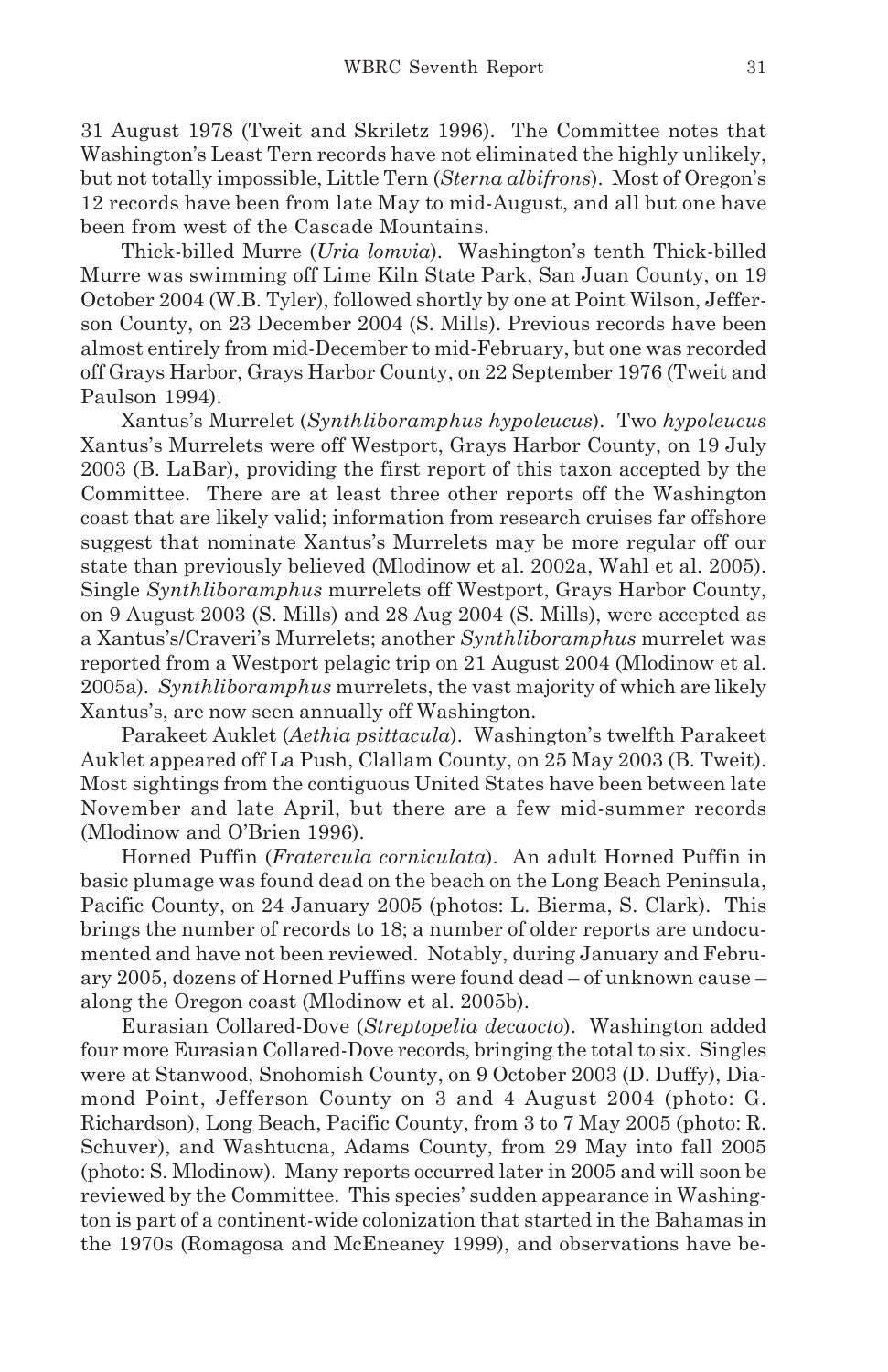come regular in the Pacific Northwest. Through spring of 2005, Oregon had about 26 records, roughly 75% of which were after December 2003 (Mlodinow and Irons 2005).

Northern Hawk Owl (*Surnia ulula*). A Northern Hawk Owl at Mount Salmo, Pend Oreille County, between 1 and 17 October 2004 furnished the fifteenth state record (M. Houston; photo: Tom Munson). Notably, there are a number of reports not yet reviewed, with a total of 31 considered valid by Wahl et al. (2005) through 2001; most of these were from eastern Washington, between mid-October and mid-March.

Costa's Hummingbird (*Calypte costae*). A male Costa's Hummingbird reported from Shelton, Mason County, on 14 April 1989 (S. and A. Beelik) was initially not accepted by the Committee (Tweit and Paulson 1994). Given the pattern of occurrence that has become established in the Pacific Northwest (Marshall et al. 2003, Wahl et al. 2005), the Committee decided to revisit this record, and it was unanimously accepted as the first state record. Washington's sixth Costa's Hummingbird intermittently graced a feeder in Lyle, Klickitat County, between 2 and 15 May 2005 (K. Kagarise). Four of Washington's six Costa's Hummingbirds have been observed between 14 April and 19 May. A report from Richmond Beach, King County, in April 2000 has yet to be reviewed by the Committee.

Broad-tailed Hummingbird (*Selasphorus platycercus*). Washington's third Broad-tailed Hummingbird made a one-day appearance at College Place, Walla Walla County, on 25 May 2005 (M. Denny). Shortly thereaf-

ter, a female in residence at Dixie, Walla Walla County, from 28 May to 9 July (S. Mlodinow, C. Wright, B. Flores; photo: P. Murray) raised the question of breeding nearby. All four Washington records have been from Walla Walla or Asotin counties.

Yellow-bellied Sapsucker (*Sphyrapicus varius*). Washington's fourth Yellow-bellied Sapsucker lingered at Hood Park, Walla Walla County, from 19 February to 21 March 2004 (photos: M. Denny, D. Granstrand). Two other reports from 2004 have yet to be reviewed. The vast majority of Pacific coast records south of British Columbia are from



October through March, with a Yellow-bellied Sapsucker, February 2004. Photograph by Denny Granstrand.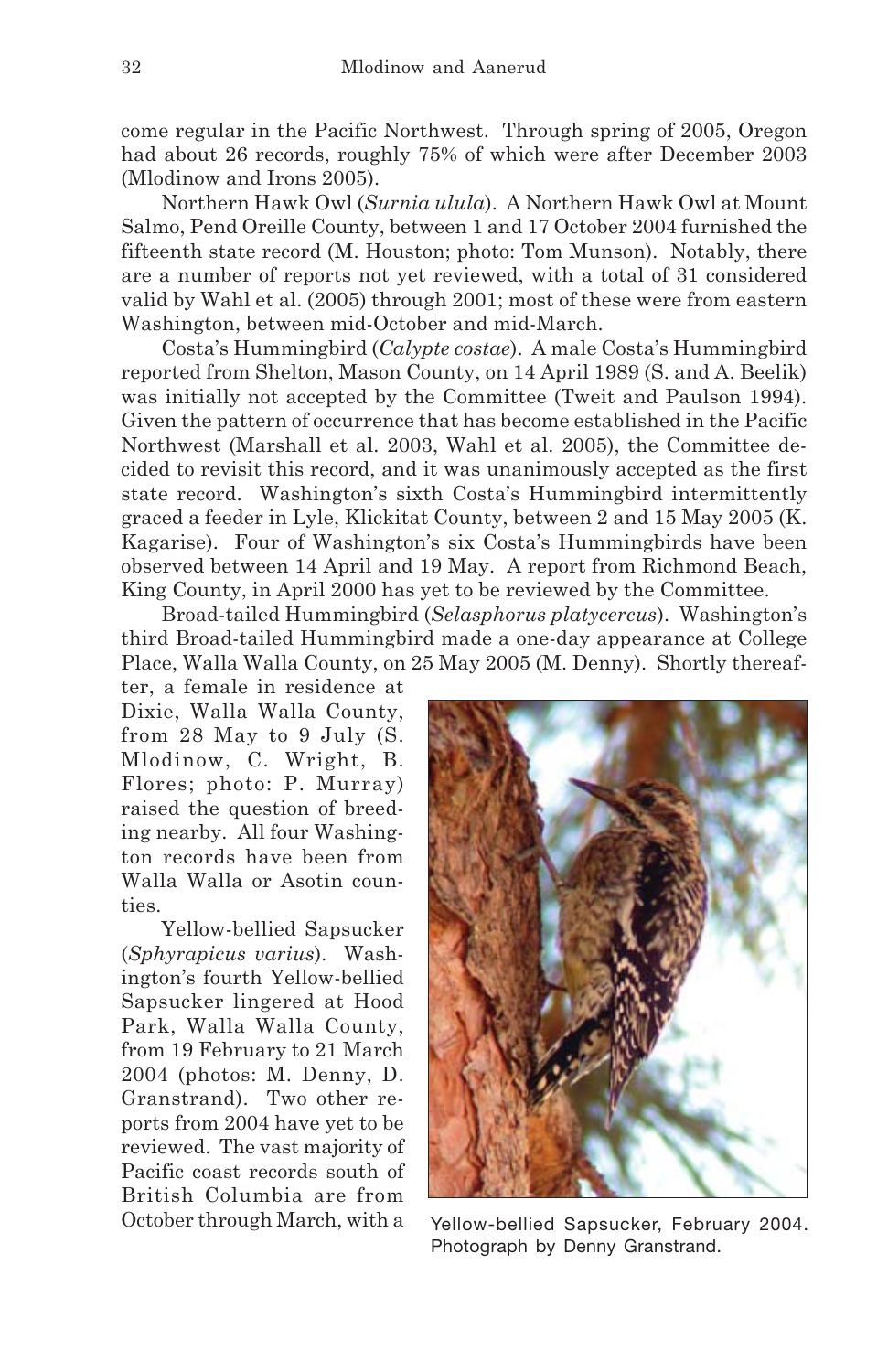peak in November and December (Mlodinow 2003).

Alder Flycatcher (*Empidonax alnorum*). Washington's first Alder Flycatcher was a cooperative singing male near Muskrat Lake, Okanogan County, between 14 and 22 June 2002 (D. Beaudette; photo: P. Sullivan; audio: P. Sullivan). Equally cooperative was an Alder Flycatcher at Marblemount, Skagit County, between 20 and 27 June 2004 (photo: R. Sullivan; video: S. Mlodinow). There are a number of summer records from southern British Columbia (Campbell et al. 1997), and this species' occurrence in Washington had been considered long overdue.

Black Phoebe (*Sayornis nigricans*). Black Phoebe reports were accepted from Washougal, Skamania County, from 20 November into December 1997 (W. Cady; photo: R. Sullivan), Ridgefield National Wildlife Refuge, Clark County, between 13 and 22 August 2003 (T. Aversa), Ridgefield, Clark County, on 18 December 2003 (S. Van Leuven), Julia Butler Hansen National Wildlife Refuge, Wahkiakum County, between 17 August 2003 and 14 February 2004 (videos: B. Tweit, S. Mlodinow), Vancouver Lake, Clark County, between 12 and 21 February 2004 (E. Bjorkman), and at Auburn, King County, between 26 April and 16 May 2004 (photos: R. Sullivan, J. Higbee). The Committee felt that the Julia Butler Hansen and Ridgefield National Wildlife Refuge birds were returning individuals. There were two pre-existing records, so the state now has eight records; the Auburn sighting provided a first Puget Trough record.

Vermilion Flycatcher (*Pyrocephalus rubinus*). Washington's fifth Vermilion Flycatcher was an immature male at Nisqually National Wildlife Refuge, Thurston County, on 30 November 2003 (photo: C. Standridge). The four antecedent Vermilion Flycatchers were all first detected between late October and late January.

Tropical Kingbird (*Tyrannus melancholicus*). Only one Tropical Kingbird report was accepted to specific species during this evaluation period: a calling bird at Tokeland, Pacific County, on 5 November 2003 (B. Tweit). This brings the state total of birds definitively identified to this species, to nine.

Tropical/Couch's Kingbird (*Tyrannus melancholicus/couchii*). The following non-vocalizing birds were accepted as Tropical/Couch's Kingbirds: Port Williams, Clallam County, on 22 October 1997 (T. Aversa), Bay Center, Pacific County, on 12 October 2002 (photo: R. Sullivan), Tokeland, Pacific County, on 17 October 2002 (photo: R. Sullivan), and Oysterville, Pacific County, on 20 and 21 September 2003 (C. Wright). A bird at Neah Bay, Clallam County, on 27 November 2003 (B. Norton), was described as giving a "Couch's Kingbird-like call," but the Committee felt that the description of this vocalization was insufficient to establish the bird's identification as a Couch's Kingbird, but the description of plumage did establish it as a member of this species pair. The state total of Tropical/Couch's Kingbirds is now 14. A number of likely valid reports have not been submitted to the Committee. There are no records of Couch's Kingbird from Washington.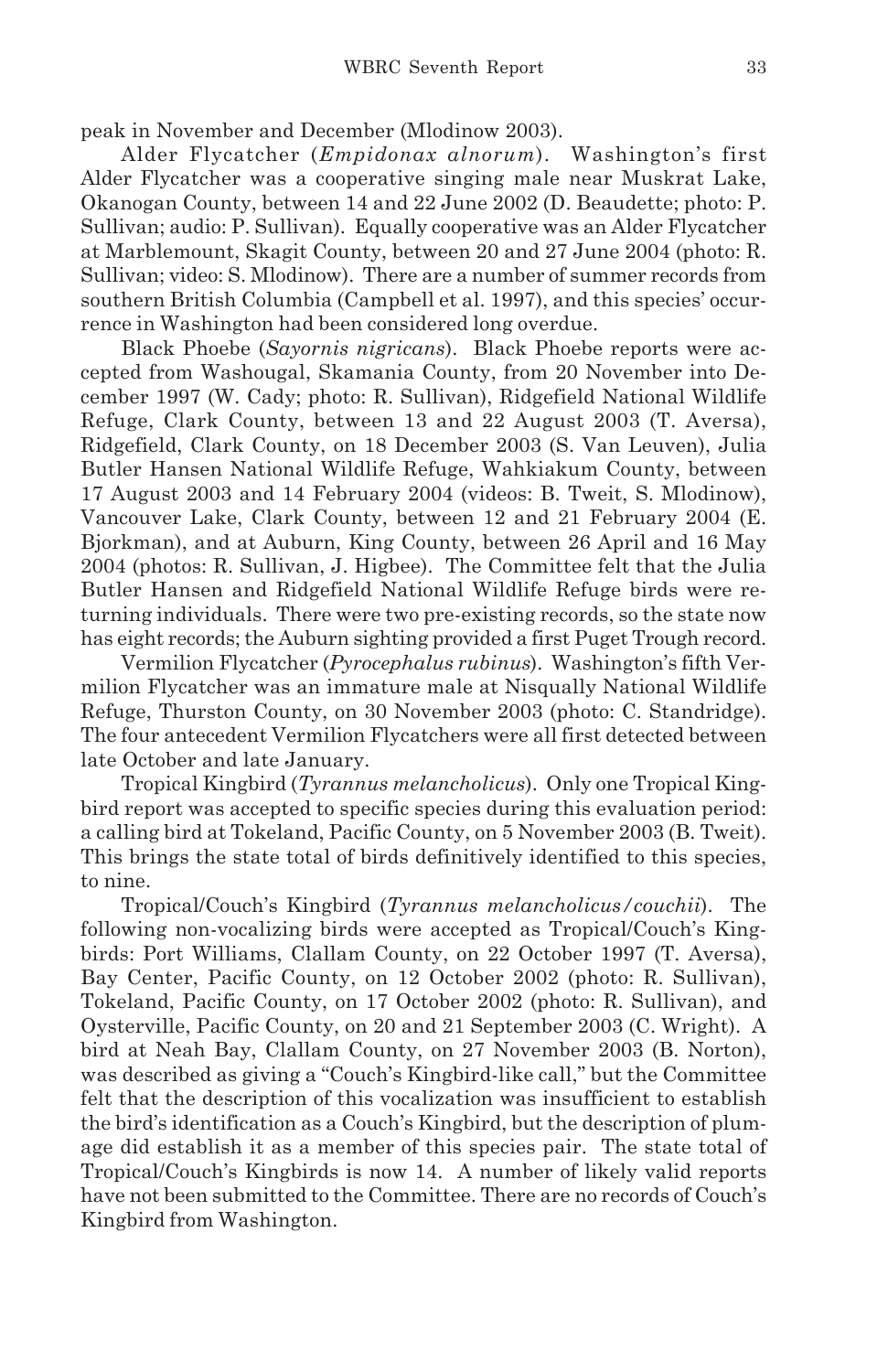Scissor-tailed Flycatcher (*Tyrannus forficatus*). A spate of Scissortailed Flycatcher sightings included singles near George, Grant County, on 15 May 2003 (R. Conway), Montlake Fill, King County, on 2 August 2003 (photo: S. MacKay), and Moses Lake, Grant County, from 10 September to 10 October 2004 (photo: K. Brady; video: S. Mlodinow). Additionally, an older report came to light from Fort Canby State Park, Pacific County, during June 1994 (photo: R. Waggoner). The state now has seven records.



Scissor-tailed Flycatcher, August 2003. Photograph by Keith Brady.

Blue-gray Gnatcatcher (*Polioptila caerulea*). A male Blue-gray Gnatcatcher established a territory and built a nest in Hardy Canyon, near Wenas, Yakima County, and was observed between 26 May and 30 June 2002 (photos: R. Sullivan, D. Granstrand). Apparently, no mate ever appeared. A male was present at the same site from 10 June to 3 July 2003 (photo: D. Granstrand). The Committee felt that the summer 2002 and summer 2003 reports most likely involved the same bird, providing Washington's 7<sup>th</sup> state record and the first not from fall or winter.

Northern Wheatear (*Oenanthe oenanthe*). Washington's first Northern Wheatear appeared at Nisqually National Wildlife Refuge, Thurston County, on 4 September 2004 (J. McCoy, P. Koyama, D. Flood). Through 2001, California had 11 records, six from September and two from October (California Bird Record Committee files) and Oregon has three records, two of which are from October (Marshall et al. 2003).

Redwing (*Turdus iliacus*). Western North America's first Redwing appeared in Olympia, Thurston County, from 21 December 2004 to 14 March 2005 (G. Revelas, N. Ball, M. Denny; photos: K. Brady, S. Mlodinow). Through 2000, North America had ten records, mostly from Newfoundland (American Birding Association 2002). Redwings breed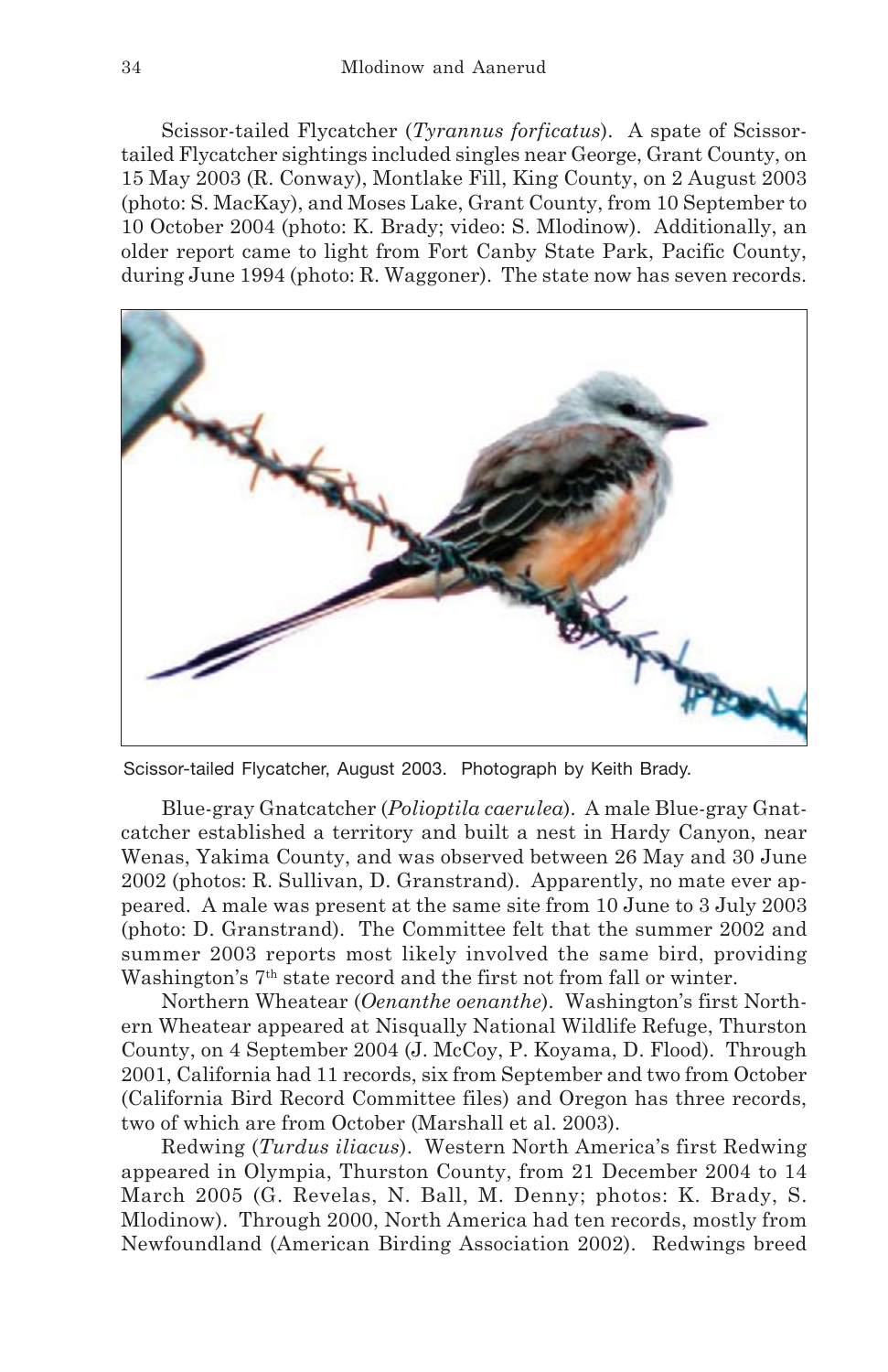east in Siberia almost to the Kamchatka Peninsula, with fall migration directed west-southwest (Clement 2000), making this species a prime candidate for occurrence in western North America via mirror-image misorientation (see DeSante 1973).

Brown Thrasher (*Toxostoma rufum*). Three Brown Thrasher reports were reviewed and accepted: Lyons Ferry, Franklin County, on 2 June 2003 (B. Tweit, B. Labar), Spokane, Spokane County, on 1 Octo-



Redwing, January 2005. Photograph by Keith Brady.

ber 2003 (J. Acton), and near Midway Beach, Pacific County, on 23 April 2005 (D. Froehlich). The state now has eight records, all since 1994; prior to the three newest records, all records, except one from winter, were from 1 May to 10 September.

Siberian Accentor (*Prunella montanella*). A Siberian Accentor was reported from Orcas Island, San Juan County, on 10 January 1991 (W. Harm). The Committee had not accepted the report because, at the time, its mid-winter appearance at a feeder was unprecedented in North America, and the report was relatively brief and from a single observer (Tweit and Paulson 1994). Subsequently, there have been several similar records, including birds in south-coastal Alaska, eastern British Columbia, and Idaho (American Birding Association 2002). The 1991 report was reviewed again and found to be acceptable by a unanimous vote. Washington has one other record, a bird on Indian Island, Jefferson County, on 30 October 1983 (Tweit and Paulson 1994).

Red-throated Pipit (*Anthus cervinus*). Washington's second Redthroated Pipit visited Bainbridge Island, Kitsap County, on 7 May 2004 (B. Waggoner). The preceding fall had seen the largest influx of Redthroated Pipits along North America's Pacific Coast since at least 1991, yielding Oregon's first record (Mlodinow et al. 2004a), 32 in northern California (Rogers et al. 2004a), 44 in southern California (McCaskie and Garrett 2004), and 29 along the Baja California Peninsula (Hamilton et al. 2004). Even after such invasions, however, spring migrants are exceptionally unusual, and the Bainbridge Island bird was one of only two such records south of Alaska during the spring of 2004. The other record involved two in Curry County, Oregon, between 28 and 30 April (Mlodinow et al. 2004b).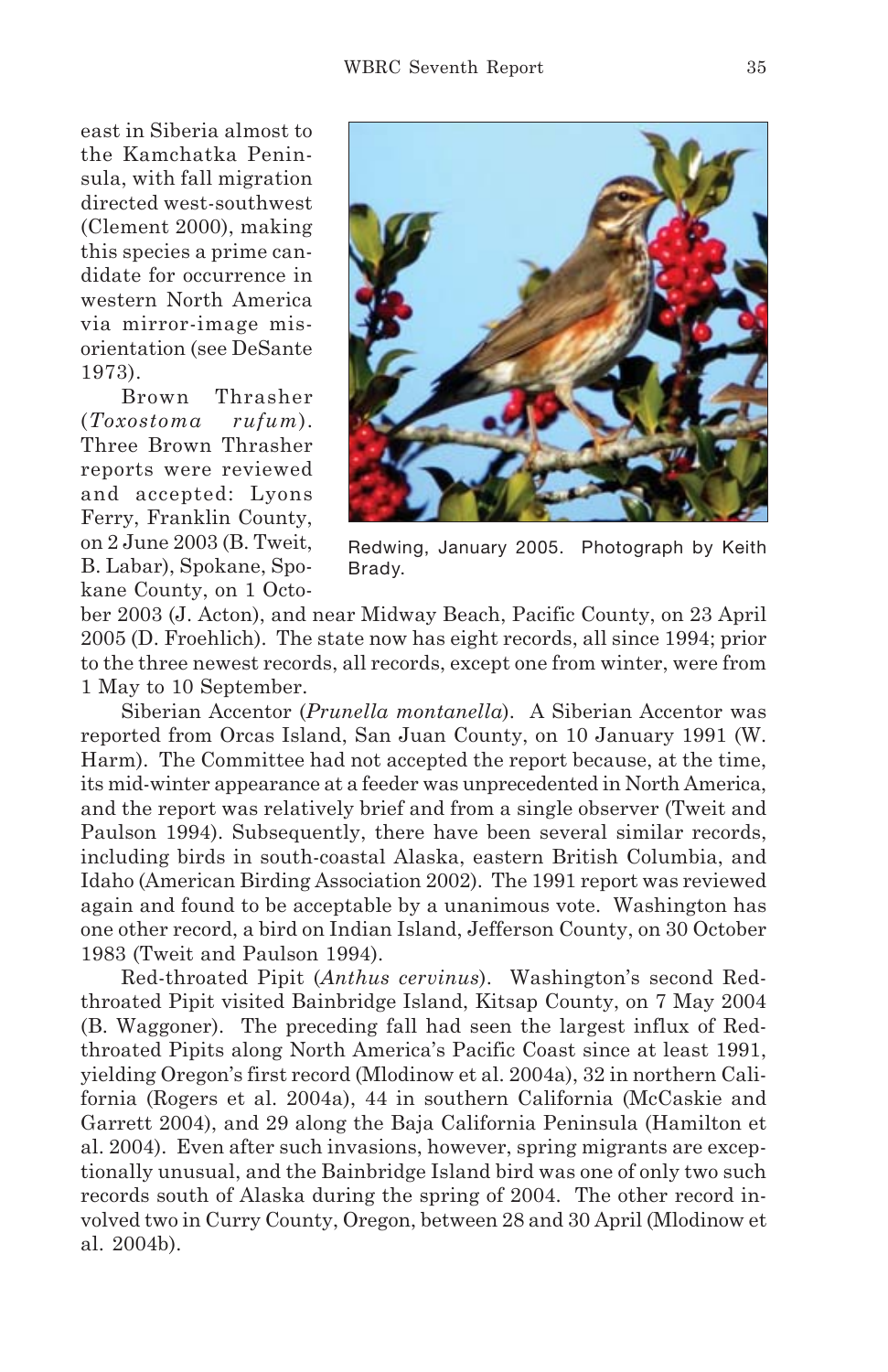Golden-winged Warbler (*Vermivora chrysoptera*). Washington's second Golden-winged Warbler enlivened Bainbridge Island, Kitsap County, on 12 and 13 September 2003 (B. Waggoner; photo: G. Gerdts). Washington's prior record was from Turnbull National Wildlife Refuge, Spokane County, on 20 August 1998 (Aanerud and Mattocks 2000). Oregon has two records, both from June (Marshall et al. 2003). Through 2001, 55% of California's 67 records were from fall, mostly between 10 September and 2 November (California Bird Records Committee files).

Tennessee Warbler (*Vermivora peregrina*). Single Tennessee Warblers visited the Little Spokane River, Spokane County, on 24 August 2002 (photo: M. Frobe) and Washtucna, Adams County, on 5 and 6 September 2004 (M. Denny, S. Mlodinow). Washington has 14 antecedent records, mostly between 26 August and 17 September.

Northern Parula (*Parula americana*). Northern Parulas were found at North Beach, Pacific County, on 7 September 2003 (video: B. Tweit) and Ocosta, Grays Harbor County, between 11 and 21 August 2004 (T. Aversa, H. Opperman). The state now has 11 records, four of which are from fall. Previous fall records were also relatively early: 18 August and 1 September. Most Oregon fall records have occurred from late August into early October (Marshall et al. 2003). About two-thirds of vagrant Northern Parula records in western North America occur during spring (Dunn and Garrett 1997).

Magnolia Warbler (*Dendroica magnolia*). Washington's tenth Magnolia Warbler inhabited the Davenport Cemetery, Lincoln County, on 28 September 2004 (J. Acton; video: C. Wright). Eight of Washington's previous records were between 6 September and 21 October, fitting with the pattern seen in Oregon (Marshall et al. 2003).

Cape May Warbler (*Dendroica tigrina*). Wash-ington's second Cape May Warbler frequented a Spokane, Spokane County, feeder from early January to 8 April 2005 (C. McCormack; photos: T. Munson, G.

MacDonald), thirty years after the first was recorded in Belling-ham, Whatcom County.

Black-throated Blue Warbler (*Dendroica caerulescens*). A male Blackthroated Blue Warbler adorned Vancouver, Clark County, from 7 to 14 December 2001 (photo: J. Weideman) and a female visited Davenport Cemetery, Lincoln County, on 26 September 2004 (J. Acton). Washington has five antecedent records, all from fall



Cape May Warbler, February 2005. Photograph by Tom Munson.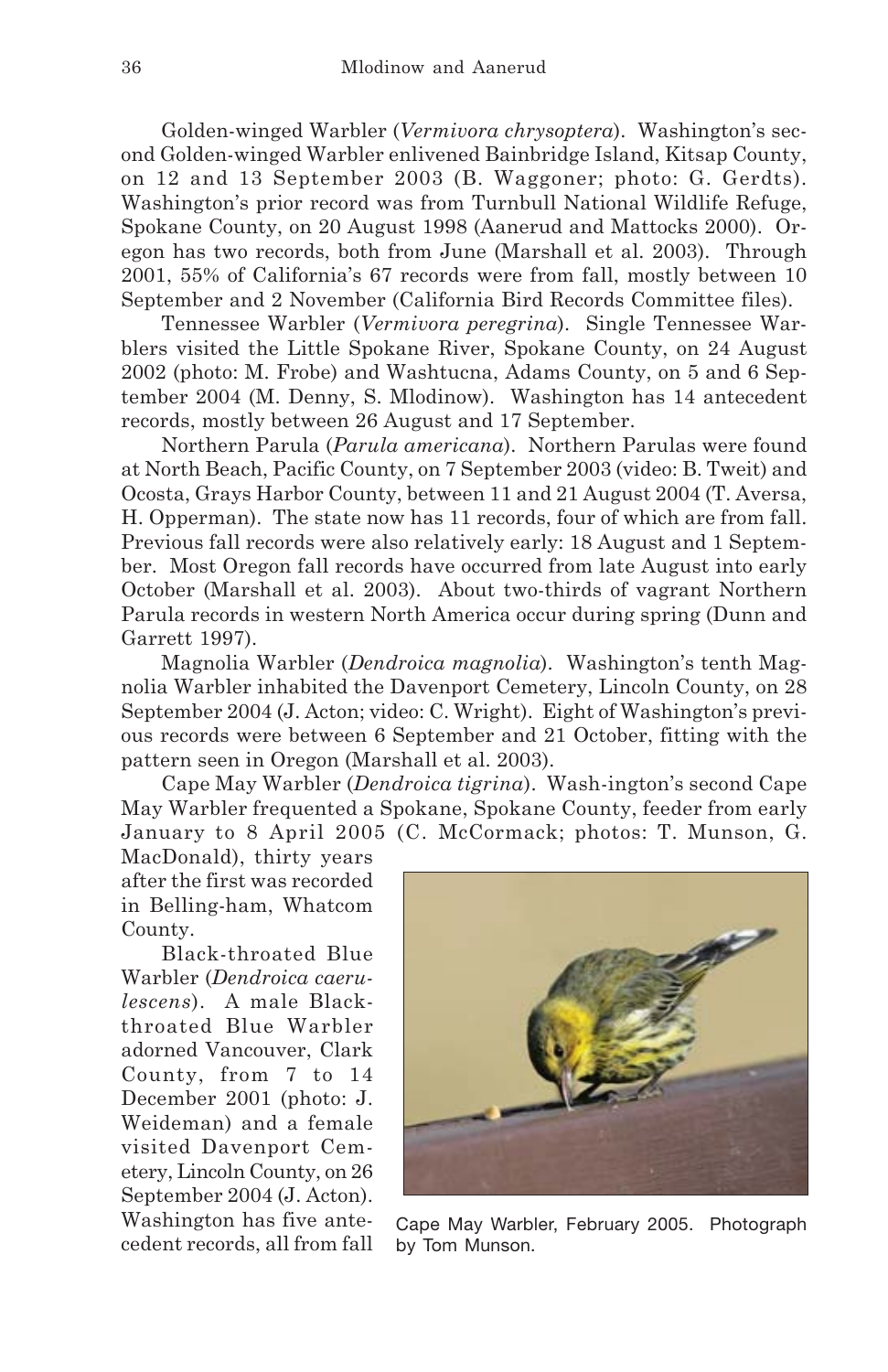or winter, with fall birds first detected between 8 October and 8 November. This species is usually a relatively late-season vagrant in western North America (Dunn and Garrett 1997).

Black-throated Green Warbler (*Dendroica virens*). A singing Blackthroated Green Warbler was at Wanapum Dam State Park, Kittitas

County, on 14 June 2003 (A. Davis) and another stopped at Washtucna, Adams County, on 13 and 14 November 2004 (M. Denny; photos: P. Sullivan, R. Sullivan). Washington's sole prior record was from Spokane, Spokane County, on 2 July 1975 (Tweit and Paulson 1994). Most vagrant Blackthroated Green Warblers in western North America have



Black-throated Green Warbler, November 2004. Photograph by Patrick Sullivan.

been from the Pacific Coast during fall (Dunn and Garrett 1997), and Oregon has one wintering record (Marshall et al. 2003).

Yellow-throated Warbler (*Dendroica dominica*). Washington's second Yellow-throated Warbler appeared at Asotin Creek, Asotin County, on 19 October 2003 (C. Vande Voorde, L. LaVoie). Oregon has five records, and that state's first autumn record also occurring during 2003 (Marshall et al. 2003, Mlodinow et al. 2004a). Washington's first record was of a bird during winter in Twisp, Okanogan County, during 2002 (Wahl et al. 2005).

Blackpoll Warbler (*Dendroica striata*). The fall of 2003 brought three Blackpoll Warblers to Washington: one at Lyons Ferry, Franklin County, on 6 September (C. Wright), another there on 15 September (C. Wright), and one at Sprague Lake, Lincoln County, on 9 September (T. Aversa). All but two of Washington's 15 records have occurred between 25 August and 20 September. There are two reports, not yet reviewed, from late August and early September (Wahl et al. 2005).

Black-and-white Warbler (*Mniotilta varia*). Black-and-white Warblers at Daroga State Park, Douglas County, from 6 to 30 December 2003 (P. Mattocks), Washtucna, Adams County, from 4 to 8 September 2004 (B. Flores), and Richland, Benton County, on 1 January 2005 (A. Johnson), added to 24 state records, which are scattered throughout the year. There are about 15 additional reports that have not been reviewed (Wahl et al. 2005).

Hooded Warbler (*Wilsonia citrina*). A Hooded Warbler graced Sun Lakes State Park, Grant County, on 6 June 2004 (S. Mlodinow), furnish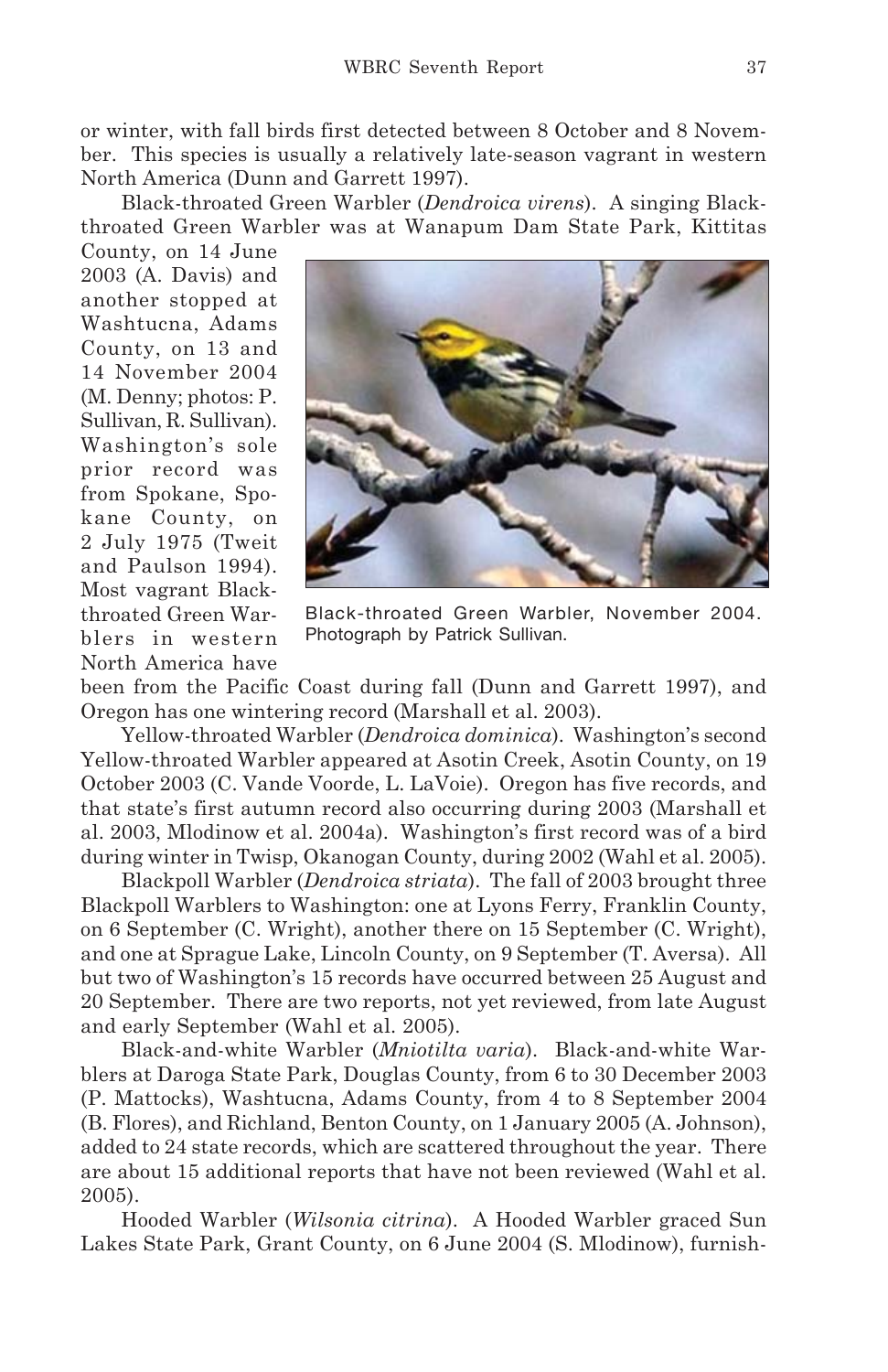ing Washington's fourth record. Prior records were from December (two) and June (one). California's records come mainly from May, September, and October (Dunn and Garrett 1997) and Oregon's mostly from September and October (Marshall et al. 2003).

Summer Tanager (*Piranga rubra*). Washington's second Summer Tanager inhabited Chimacum, Jefferson County, from 21 to 24 June 2004 (photo: B. Kinchen). Washington's first record involved a winter bird in Skagit County during 1998 (Aanerud and Mattocks 2000). An additional report has yet to be reviewed by the Committee. Oregon has about 17 records scattered throughout the year, but with a peak from mid-May through mid-June (Marshall et al. 2003).

Red Fox Sparrow (*Passerella iliaca ilaca* group). Prior to 2002, when this identifiable subspecies was added to the review list, there were approximately 12 generally accepted Red Fox Sparrow reports (Wahl et al. 2005). For the purposes of the Washington Bird Records Committee, Red Fox Sparrow does not include *P.i. altivagans*, a subspecies of uncertain taxonomic affinity. Accepted reports include singles at Battle Ground, Clark County, on 7 and 8 January 2004 (photo: J.W. Williams), near Monroe, Snohomish County, between 2 and 16 February 2004 (C. Wright), on Ebey Island, Snohomish County, on 2 October 2004 (video: S. Mlodinow), and at Tenino, Thurston County, from 13 to 19 November 2004 (P. Hicks). Half of the pre-review reports were from 11 October to 13 November, and only three were from spring, the latest of which was found on 8 May (Wahl et al. 2005).

Rose-breasted Grosbeak (*Pheucticus ludovicianus*). Seven more Rosebreasted Grosbeak reports were accepted, bringing the state total to 31 records. All were adult males, excepting the bird at Everett, which was an immature: Sammamish, King County, on 8 and 9 June 2001 (photo: M. Dossett), Everett, Snohomish County, on 14 September 2003 (S. Mlodinow), Anacortes, Skagit County, on 3 July 2004 (photo: Mary Rowland), Stanwood, Snohomish County, on 18 July 2004 (D. Logen), Port Angeles, Clallam County, on 11 June 2005 (photo: B. Davies), Lake Stevens, Snohomish County, on 8 June 2005 (G. Kriehn), and Long Beach, Pacific County, between 21 and 23 May 2005 (photo: C. Whittey). Most of Washington's records are of adult males from late May through late June.

Indigo Bunting (*Passerina cyanea*). A male Indigo Bunting visited Yakima, Yakima County, on 18 May 2002 (photo: D. Granstrand). The state now has 15 records, ten of which are between mid-May and early June.

Tricolored Blackbird (*Agelaius tricolor*). Adding to five records from 2002 was a record of 30+ near Wilson Creek, Grant County, on 12 April (J. Acton). During 2003, only one sighting was documented: Bingen, Klickitat County, on 21 April (S. Johnston), though they were reported from a number of eastern Washington locations. In 2004, documented and accepted reports include 13 at Othello, Adams County, on 14 February (video: S. Mlodinow), 5 at Sylvan Lake, Lincoln County, on 30 April (photo: M. Denny), one near Texas Lake, Whitman County, on 31 May 2004 (video: S.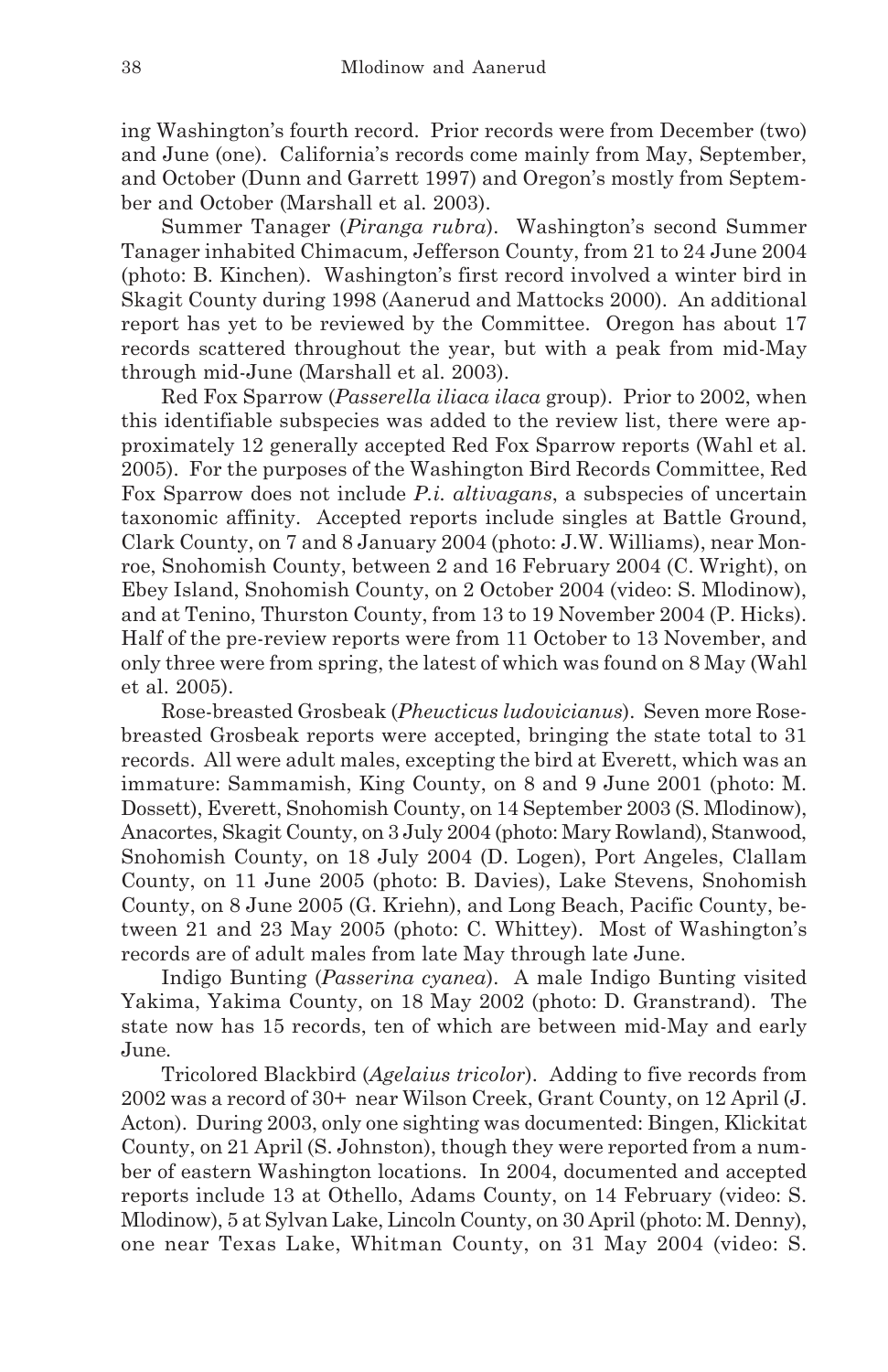Mlodinow), one at Othello, Adams County, on 4 July (photo: B. Flores), one at Othello, Adams County, on 19 September (video: S. Mlodinow), two at Shillapoo Bottoms, Clark County, on 30 Oct (S. Mlodinow), and three at Othello, Adams County, on 16 November (C. Wright).

On 29 May 2005, a breeding colony of 318 birds, including 100+ pairs was found near Texas Lake, Whitman County (photo: S. Mlodinow). Tricolored Blackbirds had been reported here during late spring/early summer since 2002, but these were the first to be found breeding, and represent only the second known breeding colony in Washington. Washington's first Tricolored Blackbirds were found as recently as July 1998 at a breeding colony near Wilson Creek, Grant County (Aanerud and Mattocks 2000). Subsequently, numbers at that location have tailed off and that colony may no longer be active. Up to 100 birds are now being reported annually during winter in Othello, Adams County, and scattered reports from all seasons are occurring throughout much of southeastern Washington. Additionally, this species is being found annually during fall and winter in small numbers in Shillapoo Bottoms, Clark County. Since this species has become so numerous and widespread, many reporters have stopped documenting them and, appropriately, this species will likely soon come off the review list.

Common Grackle (*Quiscalus quiscula*). Washington's twelfth Common Grackle visited Auburn, King County, on 15 August 2003 (A. Roedell); this was only the third record for western Washington and the first since 1975. About half of Washington's records have been from mid-May into early July, with the remainder scattered throughout the year.

Orchard Oriole (*Icterus spurius*). A female Orchard Oriole visited Ocosta, Grays Harbor County, on 20 September 2004 (K. Aanerud), and an immature male briefly appeared at Sentinel Bluffs, Grant County, on 18 June 2005 (S. Mlodinow). Washington's only antecedent record was from Skagit County in December. Oregon's few records are also scattered somewhat throughout the year (Marshall et al. 2003).

Hooded Oriole (*Icterus cucullatus*). Washington's fifth Hooded Oriole, an adult male, visited a Seattle, King County, feeder on 12 June 2005 (C. Conolly, R. Brown). Washington's prior records were from late April to late July; in Oregon, where Hooded Orioles occur annually, peak occurrence is from mid-April to early June (Marshall et al. 2003).

Brambling (*Fringilla montifringilla*). Washington's fourteenth Brambling visited a feeder in Burlington, Skagit County, on 18 December 2002 (video: K. Wiggers). Though records span the period from 20 November to 12 April, peak occurrence seems to be between mid-December and late January.

# NEW RECORDS – SUPPLEMENTARY LIST

Philadelphia Vireo (*Vireo philadelphicus*). A Philadelphia Vireo was observed at Vantage, Kittitas County, on 29 May 2004 (S. Mlodinow); though two observers submitted details, only one description, standing alone, was sufficient to identify the bird seen. Consequently, this species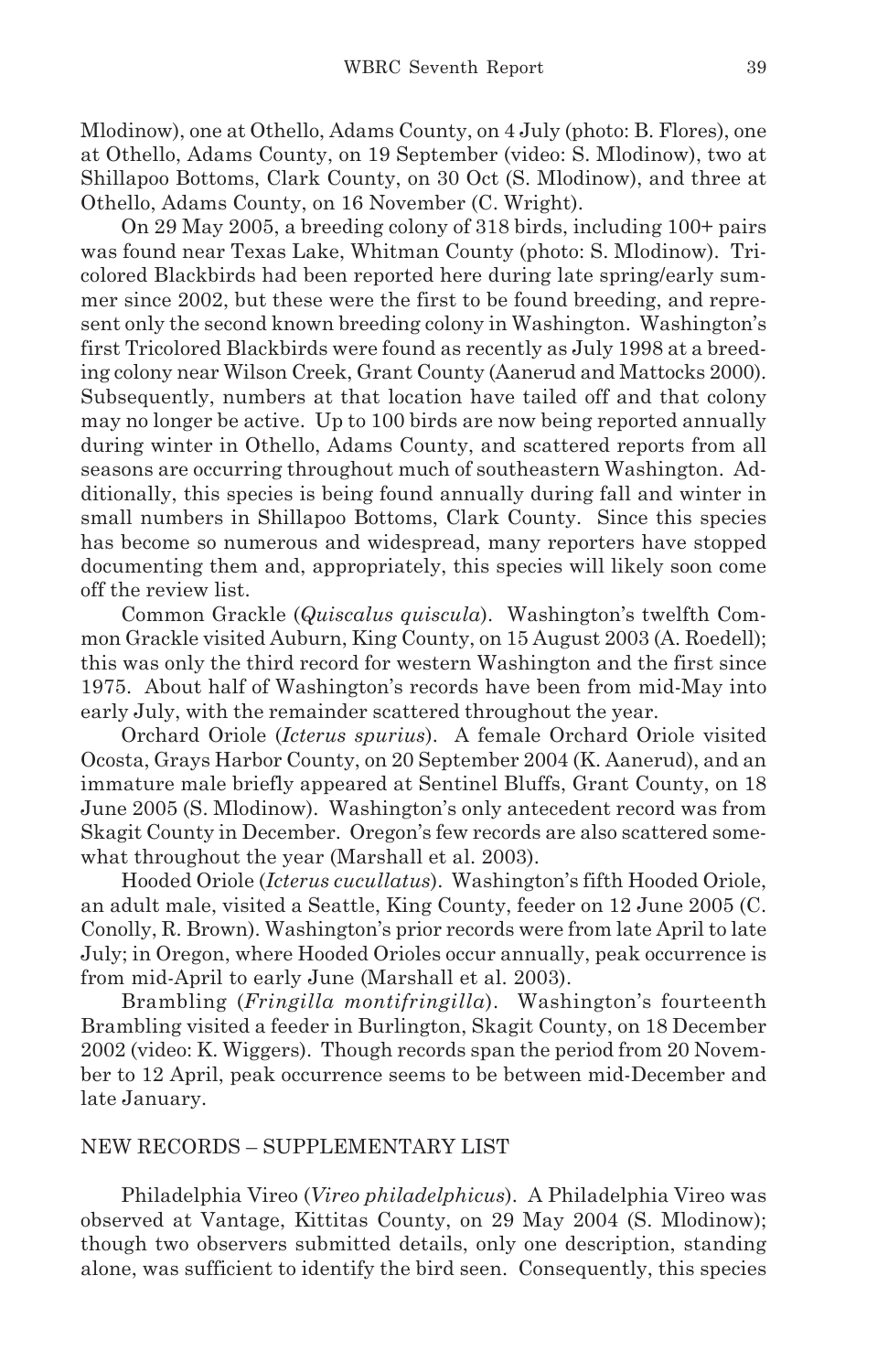remains on the supplementary list. There are two prior records, one from Summer Falls, Grant County, on 25 September 1991, and the other of a singing bird along Crab Creek in Lincoln County on 7 June 2002 (Mlodinow and Aanerud 2006).

# REPORTS NOT ACCEPTED BY THE COMMITTEE – IDENTIFICATION UNCERTAIN

Red-shouldered Hawk. A Red-shouldered Hawk reported from Nisqually National Wildlife Refuge, Thurston County, on 14 September 2004, was not accepted as the description did not fully eliminate Redtailed Hawk (*Buteo jamaicensis*).

Spotted Redshank (*Tringa erythropus*). A Spotted Redshank in basic plumage reported at Blyn, Clallam County, on 10 July 2004, was not endorsed by the Committee. Reported marks were not totally congruent with the stated plumage, the bird was reported with a flock of Lesser Yellowlegs (*Tringa flavipes*) in an area where Greater Yellowlegs (*Tringa melanoleuca*) predominate, and this was used for size estimation. In addition, the description's wording was worrisomely similar to that in certain field guides. Most Committee members felt the bird may have been correctly identified but were, ultimately, uncomfortable accepting the report for the reasons stated above.

White-rumped Sandpiper. A report of two White-rumped Sandpipers at Lummi Bay, Whatcom County, on 25 July 2001, was not accepted by the Committee. The description was brief and failed to note several characters, including streaking or chevrons on the underparts.

Curlew Sandpiper. Three Curlew Sandpiper sightings were not endorsed by the Committee. The report of a bird in basic plumage from Anacortes, Skagit County, on 29 November 2004, was extremely suggestive of Dunlin (*Calidris alpina*), and was not accepted by the Committee. The description of another purported Curlew Sandpiper in basic plumage near Corfu, Grant County, on 3 March 2005, also failed to fully exclude Dunlin, and the early date also raised concerns about the bird's identification. Finally, the submitted description of an individual in alternate plumage reported from Ocean Shores, Grays Harbor County, on 17 May 2003, lacked certain key marks.

Laughing Gull. A group of four Laughing Gulls was reported from Port Townsend, Jefferson County, on 18 July 2004, supported by written documentation and sound recording. The Committee chose not to endorse this record for several reasons. One was that the observation took place 45 minutes before sunrise. Furthermore, the recording consisted of courtship vocalizations, an unlikely occurrence in Washington and unlikely in mid-July, long after that species' usual breeding season.

Iceland Gull. An Iceland Gull reported from the Elwha River mouth, Clallam County, on 11 February 2005, was described as having a small amount of blackish on the wingtips. Although many Iceland Gulls exhibit this trait, so do some Thayer's Gulls (*Larus thayeri*). This, plus the possi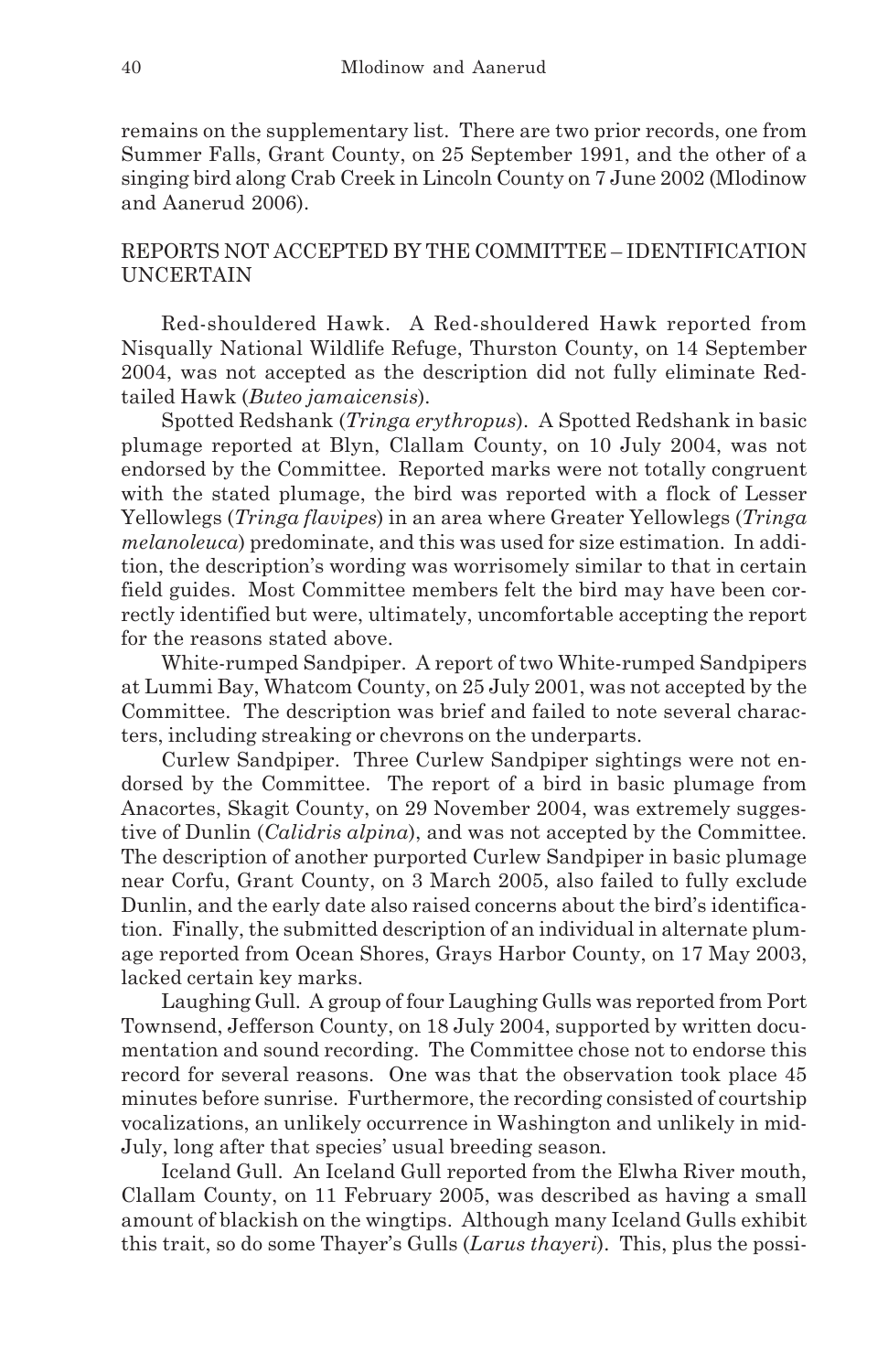bility of hybridization between Iceland and Thayer's Gulls, led the Committee not to endorse this report, though most members felt the bird was quite likely an Iceland Gull.

Lesser Black-backed Gull. An adult Lesser Black-backed Gull was reported from College Place, Walla Walla County, on 14 February 2004. Though the written description was extremely suggestive of this species, the photographs were incongruous, leading the Committee to not endorse this report.

Xantus's Murrelet. A bird seen from the Victoria Clipper near Dungeness Spit, Clallam County, on 21 April 2005, was suggestive of this species but failed to find full endorsement by the Committee. Craveri's Murrelet (*Synthliboramphus craveri*) was not eliminated as the observer was unsure of the underwing color and the view was somewhat distant.

Eurasian Collared-Dove. The description of a *Streptopelia* dove seen only in flight on 25 May 2005 did not eliminate the possibility of a Eurasian Collared-Dove x Ringed Turtle-Dove (*Streptopelia risoria*) hybrid. This cross has been recorded at least twice previously in the state: Adams County in May 2002 (Mlodinow et al. 2002), and Snohomish County between July and August 2004 (Mlodinow et al. 2004).

Northern Hawk Owl. A Northern Hawk Owl reported from Chuckanut, Whatcom County, on 3 January 2004, was suggestive of this species, but the description was not deemed detailed enough to solidly establish this bird's identification.

Eastern Phoebe (*Sayornis phoebe*). Two Eastern Phoebes were reported from locations near Havillah, Okanogan County, 10 June 2000. Both birds were photographed; one was likely a Western Wood-Pewee (*Contopus sordidulus*), while the photos of the second bird were more phoebe-like. The long primary projection led most Committee members to not accept this report, feeling it, too, was probably a Western Wood-Pewee.

Blue-headed Vireo (*Vireo solitarius*). A "Solitary Vireo" described as giving a "Red-eyed Vireo like song" was photographed and described from Dry Canyon, Pend Oreille County, on 15 June 2005, and reported intermittently until 18 July. Unfortunately the photographs were not conclusive, observers were unable to see the bird's dorsum, and the song was not thoroughly described. These factors led to a split vote among the Committee and lack of endorsement for this report. It is unfortunate that those observing the bird after 15 June did not provide notes.

Bridled Titmouse (*Baeolophus wollweberi*). A tailless passerine at Point No Point, Kitsap County, on 7 May 2003 was most likely this species, but its identification did not receive full endorsement of the Committee. Among those who did agree with the bird's identification as a Bridled Titmouse, it was unanimously considered an escapee from captivity.

Red-throated Pipit. The description of a Red-throated Pipit reported from Westport, Grays Harbor County, on 3 October 2003, failed to eliminate Savannah Sparrow (*Passerculus sandwichensis*) among other species and was not accepted by the Committee.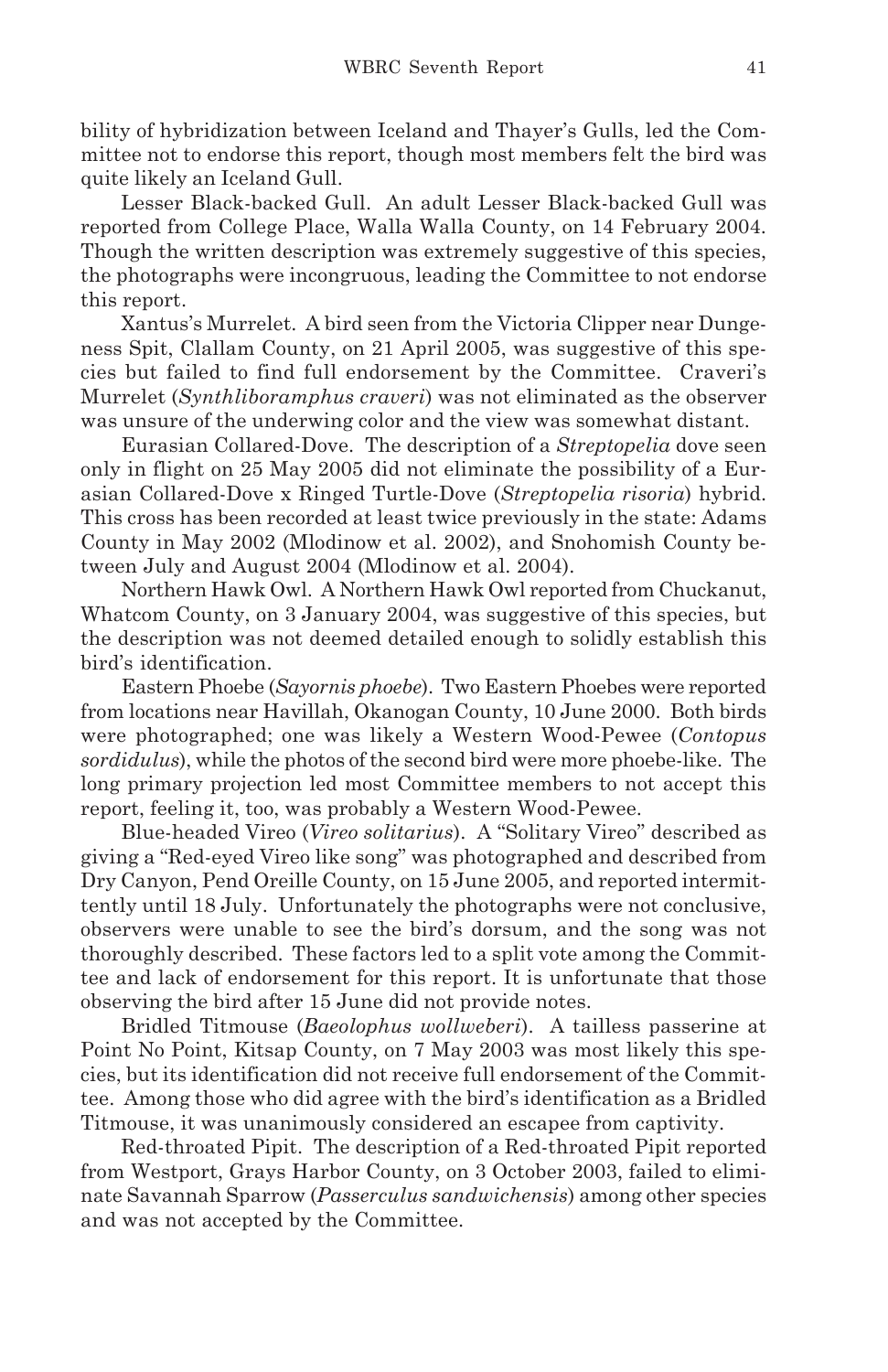Phainopepla (*Phainopepla nitens*). The description of a Phainopepla from Seattle, King County, on 12 July 2004, better fit that of a Steller's Jay and was not accepted by the Committee.

Magnolia Warbler. A Magnolia Warbler was reported from Tennant Lake, Whatcom County, on 27 September 2003. Although the description is suggestive of Magnolia Warbler, the bird was described as having a plain gray back and lacking an eye-ring, both features incongruent with its identification as a Magnolia Warbler.

Blackpoll Warbler. A Blackpoll Warbler reported from Washtucna, Adams County, on 12 September 2004, did not fully exclude other species and certain described characters were atypical for this species.

Red Fox Sparrow. A videotaped Fox Sparrow near Monroe, Snohomish County, between 14 February and 4 March 2004, showed several characteristics of Red Fox Sparrow but was most likely either a Red Fox Sparrow x Sooty Fox Sparrow *(P. i. unalaschensis* group) intergrade or a hybrid between *P. i. altivagans* and another race.

McCown's Longspur (*Calcarius mccownii*). A bird photographed and described from Grayland Beach, Pacific County, on 5 November 2003, had a number of field marks that seem to exclude other longspur species, but several key marks were lacking and the photographs appeared to contradict the description in places. Thus, the committee chose not to endorse this report, which would have provided a first Washington record.

Indigo Bunting. An Indigo Bunting was reported from Soos Creek, King County, on 25 May 2004. Though the majority of the Committee supported this record, two members felt the details were too scanty for acceptance.

Common Grackle. A bird photographed and described at Naches, Yakima County, from 5 August to 5 September 2003, appeared to be a young Brewer's Blackbird (*Euphagus cyanocephalus*) to most Committee members.

Great-tailed Grackle (*Quiscalus mexicanus*). Reports of Great-tailed Grackles were received from Longview, Cowlitz County, on 2 May 2004, and Woodland, Cowlitz County, on 16 May 2004. In both cases, the views and descriptions were very brief and insufficient to allow acceptance by the Committee.

# REPORTS NOT ACCEPTED BY THE COMMITTEE – IDENTIFICATION CERTAIN, ORIGIN UNKNOWN

Pink-footed Goose (*Anser brachyrhynchus*). Two Pink-footed Geese were found with Canada Geese (*Branta canadensis*) and Greater Whitefronted Geese (*Anser albifrons*) in Hoquiam, Grays Harbor County, from 5 November 2003 to 10 January 2004, when one bird disappeared (P. Sullivan; photo: R. Sullivan). The second bird was last seen there on 11 January 2004. A Pink-footed Goose, presumably one of the Hoquiam birds, was then found about 30 km away in Elma, Grays Harbor County, on 21 February 2005, where it remained until 10 April 2005.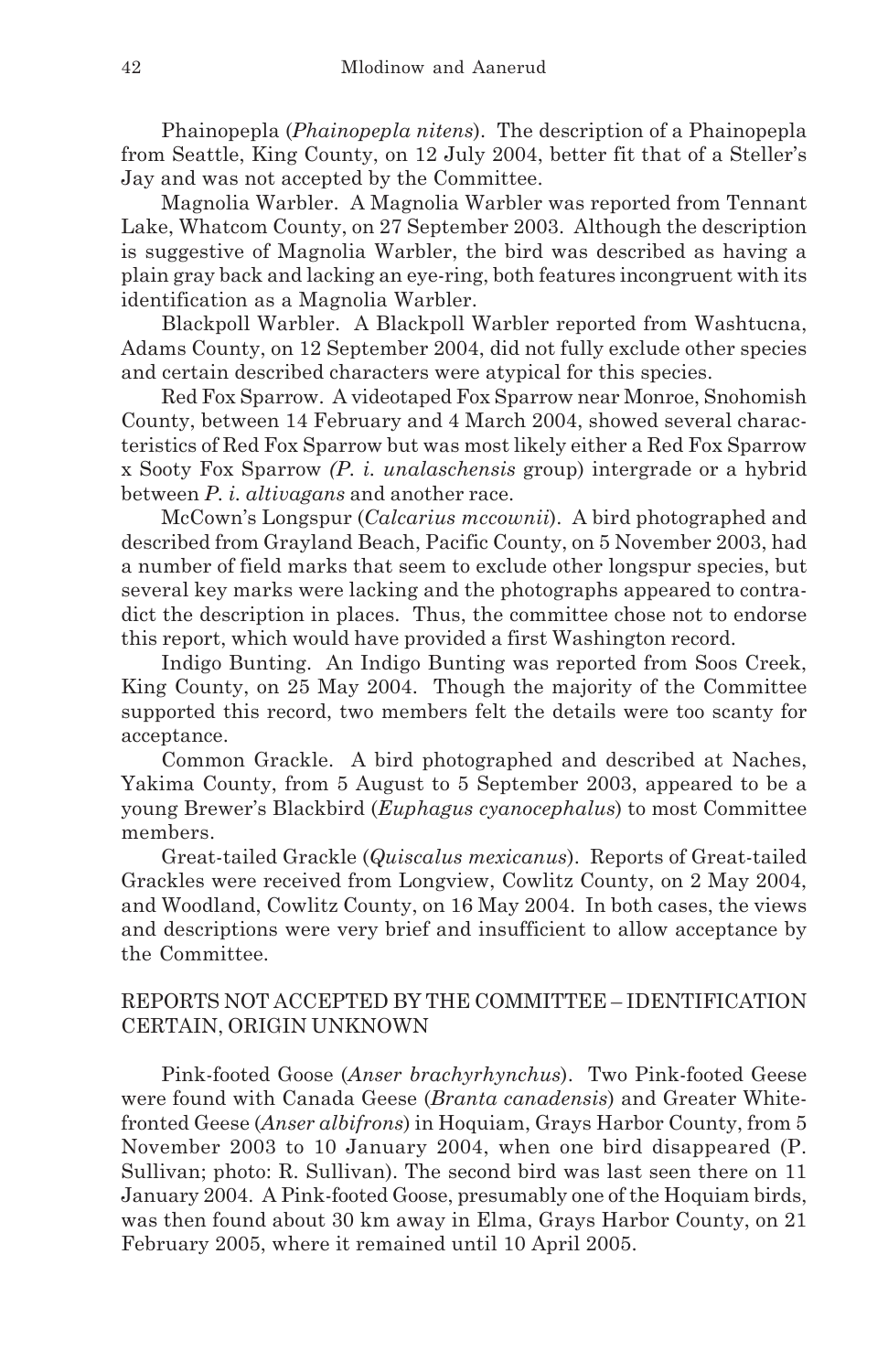The Pink-footed Goose was critically endangered, with Svalbard populations plummeting to less than 5000 in the 1950s and Greenland/Iceland populations reaching a nadir of 20,000-30,000 in the 1930s; by the mid-1990s, the Svalbard population exceeded 38,000 and the Greenland/Iceland population had reached about 250,000 (Boyd 2005). This increase was paralleled by an increase in reports from North America (American Birding Association 2002), and though there are no North American records west of Pennsylvania (American Birding Association 2002), Washington lies directly on a 180<sup>°</sup> misorientation path for this species (i.e., a Greenland or Iceland bred Pink-footed Goose oriented in the exact opposite direction of its usual fall migratory path would eventually encounter Washington).

This species is rare but not unheard of in captivity (G. Toffic, in litt). Consequently, the possibility the birds were escapees, coupled with the lack of records west of Pennsylvania for this species or Greenland Greater White-fronted Goose (*A.a. flavirostris*) led the Committee to reject this record based on questions of origin.

American Black Duck (*Anas rubripes*). An American Black Duck was at Kirkland, King County, between 31 October and 19 November 2004 (photos: A. Martin, G. Oliver, S. Pink, M. St. Clair, R. Sullivan). Though the Kirkland bird was correctly identified, its origin was found questionable by seven of eight Committee members.

An introduced population of American Black Ducks appeared in Everett, Snohomish County, around 1970 and persisted well into the 1980s before suffering a steep decline in the 1990s (Wahl et al. 2005). Though many Mallard (*Anas platyrhynchos*) x American Black Ducks remain in the Everett vicinity, the last apparently "pure" American Black Duck was seen there during the winter of 1999–2000. The brevity of that population's survival suggests it was never truly established. Dissenting votes were based on the possibility of an escape from an aviculturalist's collection, among which this species is not rare (M. Axelson, in litt) or a surviving bird from the seemingly extirpated Everett population. Washington has five previous reports of American Black Ducks that were unlikely related to the Everett introduction. Three preceded it: Port Ludlow, Kitsap County, in October 1946 (Jewett et al. 1953), Texas Lake, Whitman County, in August 1949 (Weber and Larrison 1977), and Turnbull National Wildlife Refuge, Spokane County, in September 1968 (Rogers 1969). Two other reports were well away from Everett: Battle Ground, Clark County, in March 1985, and Nisqually, Thurston County, in October 1994 (Wahl et al. 2005), and have not been reviewed by the Committee.

Crested Caracara. The Committee did not accept a 1936 report from Westport, as there is reasonable evidence that it was an escapee, and its occurrence predates the recent pattern of northward dispersal. See account of records, above.

Northern Cardinal (*Cardinalis cardinalis*). A female Northern Cardinal showing no abnormal wear briefly adorned Gig Harbor, Pierce County, on 7 and 8 May 2005 (photo: F. Desler). Although this seems an unlikely vagrant to Washington, Alberta has about 25 records, with five from May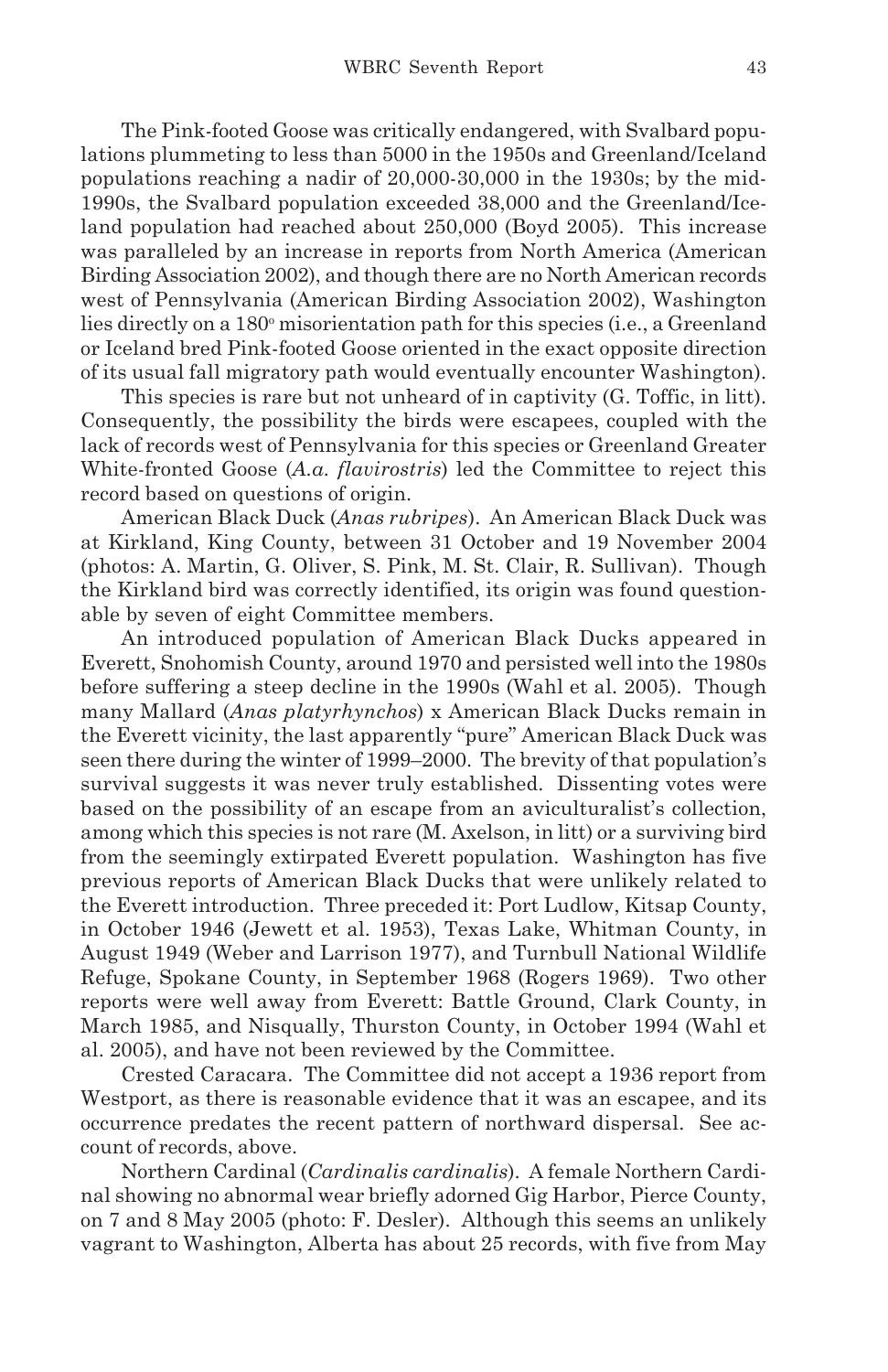and three each from October, November, and December (B. Ritchie, in litt). Similarly, Saskatchewan has about thirty records split nearly evenly between late spring/summer and late fall/winter (Bob Luterbach, in litt.). This pattern is fairly typical of feeder visiting Cardinalidae (see Mlodinow and Hamilton 2005). Interestingly, Montana and Idaho have but one record each, one from May and the other from winter (C. Carlson and D. Trochlell, in litt).

The Committee's decision on this report was simplified when a male Northern Cardinal with worn plumage was found nearby from 23 July through November 2005 (B. Morse, K. Brady), raising the likelihood that there was a captive population in the vicinity.

## ACKNOWLEDGMENTS

We would like to greatly thank the following individuals for providing us with important information relating to bird identification, distribution, and/or origin: Roland Asteling, Maynard Axelson, Keith Brady, Chuck Carlson, Dan Gibson, Matt Heindel, David Irons, Konstantin Litvin, Michael Lubbock, Bob Luterbach, Bruce MacTavish, Guy McCaskie, Bob Morse, Brian Ritchie, Greg Toffic, and David Trochlell.

## LITERATURE CITED

- Aanerud, K.R. 2002. Fifth report of the Washington Bird Records Committee. Washington Birds 8:1-18.
- Aanerud, K.R. and P.W. Mattocks, Jr. 1997. Third report of the Washington Bird Records Committee. Washington Birds 6:7-31.
- Aanerud, K.R. and P.W. Mattocks, Jr. 2000. Fourth report of the Washington Bird Records Committee. Washington Birds 7:7-24.
- American Birding Association. 2002. ABA checklist: birds of the continental United States and Canada (sixth edition). Colorado Springs, Colorado.
- American Ornithologists' Union. 1998. The check-list of North American birds. American Ornithologists' Union, Washington, D.C.
- Bowles, J.H. 1906. Pacific Eider in Washington. Condor 8:57.
- Boyd, H. 2005. Pink-footed Goose *Anser brachyrhynchus*. Pages 270-276 *in*: Kear, J. (editor). Ducks, geese, and swans. Oxford University Press, Oxford, United Kingdom.
- Campbell, R.W., N.K. Dawe, I. McTaggert-Cowan, J.M. Cooper, G.W. Kaiser, and M.C.E. McNall. 1990. The birds of British Columbia, volume 2. University of British Columbia Press, Vancouver, British Columbia.
- Campbell, R.W., N.K. Dawe, I. McTaggert-Cowan, J.M. Cooper, G.W. Kaiser, M.C.E. McNall, and G.E.J. Smith. 1997. The birds of British Columbia, volume 3. University of British Columbia Press, Vancouver, British Columbia.
- Campbell, R.W., N.K. Dawe, I. McTaggart-Cowan, J.M. Cooper, G.W. Kaiser, A.C. Stewart, and M.C.E. McNall. 2001. The birds of British Columbia, volume 4. University of British Columbia Press, Vancouver,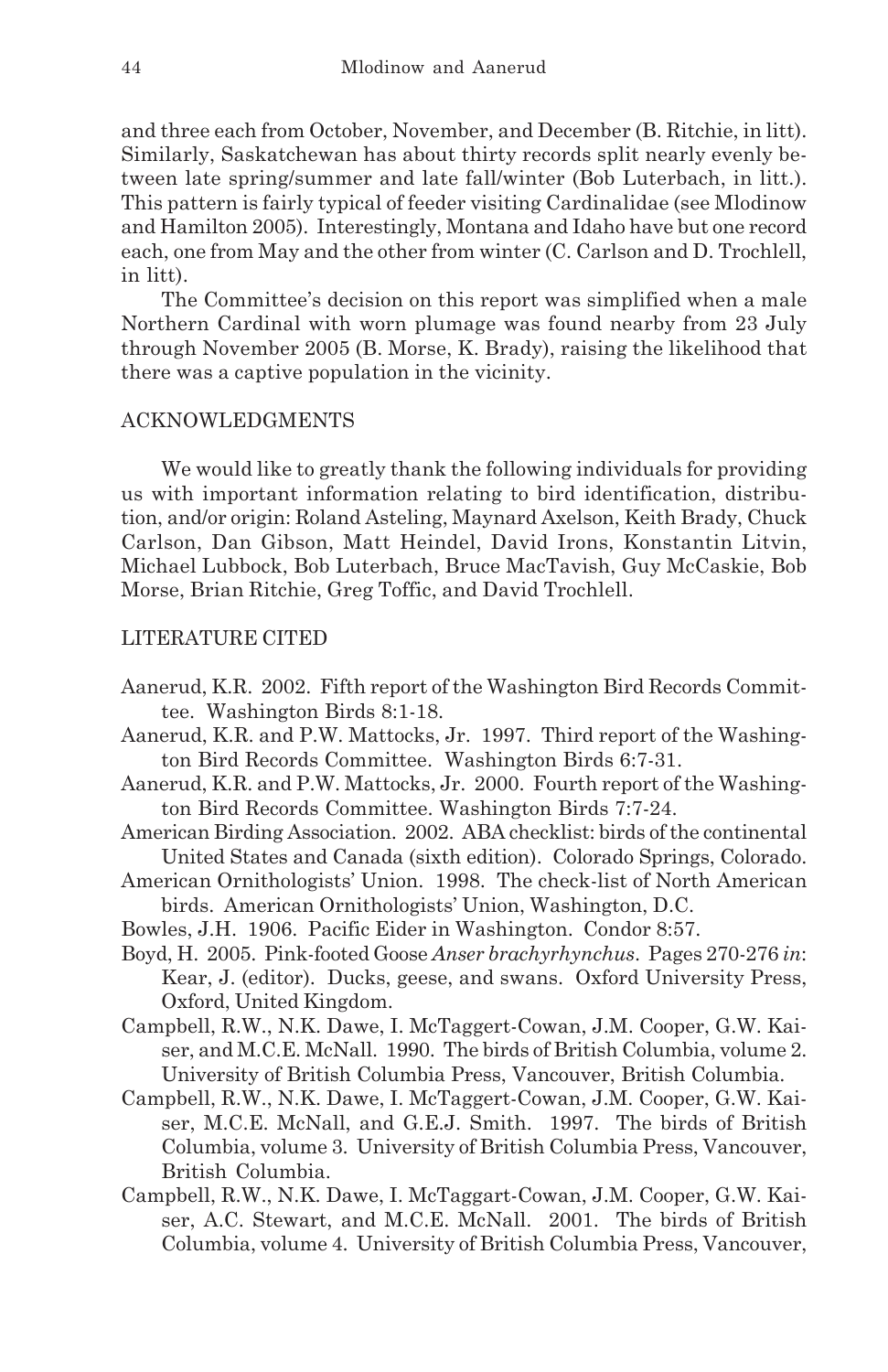British Columbia.

- Cecile, D.G. 2005. Regional reports: British Columbia. North American Birds 59:311-312.
- Clement, P. 2000. Thrushes. Princeton University Press, Princeton, New Jersey.
- Cole, L.W., S.B. Terrill, M.M. Rogers, and S.A. Glover. 2005. Regional reports: northern California. North American Birds 59:318-322.
- Cooke, F., R. F. Rockwell, and D. B. Lank. 1995. The Snow Geese of La Pérouse Bay: natural selection in the wild. Oxford University Press, Oxford, United Kingdom.
- Dawson, W.L. 1906. A new sport bird horizoning, with a Puget Sound example. Pacific Sportsmen 3:85-86.
- Delaney, S. and D. Scott. 2002. Waterfowl population estimates (third edition). Wetlands International Global Series, no. 12. Wageningen, The Netherlands.
- DeSante, D. F. 1973. An analysis of fall occurrences and nocturnal orientations of vagrant wood warblers (*Parulidae*) in California. Ph.D. dissertation. Stanford University, Palo Alto, California.
- Dunn, J.L. and K.L. Garrett. 1997. Warblers. Houghton Mifflin Co., New York, New York.
- Evans, M.E. and W.J.L. Sladen. 1980. A comparative analysis of the bill markings of Whistling and Bewick's swans and out-of-range occurrences of the two taxa. Auk 97:697-703.
- Faulkner, D. 2005. Hybridization and nesting of Glossy Ibis (*Plegadis falcinellus*) in Wyoming. North American Birds 59:382-384.
- Gibson, D.D. and B. Kessel. 1997. Inventory of the species and subspecies of Alaska birds. Western Birds 28:45-95.
- Hamilton, R.A., R.A. Erickson, E. Palacios, and R. Carmona. 2004. Regional reports: Baja California peninsula. North American Birds 58:147-149.
- Hoge, G. and W. Hoge. 1991. Birds of Ocean Shores. Black Hills Audubon Society, Olympia, Washington.
- Howell, S.N.G. 1994. Magnificent and Great frigatebirds in the eastern Pacific. Birding 26:400-415.
- Iliff, M.I. and B.L. Sullivan. 2004. Little Stint (*Calidris minuta*) in North America and the Hawaiian Islands: a review of status and distribution. North American Birds 58:316–321.
- Jewett, S.G., W.P. Taylor, W.T. Shaw, and J.W. Aldrich. 1953. Birds of Washington State. University of Washington Press, Seattle, Washington.
- Johnsgard, P.A. 1975. Waterfowl of North America. Indiana University Press, Bloomington, Indiana.
- Lethaby, N. and J. Bangma. 1998. Identifying Black-tailed Gull in North America. Birding 30:480-483.
- Marshall, D.B., M.G. Hunter, and A.L. Contreras (editors). Birds of Oregon: a general reference. Oregon State University Press, Corvallis, Oregon.
- McCaskie, G. and K.L. Garrett. 2004. Regional reports: southern Pacific coast. North American Birds 58:141-147.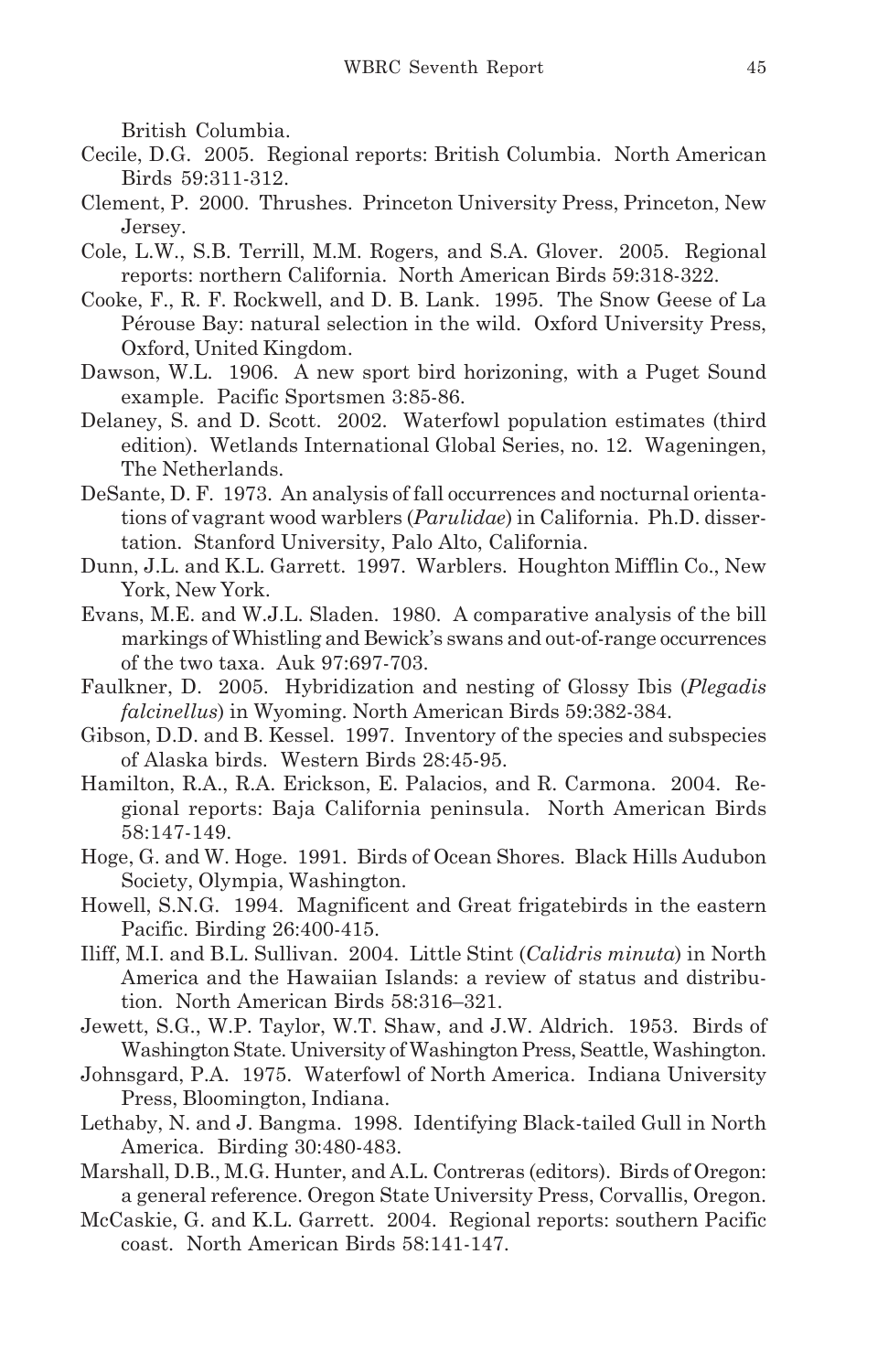- McCaskie, G. and M. San Miguel. 1999. Report of the California Bird Records Committee: 1996 records. Western Birds 30:57-85.
- McDermond, D.K. and K.H. Morgan. 1993. Status and conservation of North Pacific albatrosses. In: Vermeer, K., K.T. Briggs, K.H. Morgan, and D. Siegel-Causey (editors). The status, ecology, and conservation of marine birds in the north Pacific. Canadian Wildlife Service Special Publication, Ottawa, Ontario.
- Mlodinow, S.G. 1998. The Magnificent Frigatebird in western North America. Field Notes 52:412-419.
- Mlodinow, S.G. 1999. Common and King eider vagrancy in western North America. Birders Journal 8:234-242.
- Mlodinow, S.G. 2003. Vagrancy of Yellow-bellied Sapsucker (*Sphyrapicus varius*) from Washington to Baja California, with notes on identification of juveniles. Oregon Birds 29:27-30.
- Mlodinow, S.G. 2004a. Bean Goose (*Anser fabalis*) at Hoquiam, Washington: a first state record. North American Birds 58:298-300.
- Mlodinow, S.G. 2004b. Manx Shearwaters in the North Pacific Ocean. Birding 36:608-615.
- Mlodinow, S.G. and K.R. Aanerud. 2006. Sixth report of the Washington Bird Records Committee. Washington Birds 9:39-54.
- Mlodinow, S.G., A. Contreras, and B. Tweit. 2002a. Regional reports: Oregon-Washington. North American Birds 56:96–100.
- Mlodinow, S.G. and R.A. Hamilton. 2005. Vagrancy of Painted Bunting (*Passerina ciris*) in the United States, Canada, and Bermuda. North American Birds 59:172-183.
- Mlodinow, S. and D. Irons. 2005. Regional reports: Oregon and Washington. North American Birds 59:484–488.
- Mlodinow, S., D. Irons, and B. Tweit. 2004a. Regional reports: Oregon and Washington. North American Birds 57:135-141.
- Mlodinow, S., D. Irons, and B. Tweit. 2004b. Regional reports: Oregon and Washington. North American Birds 57:422-426.
- Mlodinow, S., D. Irons, and B. Tweit. 2004c. Regional reports: Oregon and Washington. North American Birds 57:536-539.
- Mlodinow, S., D. Irons, and B. Tweit. 2005a. Regional reports: Oregon and Washington. North American Birds 59:135-141.
- Mlodinow, S., D. Irons, and B. Tweit. 2005b. Regional reports: Oregon and Washington. North American Birds 59:313-317.
- Mlodinow, S., G. Lillie, and B. Tweit. 2002b. Regional reports: Oregon-Washington. North American Birds 56:348–351.
- Mlodinow, S.G. and M. O'Brien. 1996. America's 100 most wanted birds. Falcon Press, Helena, Montana.
- Mowbray, T.B., F. Cooke, and B. Ganter. 2000. Snow Goose (*Chen caerulescens*). The Birds of North America 514:1-40.
- Paulson, D. 1993. Shorebirds of the Pacific Northwest. University of Washington Press, Seattle, Washington.
- Quinn, T.W. 1992. The genetic legacy of mother goose—phylogeographic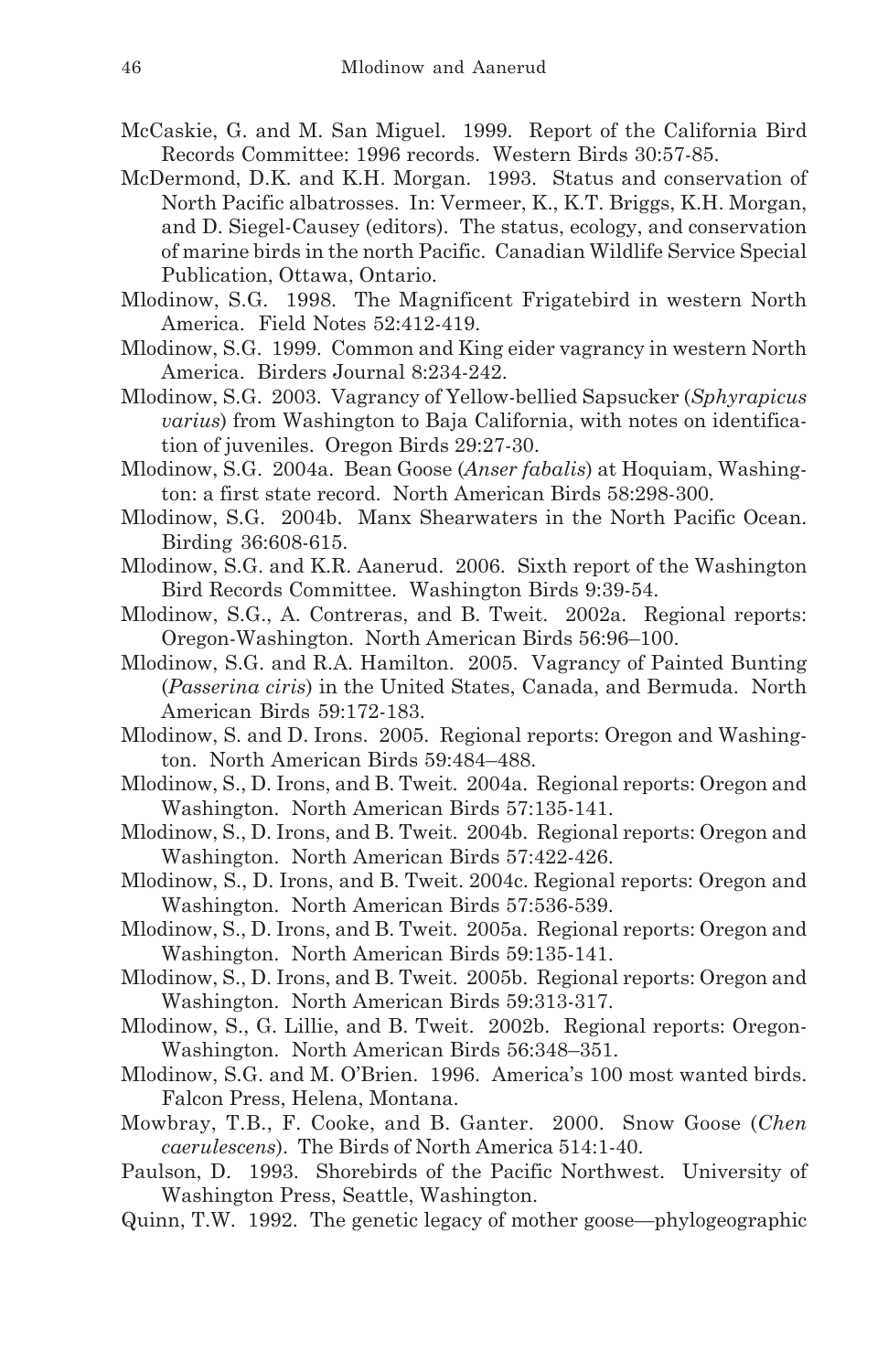patterns of Lesser Snow Goose *Chen caerulescens caerulescens* maternal lineages. Molecular Ecology 1:105–117.

- Rogers, M.M., S.A. Glover, L.W. Cole, and S.B. Terrill. 2004a. Regional reports: middle Pacific coast. North American Birds 58:136-141.
- Rogers, M.M., S.A. Glover, L.W. Cole, and S.B. Terrill. 2004b. Regional reports: middle Pacific coast. North American Birds 58:595–598.
- Rogers, T.H. 1969. Regional reports: northern Rocky Mountain–inter-mountain region. Audubon Field Notes 23:81-86.
- Romagosa, C.M. and T. McEneaney. 1999. The Eurasian Collared-Dove in North America and the Caribbean. North American Birds 53:348-353.
- San Miguel, M. and T. McGrath. 2005. Report of the California Bird Records Committee: 2003 records. Western Birds 36:78-113.
- Small, A. 1994. California birds: their status and distribution. Ibis Publishing Company, Vista, California.
- Snyder, D.E. 1961. First record of Least Frigate-bird (*Fregata ariel*) in North America. Auk 78:265.
- Toochin, R. 1997. A Common Eider in west Vancouver, British Columbia: a first Vancouver record. Birders Journal 6:137-141.
- Tweit, B. and D.R. Paulson. 1994. First report of the Washington Bird Records Committee. Washington Birds 3:11–41.
- Tweit, B. and J. Skriletz. 1996. Second report of the Washington Bird Records Committee. Washington Birds 5:7-28.
- Wahl, T. R., B. Tweit, and S.G. Mlodinow (editors). 2005. Birds of Washington. Oregon State University Press, Corvallis, Oregon.
- Weber, J.W. and E.J. Larrison. 1977. Birds of southeastern Washington. University Press of Idaho, Moscow, Idaho.
- Wilson, A. 2001. Status and origins of Curlew Sandpipers in New York State. Kingbird 51:460-477.

*Manuscript accepted August 2007*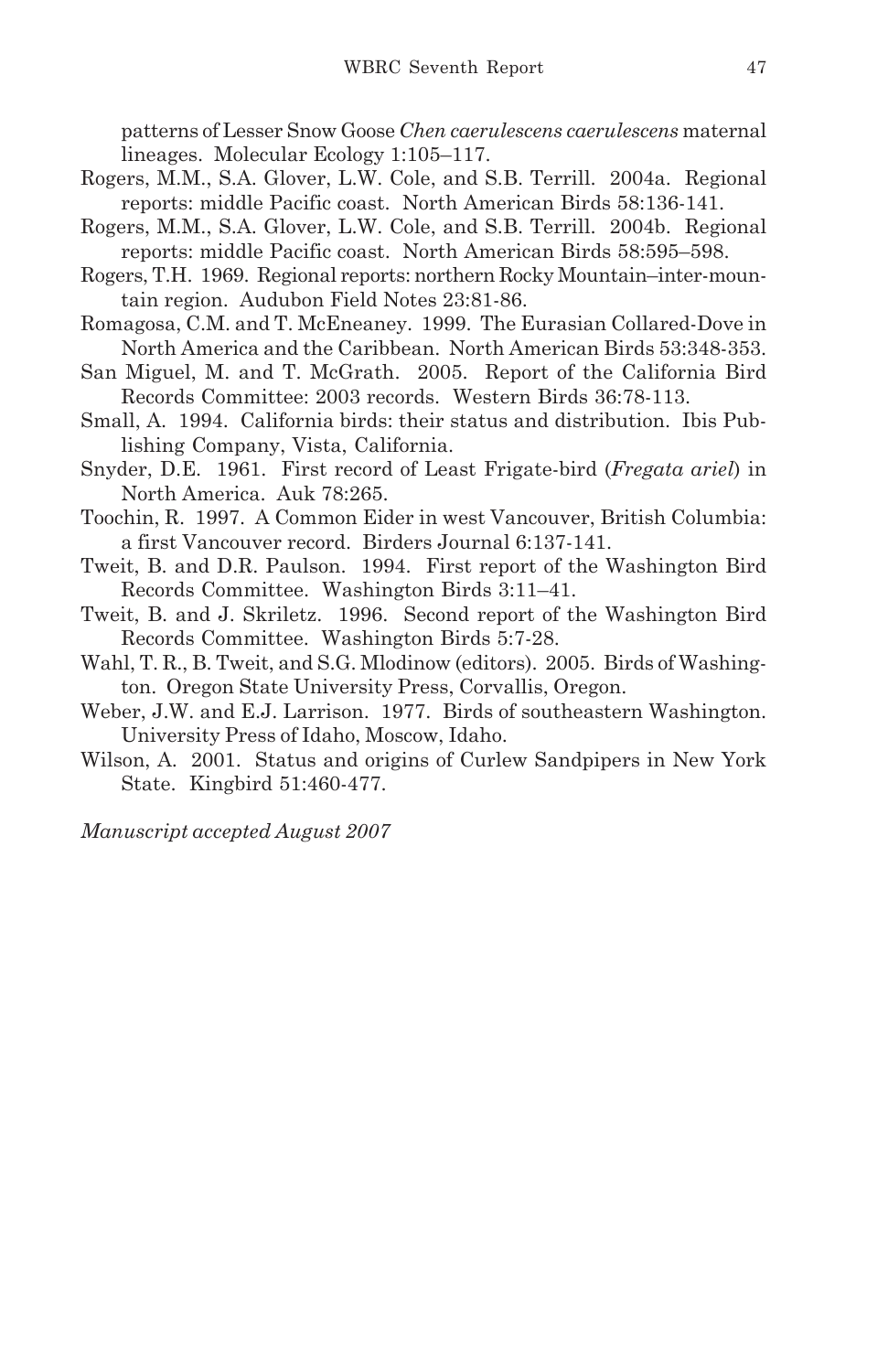## **TUNDRA PEREGRINE FALCON (***Falco peregrinus tundrius***) OCCURRENCE IN WASHINGTON**

Daniel E. Varland *Rayonier, 3033 Ingram Street, Hoquiam, Washington 98550 daniel.varland@rayonier.com*

Tracy L. Fleming *2516 N.E. 148th Street, Vancouver, Washington 98686 Tlfleming@aol.com*

Joseph B. Buchanan *Cascadia Research Collective, Waterstreet Building 218 ½ West Fourth Avenue, Suite 201, Olympia, Washington 98501 buchajbb@dfw.wa.gov*

Three subspecies of Peregrine Falcon (*Falco peregrinus*) occur in North America (White and Boyce 1988, White et al. 2002). Both the Tundra Peregrine Falcon (*F. p. tundrius*) and the American Peregrine Falcon (*F. p. anatum*) are distinguished from Peale's Peregrine Falcon (*F. p. pealei*) by the very large size and dark, heavily pigmented plumage of the Peale's subspecies. The tundra falcon is distinguished from the *anatum* by its generally smaller size, and in all plumages, pale brown (juvenile) or pale blue (adult) coloration, lighter-colored head (often with a wide white band of feathers on the forehead), extensive white auricular, thinner malarstripe and less patterned underparts, especially in the center of the belly (White 1968a, 1968b; White et al. 2002). In the field, tundra peregrines appear long-winged and slender in build (Earnheart-Gold and Pyle 2001). This subspecies nests in western and northern Alaska, northern Canada, and parts of Greenland (White and Boyce 1988), and is highly migratory (White et al. 2002), wintering south from Baja, Mexico and the U.S. gulf and southern Atlantic coasts, to central Chile, Argentina and Uruguay (Palmer 1988, Wheeler 2003).

Central (taiga habitat) and northern (tundra habitat) Alaska are sources of some migrant peregrines encountered in Washington (Anderson et al. 1988, Hayes and Buchanan 2002), and these areas were long considered the breeding grounds of *anatum* and *tundrius* falcons, respectively (White and Boyce 1988). There is uncertainty whether present-day Alaskan *tundrius* and *anatum* falcons can be distinguished in the hand (T. Swem, personal communication). Brown et al. (2007) concluded, based on an analysis of certain genetic loci, that *F. p. tundrius* is genetically indistinguishable from *F. p. anatum*; however, proof of this assertion requires an analysis of much of the respective genomes. Where the two subspecies occur in close proximity in parts of Alaska, in all likelihood intergrades occur. Because of the difficulty in clearly defining these two subspecies, for the purposes of this paper, we focus on the occurrence of "*tundrius*-type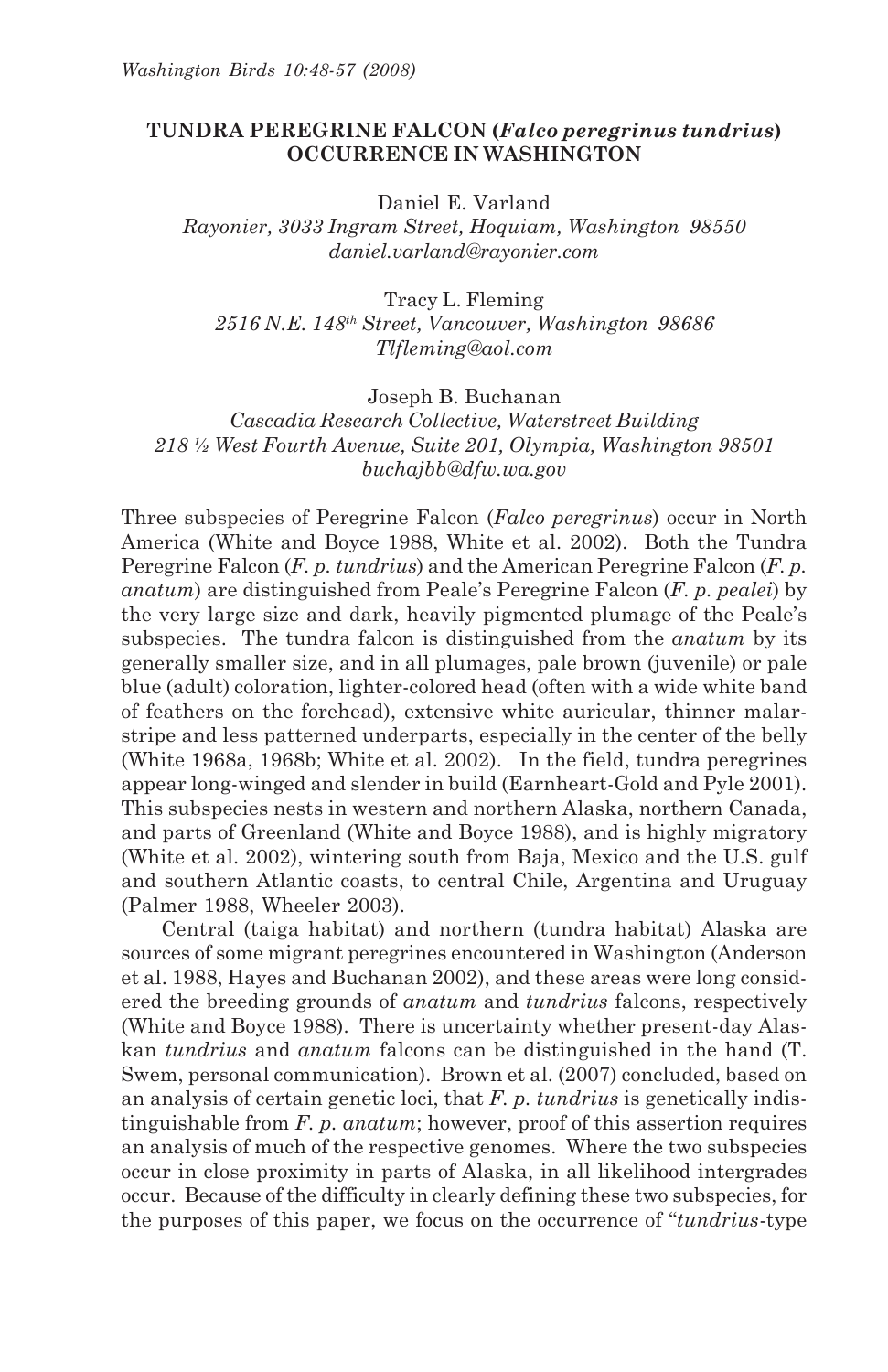falcons" (hereafter, tundra falcons) as suggested by plumage characteristics and, in some cases, measurements.

There are few published records of tundra falcons in Washington (e.g., Hayes and Buchanan 2002). Based on band returns (*n* = 19) of migrant Peregrine Falcons along the Pacific coast from 1958 to 1985, Anderson et al. (1988) concluded that few tundra falcons migrated along the Pacific coast of North America. Only 10 of 201 (5%) peregrines observed during fall migration at Southeast Farallon Island, California, in the 1990s were tundra falcons (Earnheart-Gold and Pyle 2001). Similarly, we are aware of only two published winter records of tundra falcons north of the regular winter range anywhere in North America: one from Kentucky (Wheeler 2003) and the one we describe below for Washington (referenced by Wheeler 2003). Here we provide information on the occurrence of tundra falcons observed or captured in western Washington, including one that over-wintered in multiple years, to our knowledge the first such documented occurrence at that latitude.

In two separate projects, one beginning in 1979 and the other in 1995, through May 2007 we have conducted extensive surveys of the outer coastal beaches of Washington (Figure 1). We conducted surveys at Ocean Shores (471; 63.6%), Grayland (86; 11.6%) and Long Beach (184; 24.8%) for a total of 741 surveys. Most surveys covered the entire beach. These surveys were conducted in all seasons:  $30.9\%$  (n = 229) in fall (September-November),  $30.5\%$  (n = 226) in winter (December–February),  $27.6\%$  (n = 204) in spring (March-May) and  $11.1\%$  ( $n = 82$ ) in summer (June-August).

#### RECORDS OF TUNDRA FALCONS

Tundra falcons were rarely encountered in any season during our study. Using plumage characteristics and body measurements, only 2.7% (3 of 109) of the Peregrine Falcons we captured and banded along the outer coast between 1995 and May 2007 were identified as tundra falcons: a female (black/blue color band embossed with the alphanumeric code "7/ Y"), originally banded on 23 September 2000 in its first year (Figure 2), an adult female ("9/6") on 27 April 1999 (Figure 3), and a hatch-year male ("D/3") on 17 November 2005 (Figure 3), all at Long Beach. We believe the latter bird almost certainly was the same individual observed at that site on 18 October and 16 November 2005. Although the body measurements of these falcons were indicative of *F. p. tundrius* (i.e., they were all small falcons), there is substantial overlap in the values of *F. p. tundrius* and *F. p. anatum* (e.g., White et al. 2002), making it difficult to use the measurements we recorded to identify the birds to subspecies. In addition to these records there are five Washington recoveries of Alaska-banded tundra falcons, plus five other observations of falcons seen but not captured during our surveys, two museum specimens, and two other sighting reports that were not part of our coastal surveys that we classified as tundra falcons (Table 1).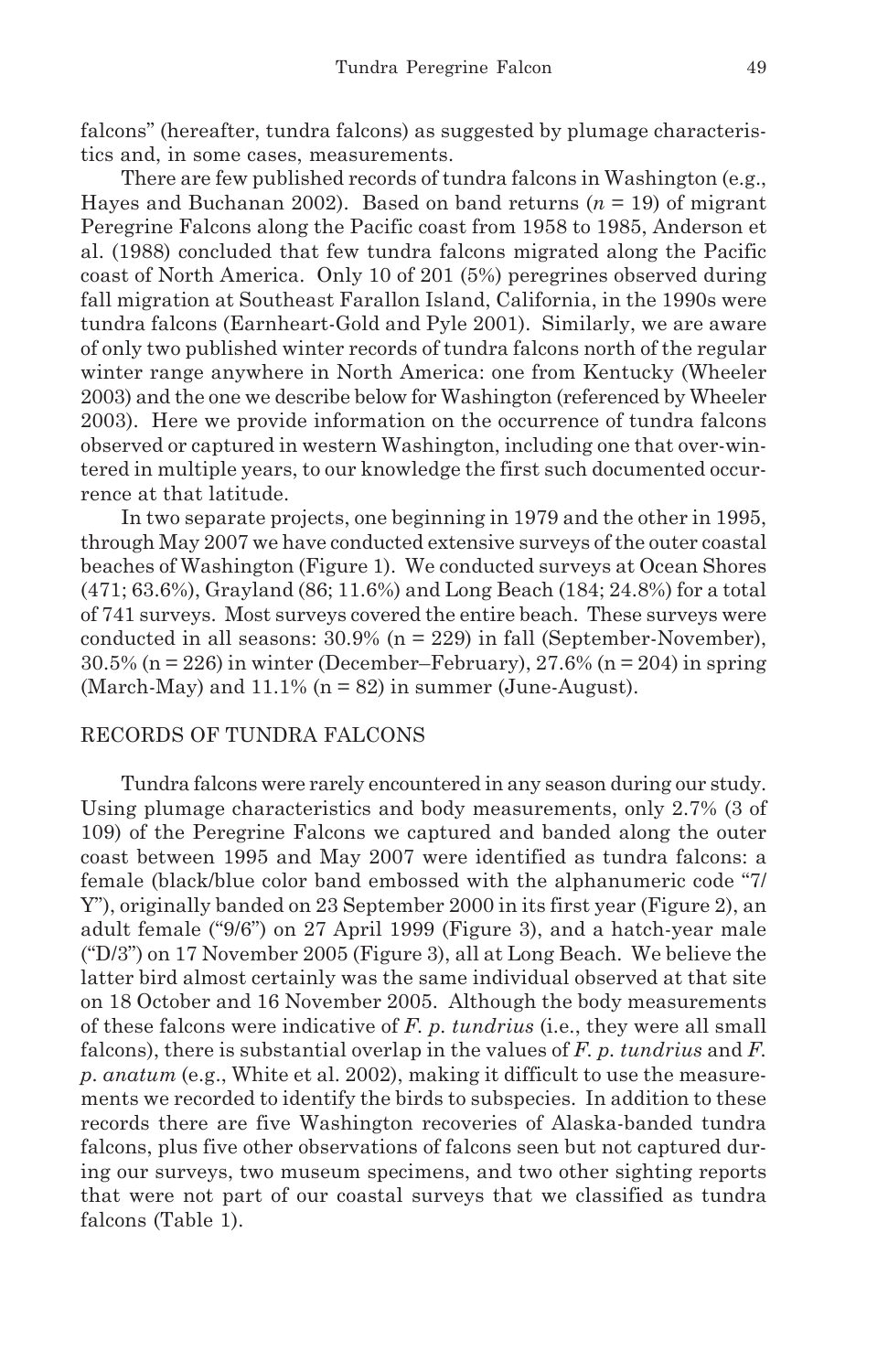There is limited information on the timing of migration of tundra falcons in western North America. Autumn migrants arrive on the southern coast of Texas in late September in some years, but more typically in the first two weeks in October (Hunt 1966). The occasional arrival of falcons in very early September was believed to involve nonbreeders or



Figure 1. Raptor survey transects on three coastal beaches—Ocean Shores, Grayland and Long Beach—in western Washington.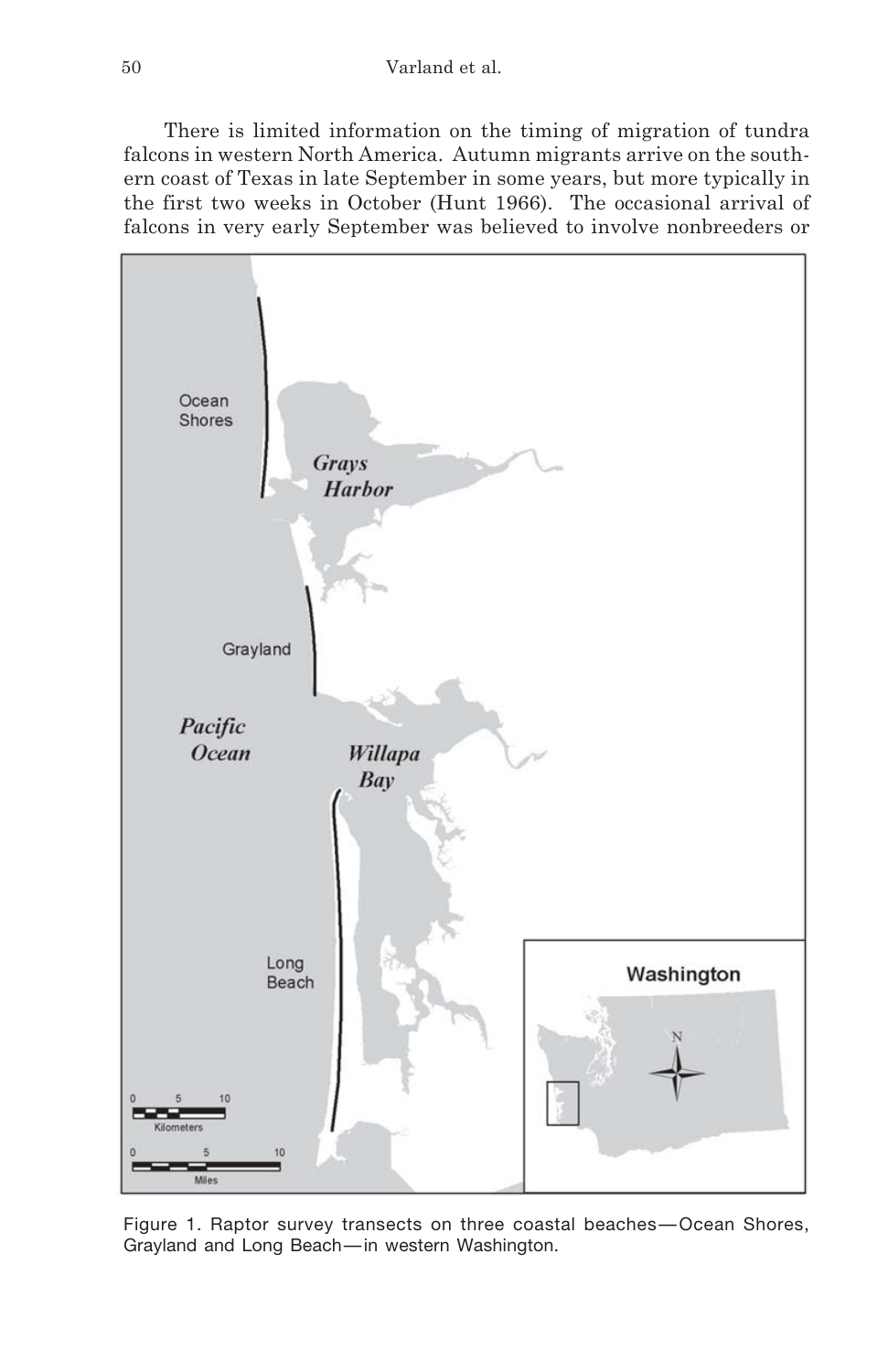

Figure 2. Tundra Peregrine Falcon, banded with black/blue color band 7/Y, at Long Beach, Pacific County, Washington. The photographs on the left side of each pair were taken on 9 November 2000 (T. Fleming) when the falcon was in juvenile plumage; those on the right were taken on 24 February 2002 (D. Varland) when the falcon was in adult plumage. This falcon was first captured on 23 September 2000.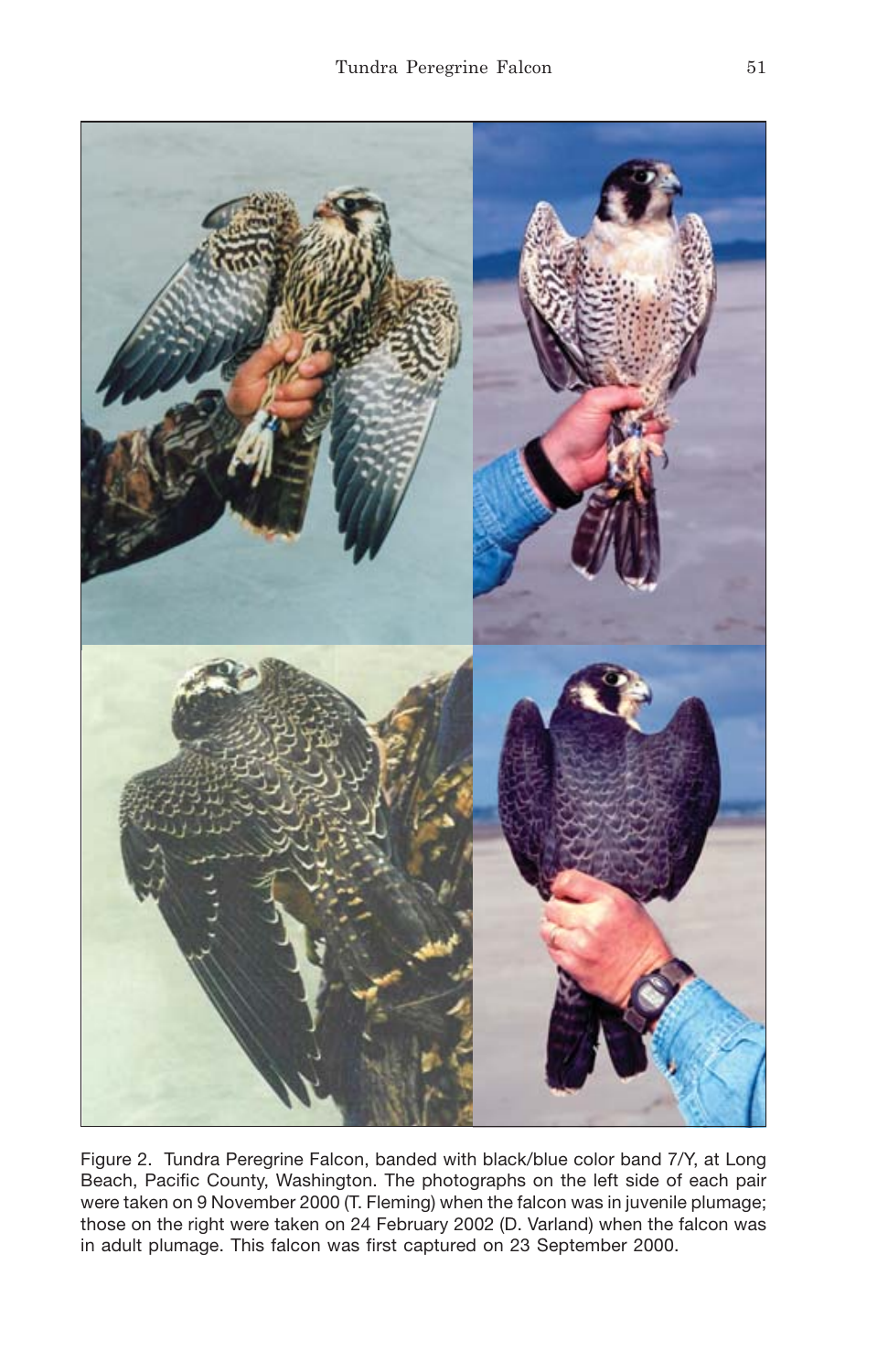

Figure 3. Tundra Peregrine Falcons captured and color banded at Long Beach, Pacific County, Washington. The top photo shows a female in adult plumage (27 April 1999, color band 9/6; photograph by D. Varland). The bottom photo shows a male in juvenile plumage (17 November 2005, color band D/3; photograph by T. Fleming).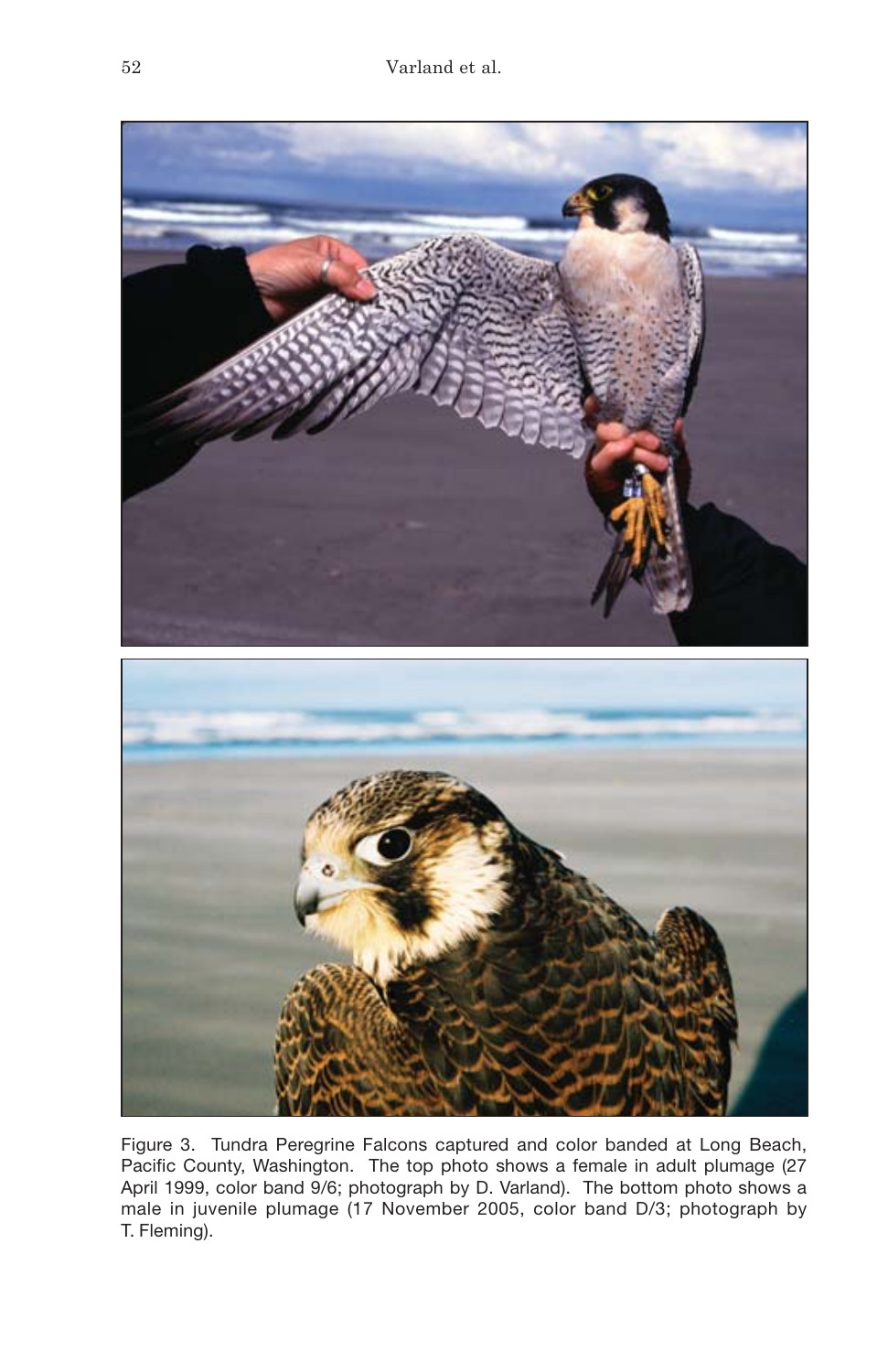| specimen<br>specimen<br>nestling<br>nestling<br>nestling<br>nestling<br>nestling<br>trapped                                                                                                                                                                                                                          | Age                        | Sex | Date                           | Location        | County       |
|----------------------------------------------------------------------------------------------------------------------------------------------------------------------------------------------------------------------------------------------------------------------------------------------------------------------|----------------------------|-----|--------------------------------|-----------------|--------------|
|                                                                                                                                                                                                                                                                                                                      | $\overline{\text{st}}$     |     | 8 Nov 1913                     | Nisqually Flats | Thurston     |
|                                                                                                                                                                                                                                                                                                                      | $1st\ yr$                  |     | 90ct1995                       | Whidbey Island  | Island       |
|                                                                                                                                                                                                                                                                                                                      | $\lambda$<br>lst           |     | 15 Oct 1959                    | near Humptulips | Grays Harbor |
|                                                                                                                                                                                                                                                                                                                      | $\Sigma$<br><b>Lst</b>     | ⋝   | 28 Oct 1982                    | near Rochester  | Phurston     |
|                                                                                                                                                                                                                                                                                                                      | $1\mathrm{st}\mathrm{~yr}$ |     | 19 Nov 1999                    | near Bremerton  | Kitsap       |
|                                                                                                                                                                                                                                                                                                                      | $1st\ yr$                  |     | $4 \text{ Jun } 1990$          | near Hansville  | Kitsap       |
|                                                                                                                                                                                                                                                                                                                      | 1st yr                     |     | 8 Oct 1995                     | near Oak Harbor | Island       |
|                                                                                                                                                                                                                                                                                                                      | adult                      |     | 1999<br>$27$ Apr               | Long Beach      | Pacific      |
| trapped                                                                                                                                                                                                                                                                                                              | $1st\ yr$                  |     | <b>2000</b><br>23 Sep          | Long Beach      | Pacific      |
| $_{\rm{trapped}}$<br>$\overline{10}$                                                                                                                                                                                                                                                                                 | $1st\ yr$                  | ≍   | 2005<br>17 Nov                 | Long Beach      | Pacific      |
| visual<br>$\Box$                                                                                                                                                                                                                                                                                                     | adult                      |     | 1982<br>$26~\mathrm{Apr}$      | Totten Inlet    | Mason        |
| visual<br>12                                                                                                                                                                                                                                                                                                         | adult                      |     | <b>2000</b><br>$18$ Apr        | Long Beach      | Pacific      |
| visual<br>13                                                                                                                                                                                                                                                                                                         | adult                      |     | 2002<br>10Sep                  | Ocean Shores    | Grays Harbor |
| visual<br>14                                                                                                                                                                                                                                                                                                         | adult                      |     | 2003<br>$14$ May               | Grayland        | Grays Harbor |
| visual<br>$\overline{10}$                                                                                                                                                                                                                                                                                            | lst yr                     |     | 2003<br>Sep <sup>:</sup><br>28 | Long Beach      | Pacific      |
| visual<br>16                                                                                                                                                                                                                                                                                                         | adult                      |     | 2003<br>110ct                  | Long Beach      | Pacific      |
| visual                                                                                                                                                                                                                                                                                                               | $1st$ $yr$                 | ⋝   | $2$ Dec $2005$                 | Ocean Shores    | Grays Harbor |
|                                                                                                                                                                                                                                                                                                                      |                            |     |                                |                 |              |
| Record 1: Specimen no. UCLA 7906; from Hayes and Buchanan (2002). 2: Specimen no. UWMB 62063; from Hayes and Buchanan (2002). 3: Banded (527-                                                                                                                                                                        |                            |     |                                |                 |              |
| 99606) on 1 August 1959 on the Colville River (northern Alaska) by Tom Cade; from U.S. Fish & Wildlife Service Bird Banding Lab and Anderson et al. (1988)<br>4: Banded (987-30584) on 28 July 1982 on the Colville River by Ted Swem; from U.S. Fish & Wildlife Service Bird Banding Lab and Anderson et al. (1988) |                            |     |                                |                 |              |
| (2002). 6: Banded (1807-02205) on 24 July 1989 near Teller, Alaska, by Ted Swem; from U.S. Fish & Wildlife Service Bird Banding Lab and Hayes and<br>5: Banded (987-70561) on 21 July 1986 on the Colville River by Ted Swem; from U.S. Fish & Wildlife Service Bird Banding Lab and Hayes and Buchanan              |                            |     |                                |                 |              |
| Buchanan (2002). 7: Banded (1807-43428) on 18 July 1995 on the Colville River by Ted Swem; from U.S. Fish & Wildlife Service Bird Banding Lab and Hayes                                                                                                                                                              |                            |     |                                |                 |              |
| and Buchanan (2002).  8: Banded (816-82702; black/blue 9/6) on 27 April 1999; no re-sightings.  9: Banded (1807-63275; black/blue 7/Y) on 23 September 2000;                                                                                                                                                         |                            |     |                                |                 |              |

Table 1. Tundra peregrines encountered in Washington, 1913-2007. The data include museum specimens (records 1-2), falcons banded

Table 1. Tundra peregrines encountered in Washington, 1913-2007. The data include museum specimens (records 1-2), falcons banded

Tundra Peregrine Falcon 53

and Buchanan (2002). **8**: Banded (816-52702; black/blue 9/6) on 27 April 1999; no re-sightings. **9**: Banded (1807-63275; black/blue 7/Y) on 23 September 2000; re-sighted on numerous occasions (see Table 2). **10**: Banded (2206-05108; black/blue D/3) on 17 November 2005; no re-sightings. **11**: Non-survey observation

re-sighted on numerous consists. The Daniel Construction of the Construction of the Samuel Construction of the<br>Daniel Construction of the Construction of the Capital Capital Construction of the Construction of the Samuel<br>D

by JBB. **12-17**: Survey observations.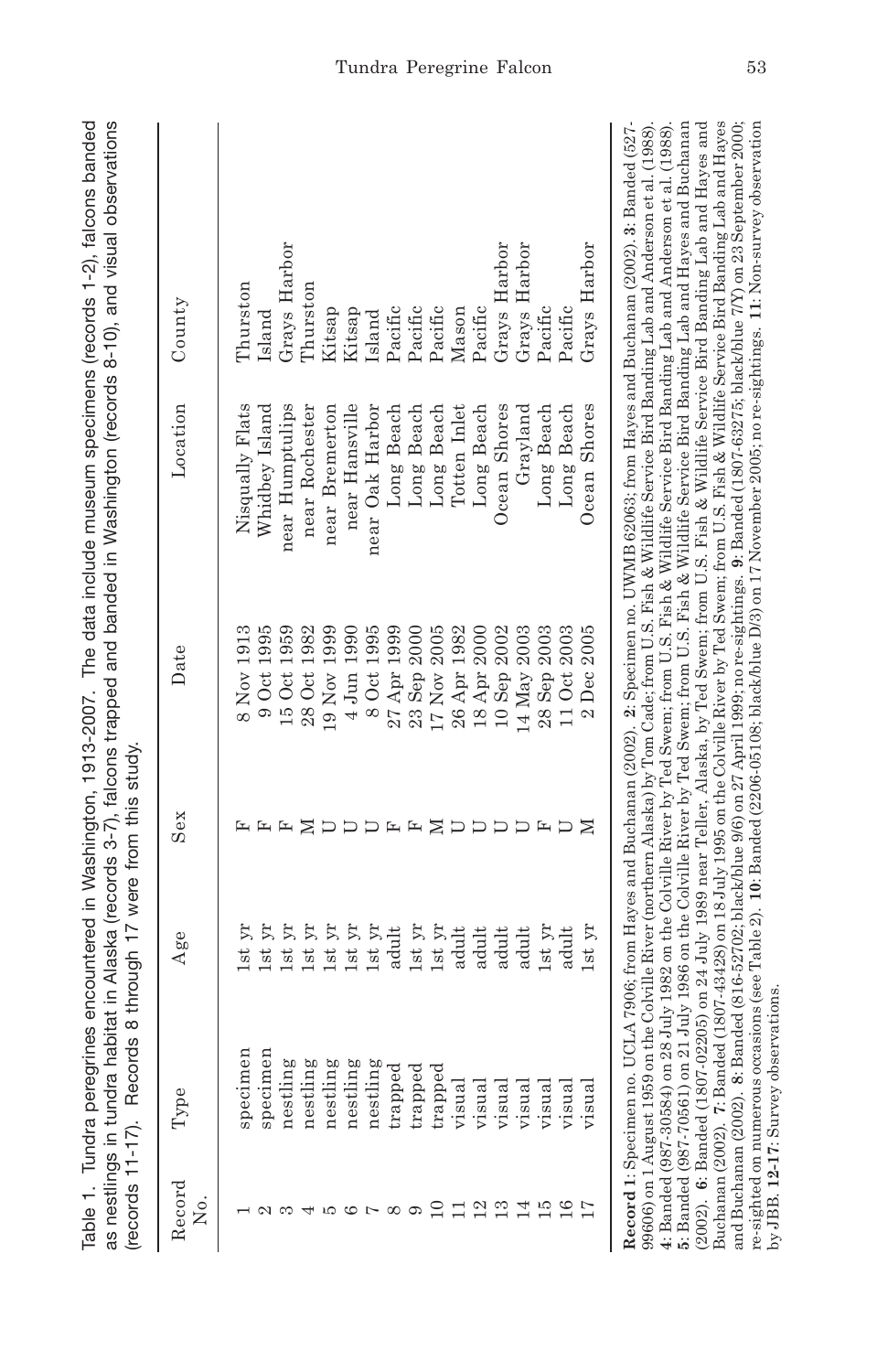those with failed nests (Hunt 1966). Observations of tundra falcons at Southeast Farallon Island, California, were made from 26 September to 17 November between 1981 and 1999; the mean arrival date in the years 1990 to 1999 (n = 10 falcons) was 19 October (Earnheart-Gold and Pyle 2001). The occurrence dates of tundra falcon autumn migrants in Washington ranged from 10 September to 22 November, with a median date of 13 October (Figure 4), matching closely with these other studies, both of which occurred substantially farther south than ours. We suggest that the adult falcon we observed on 10 September was a non-breeder or had failed its nest attempt and made an early departure from the breeding area.

Our records from spring support the position of Herman and Bulger (1981) that small numbers of tundra falcons migrate along the Washington coast in spring. The dates of our spring migrant records (Table 1, Figure 4) appear typical of Peregrine Falcons that breed in higher-latitudes (White et al. 2002). Although the records from May and early June may seem late, some Peregrine Falcons that breed in higher latitudes are still migrating at the latitude of Washington during mid- to late-May (White et al. 2002; information from Falcon Research Group website). The June falcon was found dead and we do not know how long it had been dead when recovered.

# WINTER OCCURRENCE OF TUNDRA FALCONS IN WASHINGTON

On 23 September 2000, D. Varland, S. Tomlinson, T. McBride and J. Herman captured and banded a hatch-year female tundra falcon (Figure 2) on the Long Beach Peninsula. This bird, color banded "7/Y", was subsequently observed in nine of 51 surveys, all at Long Beach, until she was



Figure 4. Initial occurrence by month of individual tundra falcons in Washington based on 17 records derived from personal observation, capture and banding, and information presented in Hayes and Buchanan (2002).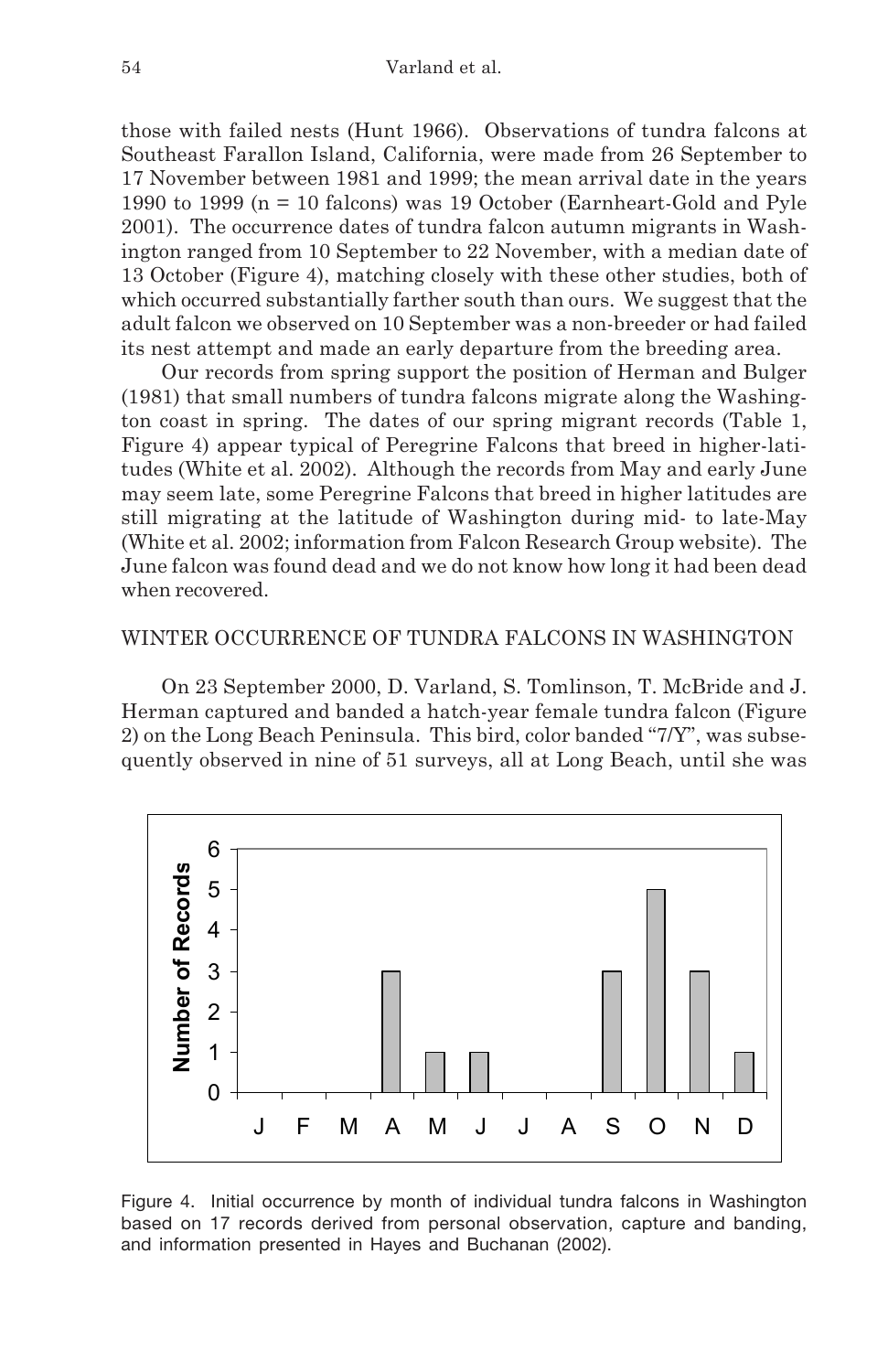|         | Season <sup>a</sup> |          |                     | Mean distance (km)<br>between capture and |                                     |
|---------|---------------------|----------|---------------------|-------------------------------------------|-------------------------------------|
| Year    | Fall                | Winter   | Spring              | Age                                       | re-sighting locations<br>(N: range) |
| 2000-01 | $23$ Sep. $9$ Nov   | 10 Feb   | 11, 12 Mar $\leq 1$ |                                           | $0.8(4; 0.0-1.8)$                   |
| 2001-02 |                     | 2.24 Feb | 11, 17 Mar          | -1                                        | $1.9(4; 0.8-3.2)$                   |
| 2002-03 |                     |          | 3 Mar               | 2                                         | $1.4$ (1; NA)                       |

Table 2. Details of observations of "7/Y", a tundra falcon that was captured and banded on 23 September 2000, and subsequently spent at least portions of two winters on the Long Beach Peninsula, Washington.

 $a$  Fall = Sep – Nov; Winter = Dec – Feb; Spring = Mar – May.

last observed in 2003 (Table 2). We saw her on three winter/early spring surveys during 2000-2001 and on four winter/early spring surveys during 2001-2002. After 17 March 2002, she was not seen again until early March of 2003, indicating undetected presence or use of a different area that winter. All nine re-sightings of 7/Y were within 3.2 km of her initial capture and banding location (Table 2).

The outer coastal beaches of Washington support high densities of shorebirds (Buchanan 1992) and other falcon prey during winter. Peregrine 7/Y was engaged in feeding behavior on five of the 10 surveys in which she was encountered: hunting shore birds  $(n = 2)$ , feeding on unidentified small birds ( $n = 2$ ) and flying with prey ( $n = 1$ ). Although the mere presence of abundant prey does not explain the winter distribution of this subspecies, it may help to explain the choice made by 7/Y to discontinue her migration so far north of the normal winter range for tundra falcons. It is noteworthy that 7/Y returned in the winter of 2001-2002 as a yearling. Other Peregrine Falcons banded on the study area have exhibited interyear site fidelity (D. Varland, unpublished data). We suspect 7/Y spent the winter of 2002-2003 somewhere in the vicinity because the observation on 3 March was too early for the return of migrant tundra falcons at this latitude (Palmer 1988). To our knowledge, this is one of a few, if not the only, winter record of a tundra falcon from this far north on the Pacific coast and is the first documented, multi-year, over-wintering occurrence of a tundra falcon in Washington State. The presence of other tundra falcons in coastal Washington in late autumn and early winter (e.g., an observation, possibly of D/3, was made on 2 December 2005 at Ocean Shores) suggests the possibility of additional tundra falcons spending the winter in this area.

# **SUMMARY**

Our observations and banding data, in addition to previous information, indicate that tundra falcons migrate through western Washington,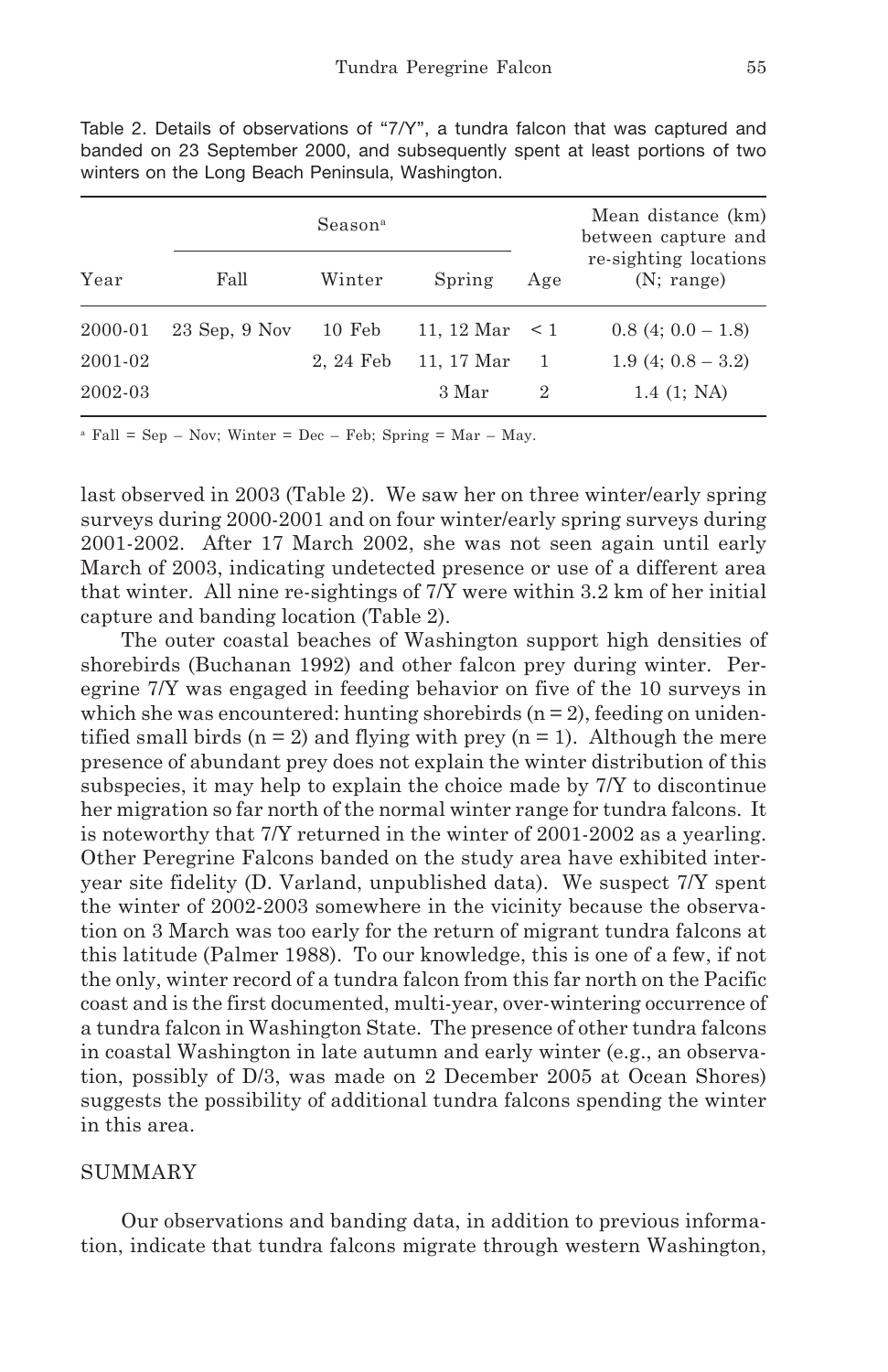although in numbers far lower than *F. p. pealei* or *F. p. anatum*. We assembled 17 records of tundra falcons from fall, winter and spring between 1913 and 2007, nine of which were from our coastal study area from 1995 to May 2007. Only three of 109 Peregrine Falcons that we banded in this period were tundra falcons. The period of autumn occurrence (migration) that we recorded – generally late September through mid-November – is similar to that reported from Texas (Hunt 1966) and California (Earnheart-Gold and Pyle 2001). Spring migrants of this subspecies occur substantially less frequently in the region than autumn migrants. A single falcon spent two, and probably three winters in coastal Washington, far north of the documented winter range of the subspecies. These winter records are the first for tundra falcons from Washington and perhaps are the northernmost winter records for such falcons in continental North America.

### ACKNOWLEDGMENTS

We wish to thank Brian K. Wheeler for his input on peregrine subspecies identification**,** and the many people who have helped us with fieldwork over the years. Special thanks go to Mary Kay Kenney, Suzanne Tomlinson, Dianna Moore, Dave Murnen, Dan Miller, and Julia Bent. Peter Bente provided clarification on peregrine subspecies distribution in Alaska. Wayne Nelson served as Editor for the review of this manuscript. We also wish to thank David Ellis, Ted Swem, and Clayton White for their helpful reviews of the manuscript.

### LITERATURE CITED

- Anderson, C.M., D.G. Roseneau, B.J. Walton, and P.J. Bente. 1988. New evidence of a peregrine migration on the west coast of North America. Pages 507-516 *in* Cade, T.J., J.H. Enderson, C.G. Thelander, and C.M. White (editors). Peregrine Falcon populations: their management and recovery. The Peregrine Fund, Inc., Boise, Idaho.
- Brown, J.W., P.J. Van Coeverden de Groot, T.P. Birt, G. Seutin, P.T. Boag, and V.L. Friesen. 2007. Appraisal of the consequences of the DDTinduced bottleneck on the level and geographic distribution of neutral genetic variation in Canadian Peregrine Falcons, *Falco peregrinus*. Molecular Ecology 16:327-343.
- Buchanan, J.B. 1992. Winter abundance of shorebirds at coastal beaches of Washington. Washington Birds 2:12-19.
- Earnheart-Gold, S. and P. Pyle. 2001. Occurrence patterns of Peregrine Falcons on Southeast Farallon Island, California, by subspecies, age, and sex. Western Birds 32:119-126.
- Hayes, G.E. and J.B. Buchanan. 2002. Washington State status report for the Peregrine Falcon. Washington Department of Fish and Wildlife, Olympia, Washington.
- Herman, S.G. and J.B. Bulger. 1981. The distribution and abundance of shorebirds during the 1981 spring migration at Grays Harbor,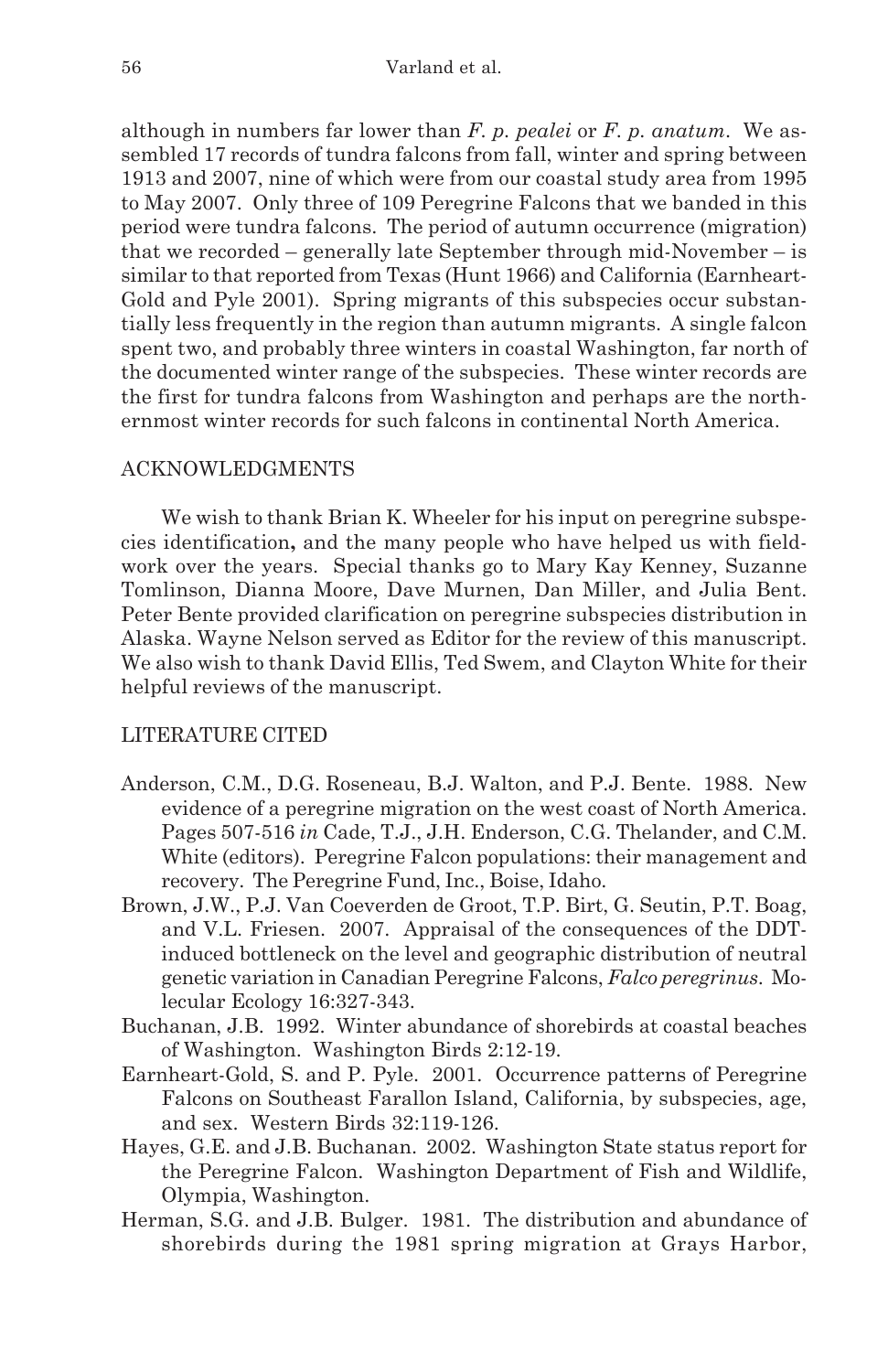Washington. Contract report DACW67-81-M-0936 to U.S. Army Corps of Engineers, Seattle, Washington.

- Hunt, W.G. 1966. Observations of peregrines on the Texas Coast. Master of Science thesis. Sul Ross State University, Alpine, Texas.
- Palmer, R.S. 1988. Peregrine Falcon. Pages 324-380 *in* Palmer, R.S. (editor). Handbook of North American birds, volume 5. Diurnal raptors. Yale University Press, New Haven, Connecticut.
- Wheeler, B.K. 2003. Raptors of western North America. Princeton University Press, Princeton, New Jersey.
- White, C.M. 1968a. Biosystematics of the North American Peregrine Falcons. Ph.D. dissertation. University of Utah, Salt Lake City, Utah.
- White, C.M. 1968b. Diagnosis and relationships of the North American tundra-inhabiting Peregrine Falcons. Auk 85:179-191.
- White, C.M. and D.A. Boyce. 1988. An overview of Peregrine Falcon subspe-
- *.* cies. Pages 789-810 *in* Cade, T.J., J.H. Enderson, C.G. Thelander, and C.M. White (editors). Peregrine Falcon populations: their management and recovery. The Peregrine Fund, Boise, Idaho.
- White, C.M., N.J. Clum, T.J. Cade, and W.G. Hunt. 2002. Peregrine Falcon (*Falco peregrinus*). The Birds of North America 660:1-48.

*Manuscript accepted August 2007*